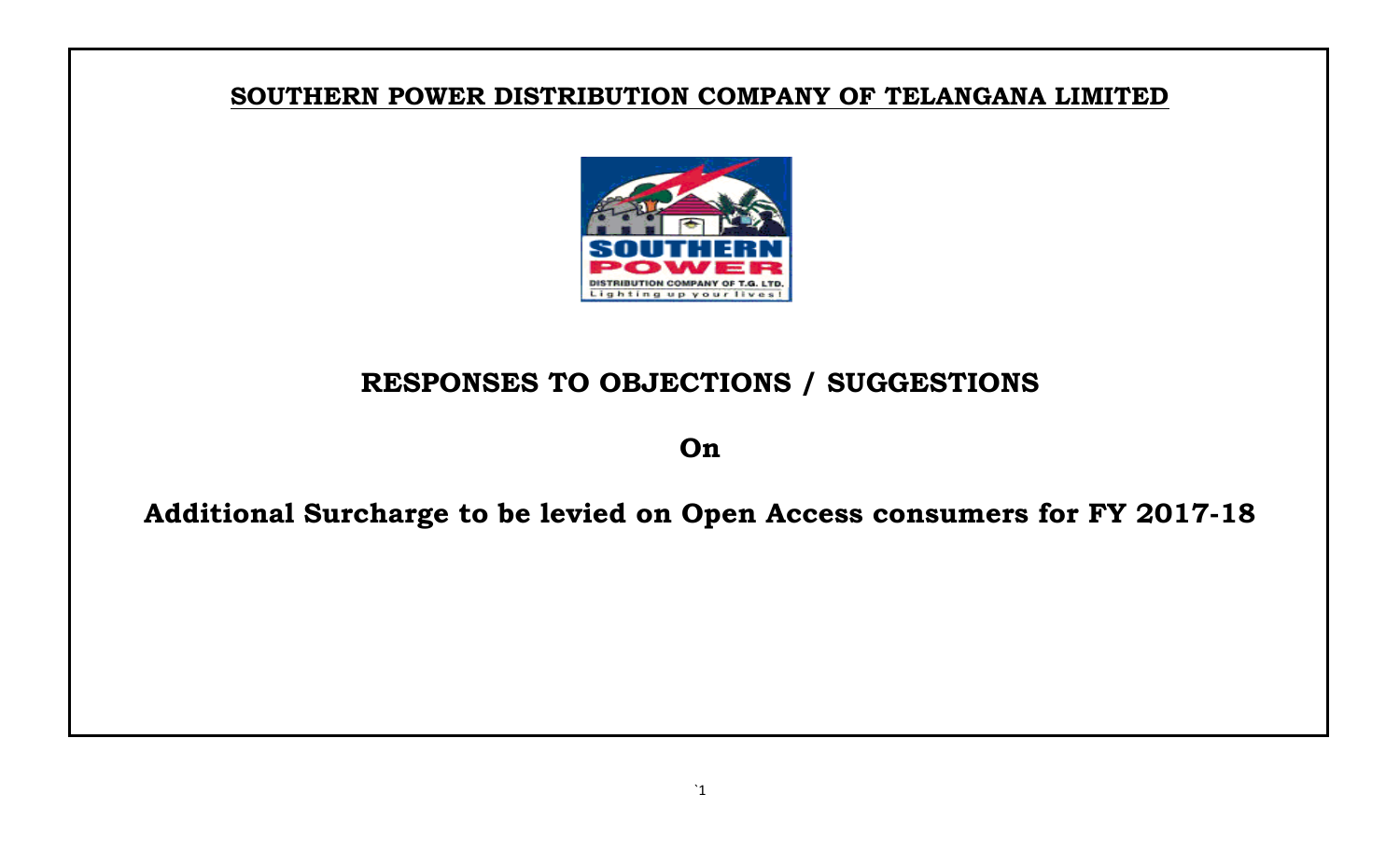## **INDEX**

| S.No.          | Name and Address of the Objector                                                                                                                                               | Pg.No. |
|----------------|--------------------------------------------------------------------------------------------------------------------------------------------------------------------------------|--------|
| 1.             | Sri Suryanarayana swamy solar power pvt. Ltd., Flat No: 1-110/1, Jayalaxmi Traders, Azad Nagar, Kodad -508 206                                                                 |        |
|                | suryapet Dist, Telangana State Cell: 9032388374, email: suryanarayanasolar6@gmail.com                                                                                          |        |
| 2.             | M/s. Mylan Laboratories Limited, (Formely known as Matrix Laborities Limited), plot No. 564/A/22, Road No. 92,                                                                 |        |
|                | Jubilee Hills, Hyderabad-34.                                                                                                                                                   |        |
| 3.             | M/s. Astrix Laboratories Limited, (Formely known as Matrix Laborities Limited), Survey no. 10 & 42, Gaddapotharam                                                              |        |
|                | Village, Kazipally Industrial Area, Jinnaram Mandal, Medak District.                                                                                                           |        |
| 4.             | Telangana Solar Open Access Developers Association, #8-3-224/4/A, Pt No. 11&12, Sy No. 01, Room No. 412 Madhura                                                                |        |
|                | nagar, Yousufguda, Hyderabad-500038                                                                                                                                            |        |
| 5.             | Arhyama Solar Power Pvt.Ltd., Margi Building, Room No. 201 & 202, 8-3-224/4/A/11 & 12, F4, Yousufguda Main                                                                     |        |
|                | Road, Madhuranagar, Hyderabad-38, Ph:- 040-40207799, Mobile: 8977758822, email: arhyamasolarpower@gmail.com                                                                    |        |
| 6.             | Peritus Corporation Private Limited, 601, Cyber Heights, Plot #13, Road No. 2 banjara Hills Hyderabad – 500 034, Ph:                                                           |        |
|                | 040-40131803, www.Peritusinc.com                                                                                                                                               |        |
| $\overline{7}$ | Sarvotham Care, office: 1-20-248, Umajay Complex, Rasoolpura, Secunderabad - 500 003, India, Email:                                                                            |        |
|                | umajay@sarvothamcare.com                                                                                                                                                       |        |
| 8.             | M. venugopala Rao, Senior Journalist & Convener, Centre for Power Studies, H.No. 7-1-408 to 413, F 203 Sri Sai                                                                 |        |
|                | Darsan Residency Balkampet Road, Ameerpet, Hyderabad-500 016.                                                                                                                  |        |
| 9.             | Fusion Solar Farms Pvt Ltd., Plot No. 606, Jubilee Hlls, Road No-33, Hyderabad-500033, Ph:- 7032992034 Email:                                                                  |        |
|                | info@fusionsolartech.com                                                                                                                                                       |        |
| 10.            | Bhagyanagar India Limited, 5th Floor, Surya Towers, Sardar Patel Road, Secunderabad-500 003, Telangana, India, Tel:                                                            |        |
|                | 040-27845119/27841198/44665700.                                                                                                                                                |        |
| 11.            | Tropical Flavours Pvt Ltd., Kandukur P.o. Sri sailam Road, Ranga Reddy Dist, Telangana - 501 359,                                                                              |        |
|                | ph: +91841 4235651, Email:- purchase@plantlipids.com                                                                                                                           |        |
| 12.<br>13.     | Value Labs, Plot#41, HITECHCIty, Phase-II, Madhapur, Hyderabad - 500 081, India, Ph:- 040-6623-9000<br>P. Madhav Rao (Director-Projects), Yantra Green Power, Mob:- 9703502417 |        |
|                |                                                                                                                                                                                |        |
| 14.            | SMS Lifesciences India Limited, Plot No: 19-III, Road No-71, Opp:- Bharatiya VIdya Bhavan Public School, Jubilee Hills,                                                        |        |
|                | Hyderabad- 500 096, Telangana, India, Tel:- 040-6628 8888, email:- info@smslife.in                                                                                             |        |
| 15.            | The Federation of Telangana & Andhra Pradesh Chambers of Commerce and Industry (FTAPCCI)                                                                                       |        |
| 16.            | Open Access Users Association, 2nd Floor, D21 Corporate Park, Sector 21, Dwarka, New Delhi - 110 075, Tel:+91 11                                                               |        |
|                | 65651994, Email:info@openaccessforum.org                                                                                                                                       |        |
| 17.            | Surana Solar Systems Pvt. Ltd., 5th Floor, Surya towers, Sardar Patel Road, Secunderabad - 500 003, Tel: 44665700 /                                                            |        |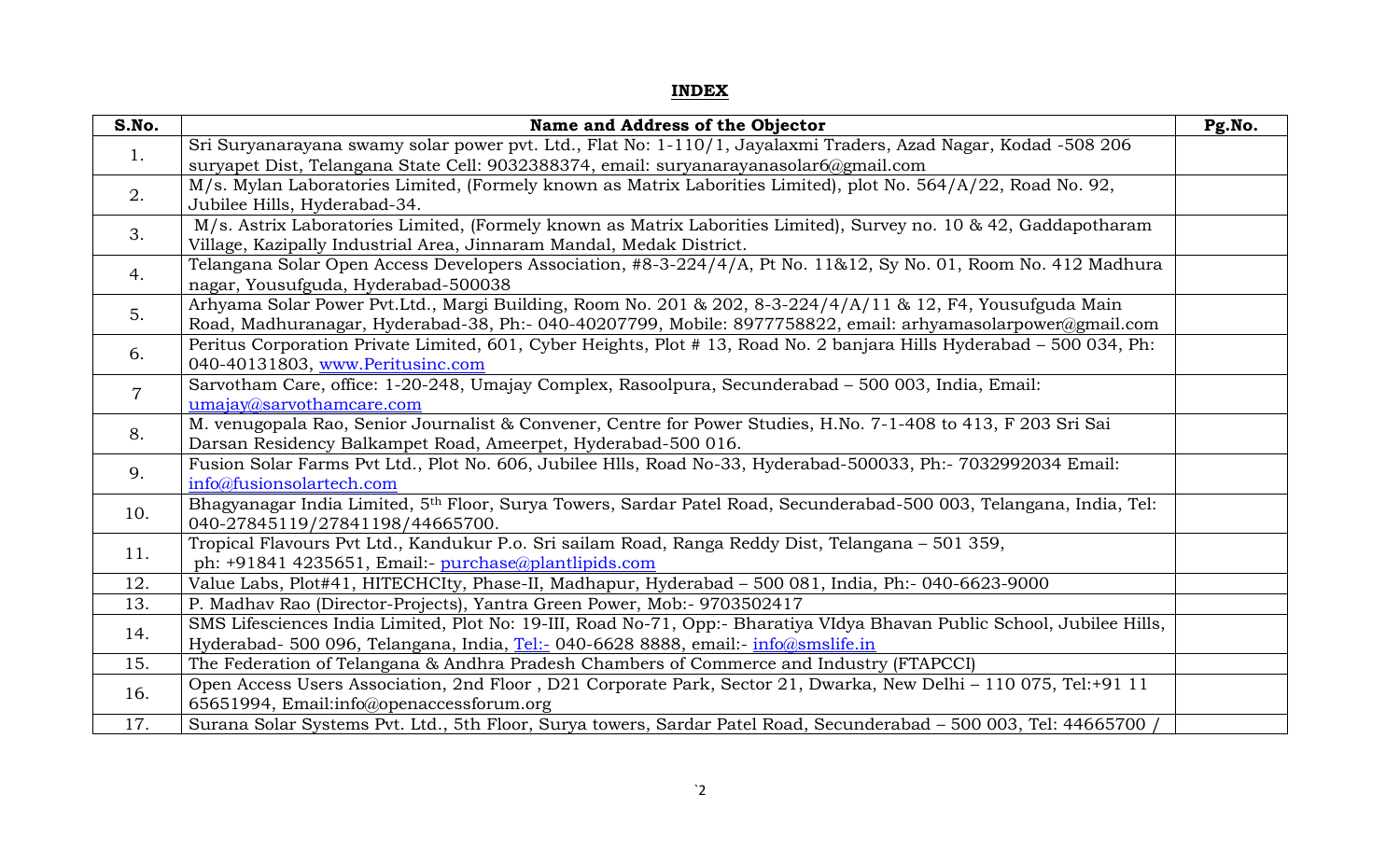| S.No. | Name and Address of the Objector                                                                                                                                                                               | Pg.No. |
|-------|----------------------------------------------------------------------------------------------------------------------------------------------------------------------------------------------------------------|--------|
|       | 27845119, Email:solar@surana.com                                                                                                                                                                               |        |
| 18.   | Shruthi Bhatia, Vice President (Regulatory Affairs and Communication), Indian Energy Exchange Ltd., Fourth Floor,<br>Plot No.7, TDI Centre, District Centre, Jasola, New Delhi - 110025, Tel: +91 11 4300 4000 |        |
| 19.   | <b>InWEA</b>                                                                                                                                                                                                   |        |
| 20.   | Aurobindo Pharma Limited, Plot No. 11, Survey No.9, Hitech City, Kondapur, Hyderabad - 500 084, Tel:+91 40 6672                                                                                                |        |
|       | 50000/1200, Email:info@aurobindo.com                                                                                                                                                                           |        |
| 21.   | S. Surya Prakasa Rao, Former Director (Commercial), APCPDCL, and Former Secretary, erstwhile APERC, 105, Ashok                                                                                                 |        |
|       | Chandra Enclave, Red Hills, Hyderabad-500 004.                                                                                                                                                                 |        |
| 22.   | Suguna Metals Ltd., 1-8-673, Azamabad, Hyderabad - 500 020. Contact No. 9391033606                                                                                                                             |        |
| 23.   | Salasar Iron and Steel Pvt. Ltd., Flat No. 101, 1 <sup>st</sup> Floor, Satya Sarovar Complex, High Court Road, Hyderabad - 500002.                                                                             |        |
| 24.   | Sri Navdurga Billets (P) Ltd., 21-1-820, Patel Market, Hyderabad - 500 005. Contact No. 9391033606                                                                                                             |        |
| 25.   | Srinivasa Green Energies Private Limited, 17-1-389/18B, Prashanth Nagar Colony, Saidabad, Hyderabad - 500059. Mobile: 9160335639                                                                               |        |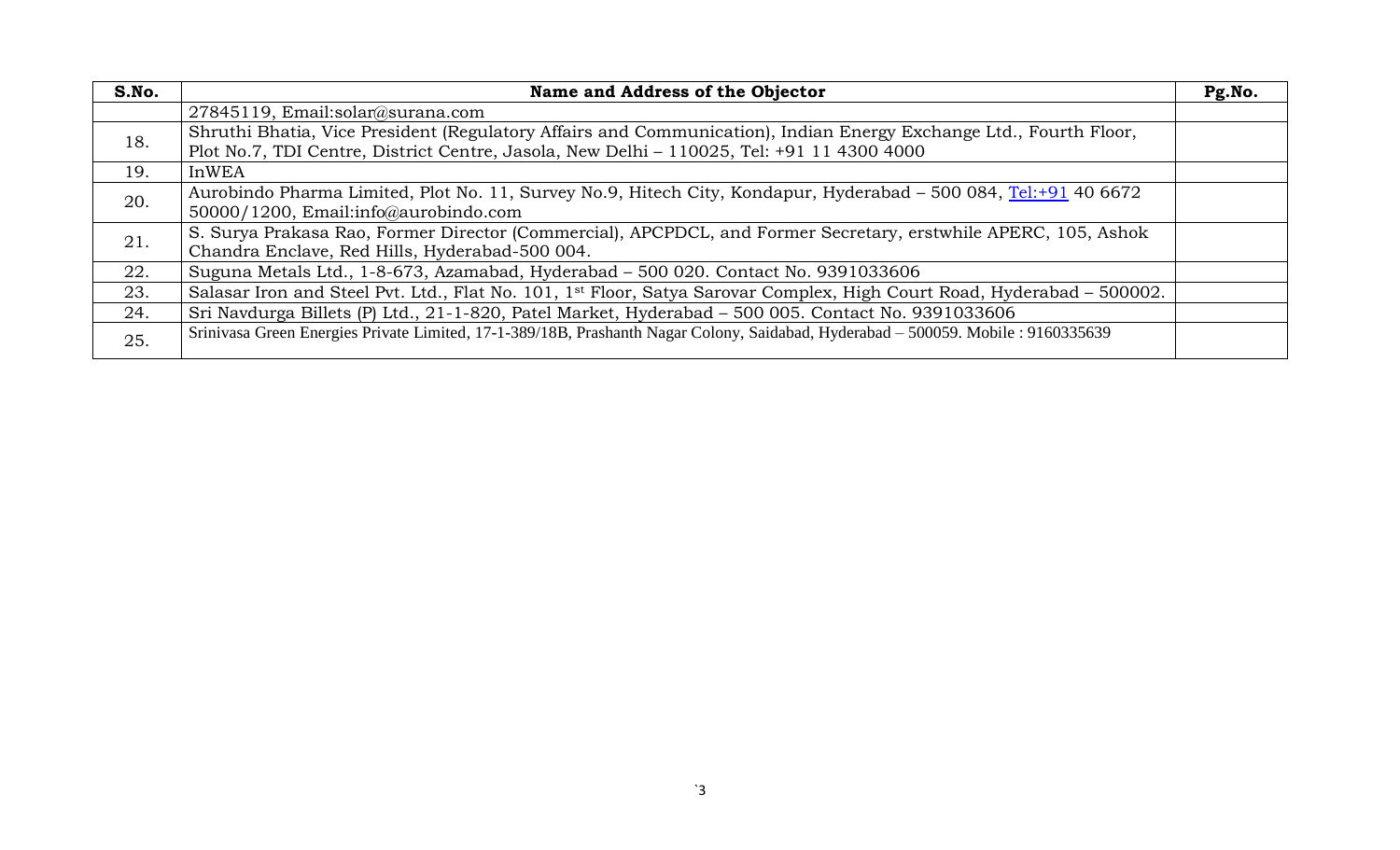| S.No. | <b>Summary of Objections / Suggestions</b>                                                                       | <b>Response of the Licensee</b>                                                                                                       |
|-------|------------------------------------------------------------------------------------------------------------------|---------------------------------------------------------------------------------------------------------------------------------------|
|       |                                                                                                                  | 1. Sri Suryanarayana swamy solar power pvt. Ltd., Flat No: 1-110/1, Jayalaxmi Traders, Azad Nagar, Kodad -508 206 suryapet Dist,      |
|       | Telangana State Cell: 9032388374, email: suryanarayanasolar6@gmail.com                                           |                                                                                                                                       |
|       | Yousufguda, Hyderabad-500038                                                                                     | 4. Telangana Solar Open Access Developers Association, #8-3-224/4/A, Pt No. 11&12, Sy No. 01, Room No. 412 Madhura nagar,             |
|       |                                                                                                                  | 5. Arhyama Solar Power Pvt.Ltd., Margi Building, Room No. 201 & 202, 8-3-224/4/A/11 & 12, F4, Yousufguda Main Road, Madhuranagar,     |
|       | Hyderabad-38, Ph:- 040-40207799, Mobile: 8977758822, email: arhyamasolarpower@gmail.com                          |                                                                                                                                       |
|       | www.Peritusinc.com                                                                                               | 6. Peritus Corporation Private Limited, 601, Cyber Heights, Plot #13, Road No. 2 banjara Hills Hyderabad - 500 034, Ph: 040-40131803, |
|       |                                                                                                                  | 7. Sarvotham Care, office: 1-20-248, Umajay Complex, Rasoolpura, Secunderabad - 500 003, India, Email: umajay@sarvothamcare.com       |
|       | 9. Fusion Solar Farms Pvt Ltd., Plot No. 606, Jubilee Hils, Road No-33, Hyderabad-500033, Ph:- 7032992034 Email: |                                                                                                                                       |
|       | info@fusionsolartech.com                                                                                         |                                                                                                                                       |
|       | 11. Tropical Flavours Pvt Ltd., Kandukur P.o. Sri sailam Road, Ranga Reddy Dist, Telangana – 501 359,            |                                                                                                                                       |
|       | ph: $+91841$ 4235651, Email:- purchase@plantlipids.com                                                           |                                                                                                                                       |
|       | 12. Value Labs, Plot#41, HITECHCIty, Phase-II, Madhapur, Hyderabad - 500 081, India, Ph:- 040-6623-9000          |                                                                                                                                       |
|       | 13.P. Madhav Rao (Director-Projects), Yantra Green Power, Mob:- 9703502417                                       |                                                                                                                                       |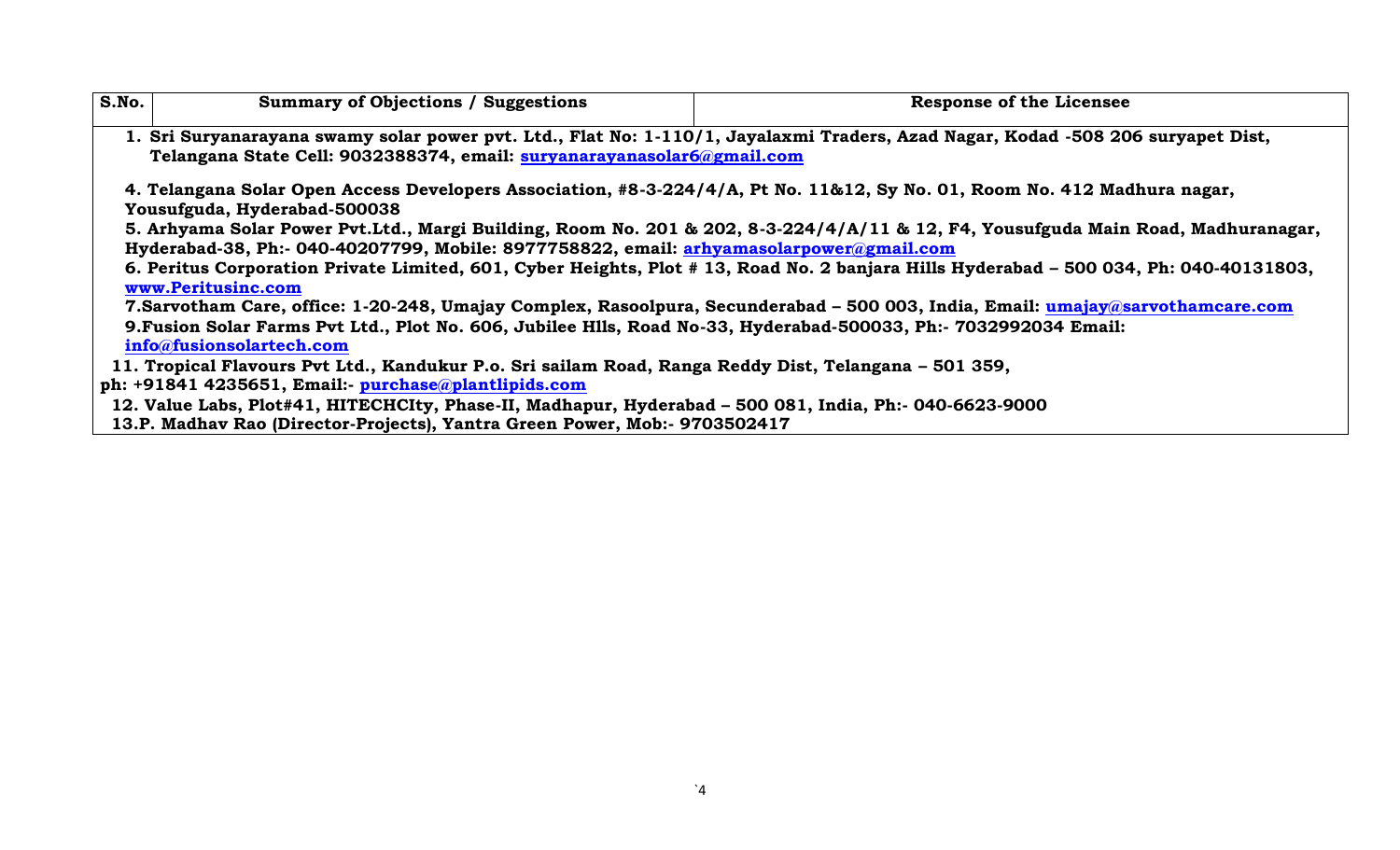| $\mathbf{i}$ . | As per the National Tariff Policy 2016:                           | The licensee has an obligation to provide uninterrupted reliable power supply        |
|----------------|-------------------------------------------------------------------|--------------------------------------------------------------------------------------|
|                | "The additional surcharge for obligation to supply as per section | to all the consumers in itsarea of supply. As a part of its universal obligation,    |
|                | 42(4) of the Act should become applicable only if it is           | the licensee to meet the increasing demand, has tied up with Power                   |
|                | conclusively demonstrated that the obligation of a licensee, in   | generators to remove demand-supply gaps.                                             |
|                | terms of existing power purchase commitments, has been and        | The licensee projects the demand requirement based on the past growth in             |
|                | continues to be stranded, or there is an unavoidable obligation   | the respective categories and make arrangments for procurement of power              |
|                | and incidence to bear fixed costs consequent to such a contract.  | from the generators including renewable sources in advance.                          |
|                | The fixed costs related to network assets would be recovered      | While contracting energy through such long term PPAs, the tariff payable to          |
|                | through wheeling charges"                                         | the generators usually consists of two part <i>i.e.</i> capapcity charges and energy |
|                | Insofar as electricity generated from renewable sources of        | charges. Therefore the Discom has to bear the fixed cost even when there is          |
|                | energy is concerned, the provisions of the act contained in the   | no offtake of energy through such source.                                            |
|                | preamble, section $61(h)$ , and $81(1)(e)$ requiring promotion of | Another major concern of the Discoms is that the tariff design is not reflecting     |
|                | such sources of energy has to be given due consideration. There   | the actual break-up of fixed and variable components of cost structure. This         |
|                | has to be special consideration shown by way of exemption of      | led to under-recovery of fixed cost commitment from the Demand charges               |
|                | Additional Surcharge in respect of such energy; instead of un     | payable by the Consumers                                                             |
|                | due timeline extension being granted to developers having         | Thus in a power surplus scenario, any deviation in actual demand from the            |
|                | Power Purchase Agreement (PPA) with utilities.                    | projected demand will have a significant financial impact to the Discoms as          |
|                | It should be noted that as per NTP 2016, the licensees should     | there will be fixed charge commitment payable to the generators despite non          |
|                | conclusively demonstrate the assets are stranded because of       | drawl of energy from such sources.                                                   |
|                | Open Access Consumption and there should be an unavoidable        | It can be seen from the past financial year 2015-16, the industrial sales has        |
|                | obligation and incidence to bear fixed costs.                     | been reduced than anticipated by 1460 MU of which 900 MU (60%)                       |
|                |                                                                   | attributable to Open access sales and in FY 2016-17 the total open access            |
|                |                                                                   | sales is around 89% of quantum of sales diminished from approved sales.              |
|                |                                                                   | Hence if a consumer opts for open acess during a financial year, the tied up         |
|                |                                                                   | resources with power purchase generators will get stranded to that extent as         |
|                |                                                                   | the Power generation has to be forcibly backed down to counteract                    |
|                |                                                                   | unanticipated fall in demand.                                                        |
|                |                                                                   | Hence there is a conclusive evidence to show that the assets are getting             |
|                |                                                                   | stranded due to consumers opting from open access and there is unavoidable           |
|                |                                                                   | incidence to bear fixed costs                                                        |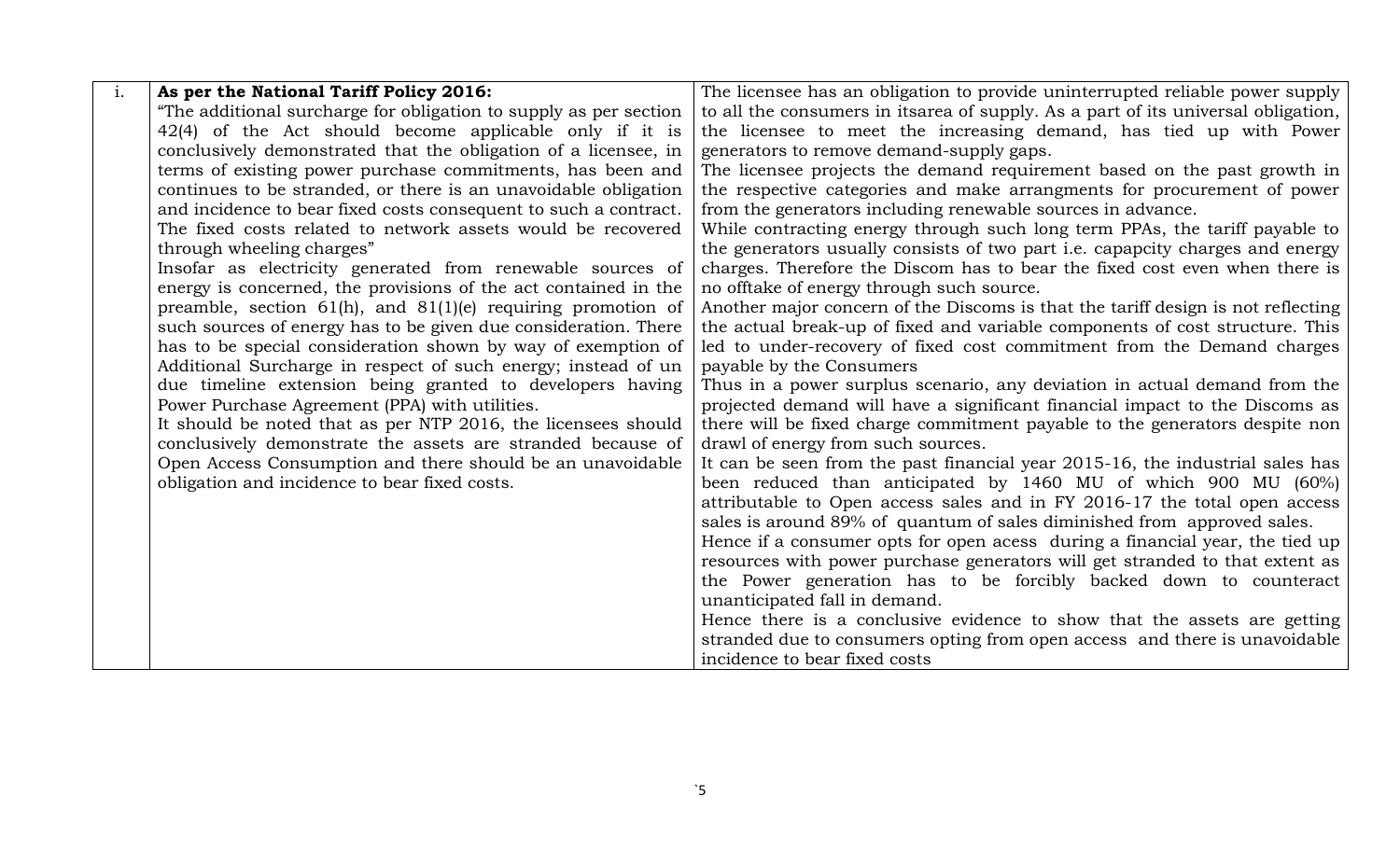| ii. | The generation assets getting stranded for the licensees is due                                                                     | The licensee estimated the Demand considering the past and current trend                                                                                                                                                                                                                                                                                 |
|-----|-------------------------------------------------------------------------------------------------------------------------------------|----------------------------------------------------------------------------------------------------------------------------------------------------------------------------------------------------------------------------------------------------------------------------------------------------------------------------------------------------------|
|     | to improper planning of the licensees or may be power purchase                                                                      | evidenced in respective categories which will be moderated by the Honble                                                                                                                                                                                                                                                                                 |
|     | on power exchanges by consumers and not any way related to                                                                          | Commission. This is widely accepted practices by many Power utilities and                                                                                                                                                                                                                                                                                |
|     | the consumers consuming power from solar developers through                                                                         | accepted by the Regulatory Commissions.                                                                                                                                                                                                                                                                                                                  |
|     | open access. Hence, request the Hon'ble Commission to not<br>impose additional surcharge for all solar open access<br>transactions. | The fixed cost commitment towards power purchase is a liability to the<br>Discom that has to be borne by the Discom which is getting under-recoveried<br>due to consumers moving out under Open access. The financial impact to the<br>Discoms will be same so far the consumer buys from third party viz. power<br>exchanges or from a solar developer. |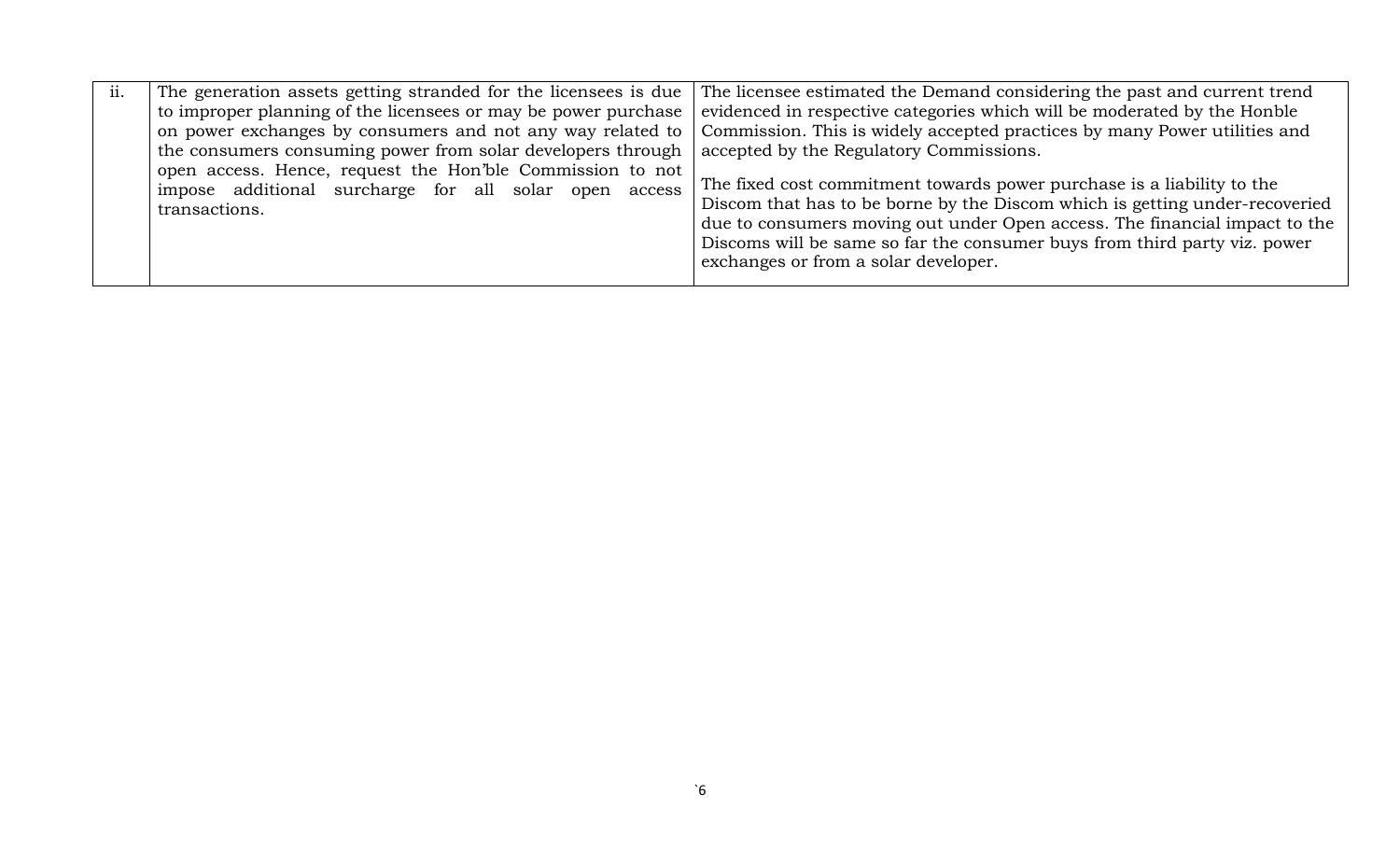| S.No.          | <b>Summary of Objections / Suggestions</b>                                                                                        | <b>Response of the Licensee</b>                                                                                                                |
|----------------|-----------------------------------------------------------------------------------------------------------------------------------|------------------------------------------------------------------------------------------------------------------------------------------------|
|                | 2. M/s. Mylan Laboratories Limited, (Formely known as Matrix Laborities Limited), plot No. 564/A/22, Road No. 92, Jubilee Hills,  | Hyderabad-3                                                                                                                                    |
|                | 3. M/s. Astrix Laboratories Limited, (FOrmely known as Matrix Laborities Limited), Survey no. 10 & 42, Gaddapotharam Village,     | Kazipally                                                                                                                                      |
|                | Industrial Area, Jinnaram Mandal, Medak District.                                                                                 |                                                                                                                                                |
| $\mathbf{i}$ . | The public Notice for these proceeding were not given by                                                                          | The public notice with respect to petition on determination of additional                                                                      |
|                | publication in newspapers in the manner or procedure as                                                                           | surcharge has been given as a press release in Eenadu,                                                                                         |
|                | applicable for the original tariff petitions, proceedings having                                                                  | Andhrajyothi&VaarthaNewspapers on 9-08-2017& in Hans India on 12-                                                                              |
|                | been notified only on the website of the Commission and that                                                                      | 08-2017as per the directions of the Honble Commission. The detailed                                                                            |
|                | too with short response time.                                                                                                     | press release and the petition have also been placed in the Discom and                                                                         |
|                |                                                                                                                                   | Commission's website on 5 <sup>th</sup> August 2017.                                                                                           |
| ii.            | The proposals are not clear as to the scope of application of the                                                                 | The clause no. 8.1 of Regulation No. 2 of 2005, "Terms and conditions"                                                                         |
|                | additional surcharge. It is not clear as what kind of                                                                             | of open access to intra-state transmission and Distribution networks"                                                                          |
|                | transactions are considered and comprised in the total of 2134                                                                    | states that "Where Open access to the transmission and/or distribution                                                                         |
|                | MU termed as "Actual Open Access sales". The issue of                                                                             | system is sought by any user, the nodal agency shall permit open                                                                               |
|                | additional surcharge would arise only when the State                                                                              | access  having contarcted capacity greater than 1 MW from                                                                                      |
|                | Commission permits a person to receive supply from a source                                                                       | April, 2008."                                                                                                                                  |
|                | other than the licensee. Where there is no permission required                                                                    | Hence the state Commission through its regulation has permitted the                                                                            |
|                | to be given by the Commission to avail receive supply                                                                             | consumers to receive supply from a source other than Discom (referred                                                                          |
|                | from elsewhere, there cannot be any question of addl. surcharge                                                                   | as open access).                                                                                                                               |
| iii.           | The fixed cost per unit of approved power purchase even                                                                           | The stranding of assets is mainly attributable to the reduction in                                                                             |
|                | according to the data stated by the licensees is Rs. $6.15/-$ .<br>There is no logic or rationale in considering the stranding of | approved demand due to consumers shift to open access which led to<br>under-recovery of fixed costs. As there is disparity in the current two- |
|                | fixed cost on the basis of so-called "re-running the merit order"                                                                 | part tariff system in recovering the fixed and variable cost component of                                                                      |
|                | when the merit order is on the basis of variable cost and the                                                                     | the cost structure, the Discoms are at revenue loss due to consumers                                                                           |
|                | fixed cost is wholly irrelevant. The calculation of Rs. 1.95                                                                      | opting open access. Hence to recoup such financial loss, the Discoms                                                                           |
|                | proposed is wholly misconceived and misleading.                                                                                   | are claiming additional surcharge from open access consumers which                                                                             |
|                |                                                                                                                                   | is in consonance to Sec. 42(4) of the Electricity Act, 2003.                                                                                   |
| iv.            | When the Act mandates that the State Commission shall                                                                             | The introduction of open access has also been backed with recovery of                                                                          |
|                | introduce open access within a specific time frame, it                                                                            | cross subsidy surcharge and additional surchargeunder Sec. 42 of the                                                                           |
|                | necessarily follows that the open access so introduced shall be                                                                   | Act which shall be implemented in holistic manner to have a win-win                                                                            |
|                | workable and fair. Open access cannot be defeated indirectly by                                                                   | situation to both the consumers and Discoms who have universal                                                                                 |
|                | raising prohibitive tariff barriers by determining additional                                                                     | obligation of supply of power to all.                                                                                                          |
|                | surcharge at onerous, unreasonable and impractical levels.                                                                        |                                                                                                                                                |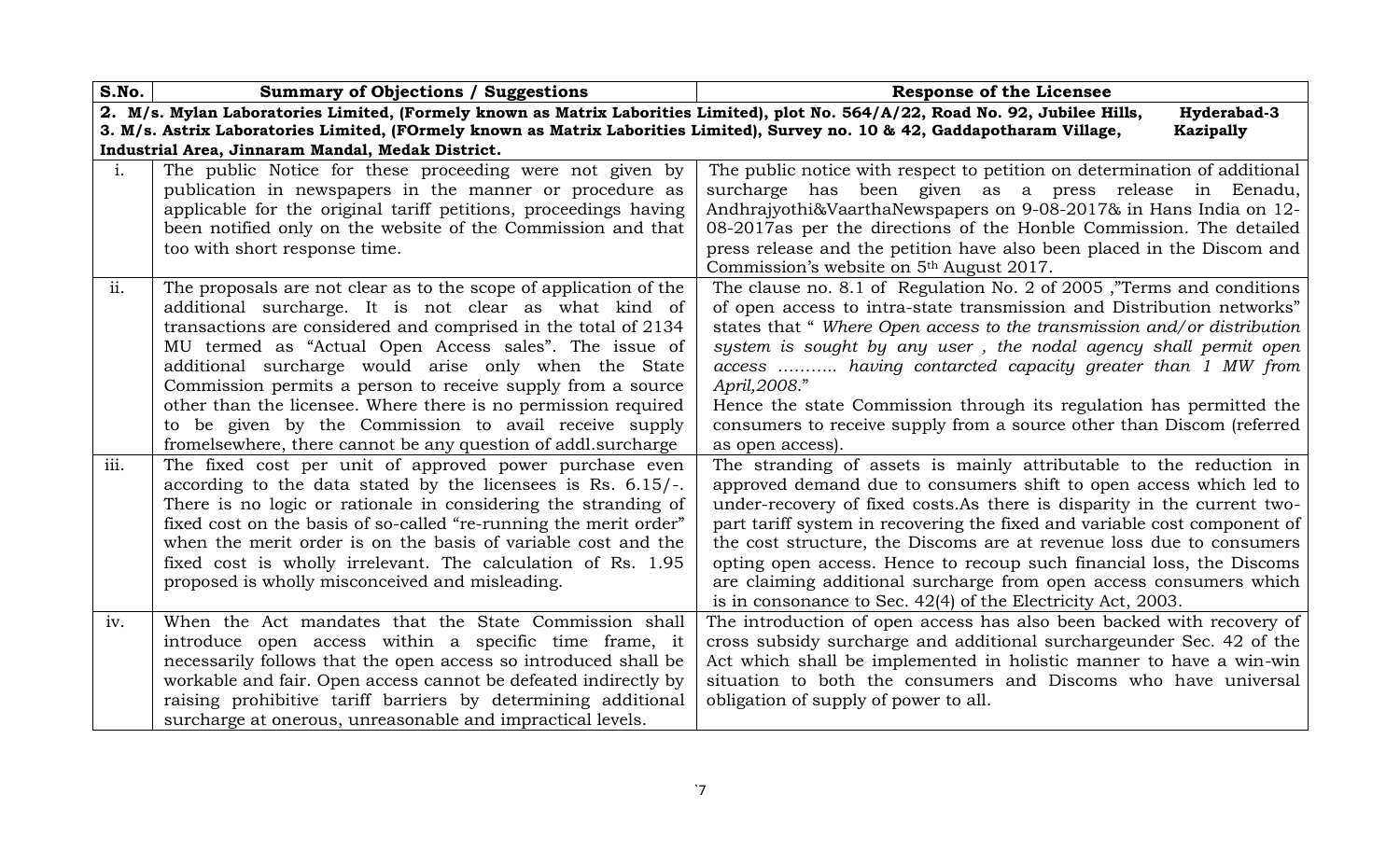| S.No.          | <b>Summary of Objections / Suggestions</b><br><b>Response of the Licensee</b>                                                                                                                                                                                                                                                                                                                                                                                                                                                                                                                                                                                                                                                                                                                                                                                                                                                                                                                                                                                                                                                                                                                                                                 |                                                                                                                                                                                                                                                                                                                                                                                                                                                                                                                                                                                                                                                                                                                                                                                     |
|----------------|-----------------------------------------------------------------------------------------------------------------------------------------------------------------------------------------------------------------------------------------------------------------------------------------------------------------------------------------------------------------------------------------------------------------------------------------------------------------------------------------------------------------------------------------------------------------------------------------------------------------------------------------------------------------------------------------------------------------------------------------------------------------------------------------------------------------------------------------------------------------------------------------------------------------------------------------------------------------------------------------------------------------------------------------------------------------------------------------------------------------------------------------------------------------------------------------------------------------------------------------------|-------------------------------------------------------------------------------------------------------------------------------------------------------------------------------------------------------------------------------------------------------------------------------------------------------------------------------------------------------------------------------------------------------------------------------------------------------------------------------------------------------------------------------------------------------------------------------------------------------------------------------------------------------------------------------------------------------------------------------------------------------------------------------------|
|                |                                                                                                                                                                                                                                                                                                                                                                                                                                                                                                                                                                                                                                                                                                                                                                                                                                                                                                                                                                                                                                                                                                                                                                                                                                               | 8. M. venugopala Rao, Senior Journalist & Convener, Centre for Power Studies, H.No. 7-1-408 to 413, F 203 Sri Sai Darsan Residency                                                                                                                                                                                                                                                                                                                                                                                                                                                                                                                                                                                                                                                  |
|                | Balkampet Road, Ameerpet, Hyderabad-500 016.                                                                                                                                                                                                                                                                                                                                                                                                                                                                                                                                                                                                                                                                                                                                                                                                                                                                                                                                                                                                                                                                                                                                                                                                  |                                                                                                                                                                                                                                                                                                                                                                                                                                                                                                                                                                                                                                                                                                                                                                                     |
| $\mathbf{i}$ . | When the Discoms are serving all categories of consumers,<br>including subsidised consumers, they have a social<br>responsibility of providing cross subsidy to the subsidised<br>consumers as decided by the Commission.<br>When cross-<br>subsidising consumers leave the Discoms under the<br>arrangement of open access, the latter get deprived of revenue<br>that accrues on account of cross subsidy. As a result, to the<br>extent cross subsidy is lost, either the tariffs to the subsidised<br>consumers or the subsidy to be borne by the Government will<br>have to be increased. On the other hand, the suppliers and<br>consumers under open access will have no obligation to provide<br>cross subsidy, if there is no cross subsidy surcharge. In other<br>words, it will create a situation which leads to resting social<br>responsibility and additional burden with the Government and<br>additional burden to subsidised consumers, on the one hand,<br>and profits to open access suppliers and benefits to open<br>access consumers, on the other. That is the reason why<br>imposition of cross subsidy surcharge and additional surcharge<br>on open access consumers is permitted in the Electricity Act,<br>2003. | Whenever any consumer opts for open access and takes intermittent<br>supply through open access, the Discoms continue to pay fixed charges<br>in lieu of its contracted capacity with generating stations. However<br>Discoms are unable to sufficiently recover such fixed cost obligation<br>from the open access consumers. As the actual fixed cost recovery is<br>less than fixed cost commitment, the Discoms are saddled with stranded<br>costs on account of universal obligation.<br>Hence the licensee proposed additional surcharge from the open access<br>consumers to recover such stranded costs.                                                                                                                                                                    |
| ii.            | Whatever principles the Commission is following in determining<br>cross subsidy in its tariff orders, the same should be followed<br>in determining cross subsidy surcharge and additional<br>surcharge also. It is more so because, in normal<br>circumstances, open access purchases would be preferred by<br>consumers if only the cost of such purchases is less than the<br>tariffs to be paid by them to the Discoms for same quantum of<br>power.                                                                                                                                                                                                                                                                                                                                                                                                                                                                                                                                                                                                                                                                                                                                                                                      | Honble Commissions (Combined APERC and TSERC) have determined<br>the cross subsidy surcharge from 2005-06 to 2014-15, on the basis of<br>the methodology followed in the Tariff Orders (embedded cost) for<br>arriving the cross subsidy. Honble APTEL in Apppeal nos. 169 to 172 of<br>2005 and Appeal nos 248 & 249 of 2005 in its order dated: 05-07-2007<br>has directed the combined APERC to determine the cross subsidy<br>surcharge as per para 8.5 of the National Tariff Policy, 2006, which<br>stipulates that weighted avarge power purchase cost of top 5% marginal<br>sources excluding NCE and liquid fuel sources is to be arrived for<br>arriving the CSS for a particular class of consumers.<br>Subsequently, APERC has filed civil appeal nos 4936-4941 of 2007 |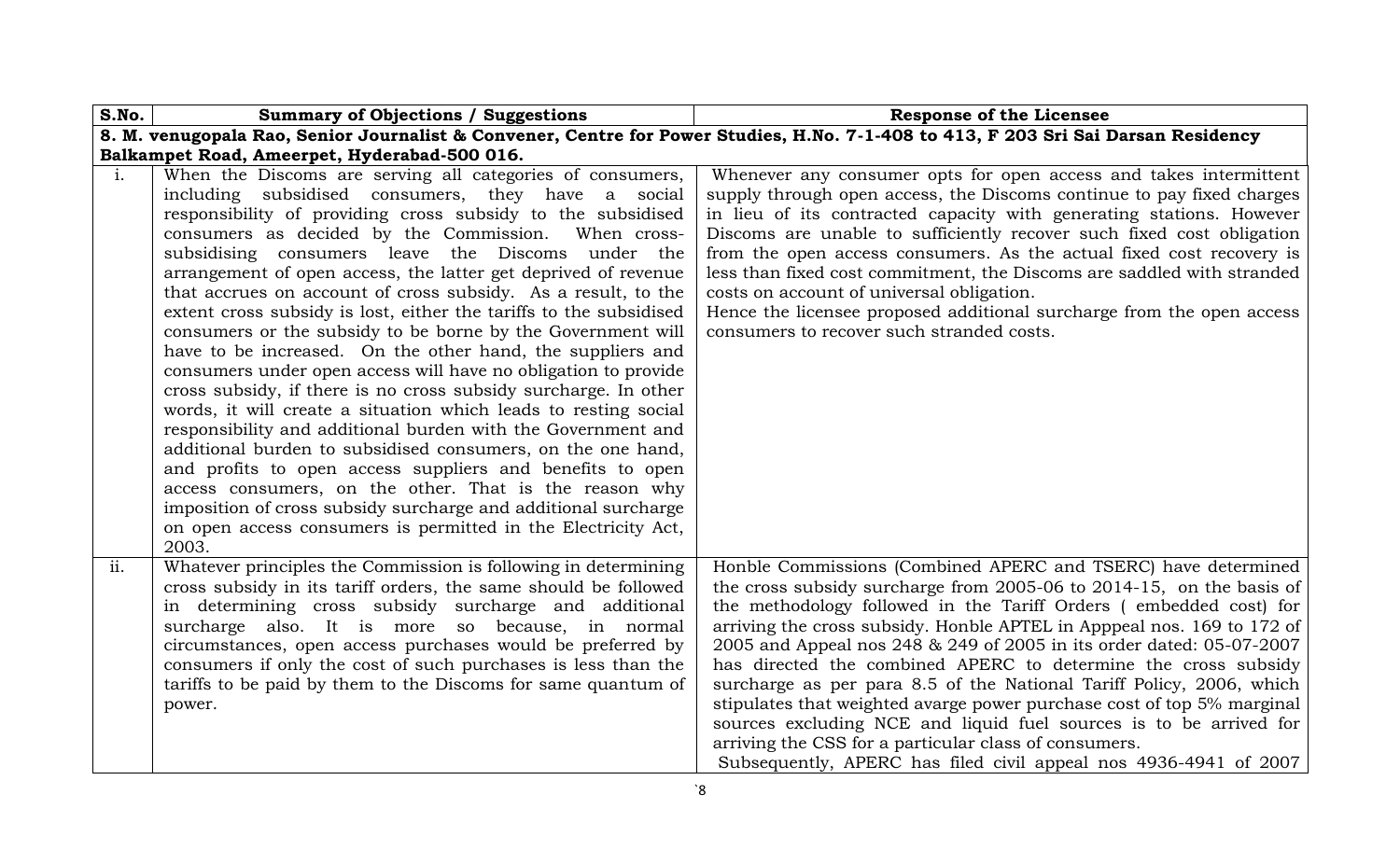|      |                                                                                                                                                                                                                                                                                                                                                                                                                                                                           | before the Honble Supreme Court challenging the order of APTEL,<br>which are dismissed by Honble Supreme Court in its order dated: 31-<br>03-2016.<br>Honble TSERC, from 2015-16 onwards has been determining the Cross<br>Subsidy Surcharge on the basis of methodology stipulated in the Tariff                                                                                             |
|------|---------------------------------------------------------------------------------------------------------------------------------------------------------------------------------------------------------------------------------------------------------------------------------------------------------------------------------------------------------------------------------------------------------------------------------------------------------------------------|-----------------------------------------------------------------------------------------------------------------------------------------------------------------------------------------------------------------------------------------------------------------------------------------------------------------------------------------------------------------------------------------------|
|      |                                                                                                                                                                                                                                                                                                                                                                                                                                                                           | Policy.                                                                                                                                                                                                                                                                                                                                                                                       |
| iii. | The arrangement of open access is a negation of regulation; it<br>is one of the dichotomies in the reform process being fobbed off<br>on the power utilities of the States by the Government of India.<br>The costs of generation of power differ from one power station<br>to another, depending on their capital cost, the costs of fuels<br>they use, parameters of efficiency they can achieve, etc. In a<br>multi-buyer system, when the Discoms purchase power from | The stated objective of Electricity Act is for generally taking measures<br>conducive to development of electricity industry, promoting competition<br>therein, protecting interest of consumers and supply of electricity to all<br>areas. Provision of Open Access is a central measure for promoting<br>competition and in providing the choice to the consumer to choose the<br>supplier. |
|      | different projects at different tariffs through power purchase<br>agreements, the average cost of power purchase and cost to<br>serve each category of consumers are being taken into account<br>to ensure uniformity in tariff to each category of consumers<br>being determined by the Hon'ble Commission. It ensures some<br>kind of equilibrium and equity. Irrespective of differences in                                                                            | Tariff Policy of MOP dated 28th January 2016 mandates reduction of<br>cross subsidy to $+/- 20\%$ of average cost of supply based on the road<br>map specified by the State Regulatory Commission.                                                                                                                                                                                            |
|      | costs of generation of power by different projects, once fed into<br>the grid, the utility of energy is same to all the consumers. If<br>cross-subsidising consumers of a category are allowed to<br>procure power under open access, depending on the sources                                                                                                                                                                                                            | However the concern of the objector on the adverse impact of Open<br>Access on the discom is noted.                                                                                                                                                                                                                                                                                           |
|      | from whom they procure power, the tariffs they have to pay<br>may differ. Such consumers get the benefit of reduction of<br>tariff, if they get power from open access sources at tariffs<br>lesser than what they have to pay to the Discoms. Similarly,<br>open access sellers also may get the benefit of higher tariffs, if<br>they can sell power at tariffs higher than they otherwise have to<br>sell to the Discoms under due regulatory process, but less than   | The provision of open access as enshrined in the Electricity Act needs to<br>be allowed with proper safeguards on protecting the interest of licensee<br>which has contracted sufficient power and set up network infrastructure<br>to supply 24 x 7 reliable power to all consumers in its licensee area.                                                                                    |
|      | the tariffs such open access consumers have otherwise to pay<br>to the Discoms. It will lead to a situation when same categories<br>of consumers have to pay different tariffs to the Discoms and<br>open access sellers. In other words, regulation ensures                                                                                                                                                                                                              |                                                                                                                                                                                                                                                                                                                                                                                               |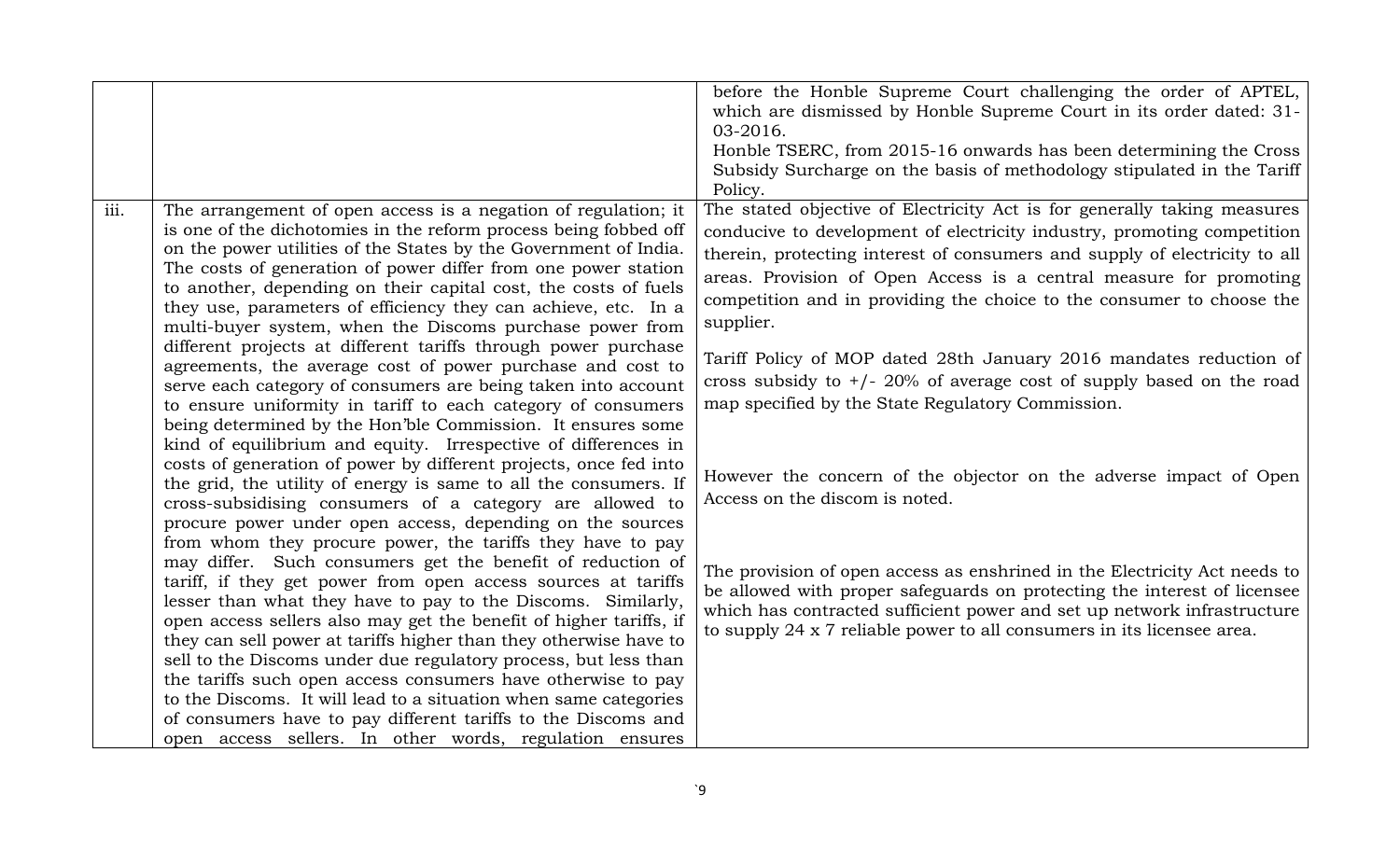|     | uniformity and equity, whereas open access leads to inequity     |                                                                            |
|-----|------------------------------------------------------------------|----------------------------------------------------------------------------|
|     | and lack of level playing field to same category of consumers,   |                                                                            |
|     | say, industries, i.e., between same category of consumers who    |                                                                            |
|     | purchase power from the Discoms and who purchase power           |                                                                            |
|     | from open access sources and even among the latter               |                                                                            |
|     | consumers themselves.                                            |                                                                            |
| iv. | In a situation of severe scarcity for power that may arise as a  | The peak demand in Telangana for FY 2015-16 was 6,849 MW and for           |
|     | result of faulty policies and failures of the Governments, among | FY 2016-07 the peak demand recorded was 9, 191 MW. The Licensee            |
|     | other reasons, when cross-subsidising consumers, subjected to    | has made all efforts in meeting the peak demand without any                |
|     | severe power cuts, are forced or permitted to get power through  | restrictions. This was possible only through advance planning and          |
|     | open access from other sources, obviously, at a higher price     | contracting the adequate quantities of power with regulatory approval.     |
|     | than the applicable tariffs of the Discoms, imposing cross       | Further, to meet the future demand of the state, state utilities have tied |
|     | subsidy surcharge and additional surcharge on such open          | up adequate power from various sources. The total contracted capacity      |
|     | access purchases would tantamount to penalising such             | for FY 2017-18 would be 14,695 MW.                                         |
|     | consumers for the failures of the Governments and their power    |                                                                            |
|     | utilities. Barring this exception, cross subsidy surcharge, as   |                                                                            |
|     | well as additional surcharge, should be determined and           |                                                                            |
|     | collected from the open access consumers buying power from       |                                                                            |
|     | other sources, even when the Discoms are supplying adequate      |                                                                            |
|     | power to them. In such a situation, if no cross subsidy          |                                                                            |
|     | surcharge, as well as additional surcharge, is imposed on such   |                                                                            |
|     | open access consumers, loss of cross subsidy and profits of the  |                                                                            |
|     | Discoms on account of slump in their sales to such open          |                                                                            |
|     | access, but otherwise regular, consumers will lead to            |                                                                            |
|     | imbalances and affect the finances of the Discoms and their      |                                                                            |
|     | ability to adjust required cross subsidy. It will also lead to   |                                                                            |
|     | under-utilisation of transmission and distribution capacities    |                                                                            |
|     | created. It will also lead to increasing availability of surplus |                                                                            |
|     | power and need for backing down the same and paying fixed        |                                                                            |
|     | costs for such non-generation of power. Therefore, the Discoms   |                                                                            |
|     | should ensure that their decisions for procurement of power      |                                                                            |
|     | should not lead to availability of unwarranted surplus power,    |                                                                            |
|     | with attendant avoidable burdens on consumers of power.          |                                                                            |
| v.  | The amounts of cross subsidy surcharge proposed by the           |                                                                            |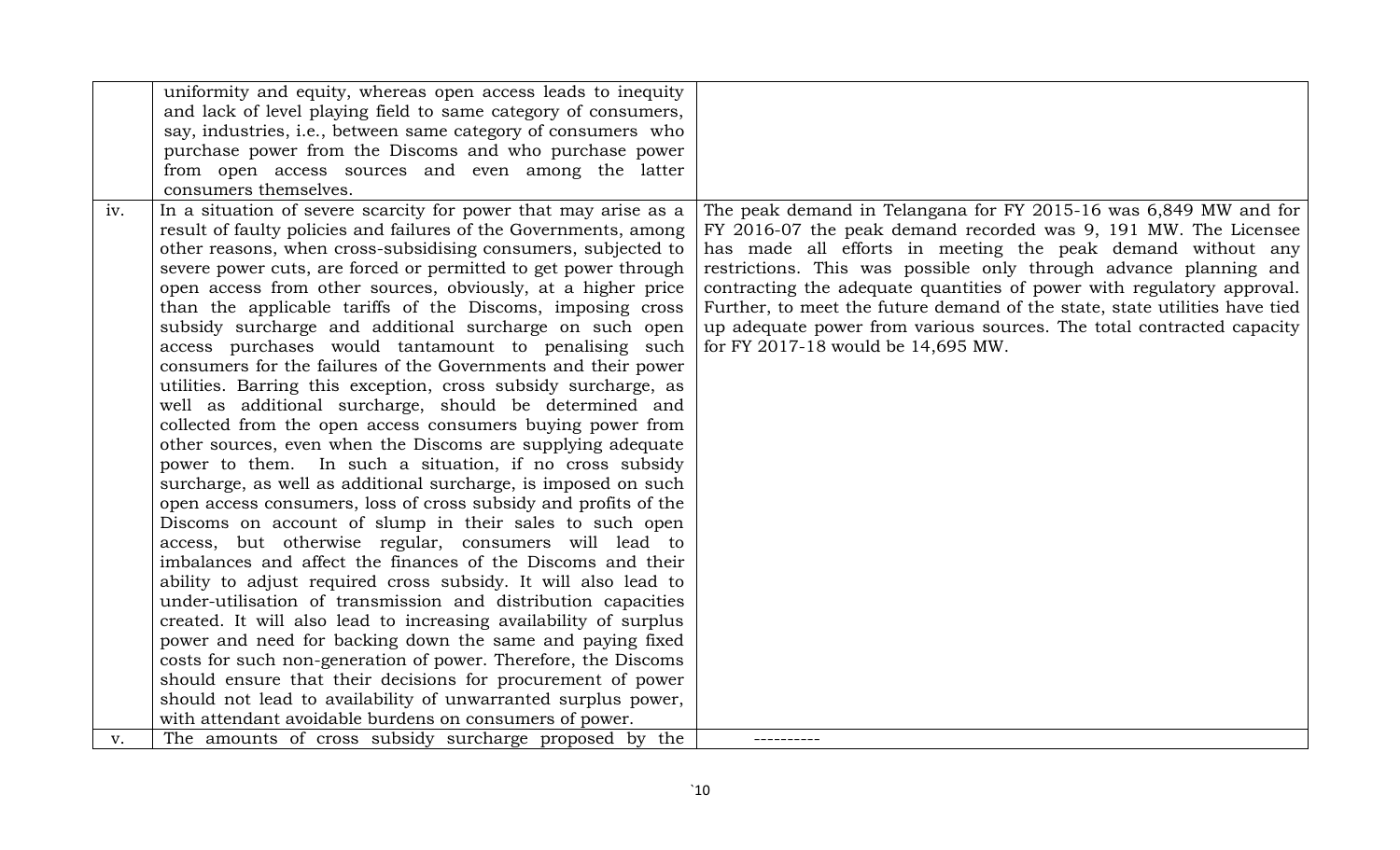|     | Commission for same category of consumers differ from one       |                                                                                    |
|-----|-----------------------------------------------------------------|------------------------------------------------------------------------------------|
|     | Discoms to another. This may be due to variance in cost to      |                                                                                    |
|     | serve the same category of consumers under different Discoms.   |                                                                                    |
|     | In the face of such variance in cost to serve the same category |                                                                                    |
|     | of consumers under different Discoms, uniformity in tariffs to  |                                                                                    |
|     | the same category of consumers in the entire State is being     |                                                                                    |
|     | maintained by the Government providing subsidy required by      |                                                                                    |
|     | the Discoms. In the absence of any such arrangement to          |                                                                                    |
|     | maintain uniformity in cross subsidy being provided by cross-   |                                                                                    |
|     | subsidising consumers under different Discoms, variations in    |                                                                                    |
|     | cross subsidy surcharge and additional surcharge to be          |                                                                                    |
|     | provided by them arise. Here, in this case, it is likely that   |                                                                                    |
|     | uniformity is being imposed arbitrarily and artificially by the |                                                                                    |
|     | Commissions, whereas uniformity in tariffs to same category of  |                                                                                    |
|     | consumers under different Discoms in a State is being ensured   |                                                                                    |
|     | with the subsidy being provided by the State Government. This   |                                                                                    |
|     | is one of the cons of the reform process creating different     |                                                                                    |
|     | Discoms in the State. The remedy to avoid such undesirable      |                                                                                    |
|     | variations and inequitous arrangement and maintain              |                                                                                    |
|     | uniformity is to merge all the Discoms into one.                |                                                                                    |
| vi. | When any cross-subsidising consumer leaves the Discom           | In the case of a power surplus scenario, the need for collecting                   |
|     | concerned, opting for open access, the transmission and         | additional surcharge from open access consumers arises despite serving             |
|     | distribution capacity created for such a consumer earlier       | the existing and/or new consumers as the power procurement is being                |
|     | becomes idle, depriving the Discom concerned of charges that    | done considering the anticipated demand hike in all consumer                       |
|     | were being collected for utilisation of T&D capacity, as a part | categories.                                                                        |
|     | and parcel of tariff that was being collected from such         | Majority of the consumers are availing supply through open access                  |
|     | consumer till then. Till the utilities give new service         | maintaining the contracted demand with the Discom. These consumers                 |
|     | connections, that T&D capacity continues to remain idle. Also,  | are procuring the power through open access through exchanges when                 |
|     | additional surcharge is intended to avoid loss of charges on    | the price is low and they are taking power from Discom when the                    |
|     | account of such capacity remaining idle, in addition to fixed   | exchange price is high. Even though the consumers are taking power                 |
|     | charges to be paid by the Discoms for backing down the          | through open access, Discom shall be ready to provide supply to the                |
|     | surplus power that arises as a result of such open access       | consumer whenever he desires as he is having contracted demand with<br>the Discom. |
|     | transactions. Once Transco/Discom can make use of such idle     |                                                                                    |
|     | capacity by serving the existing and/or new consumers, the      |                                                                                    |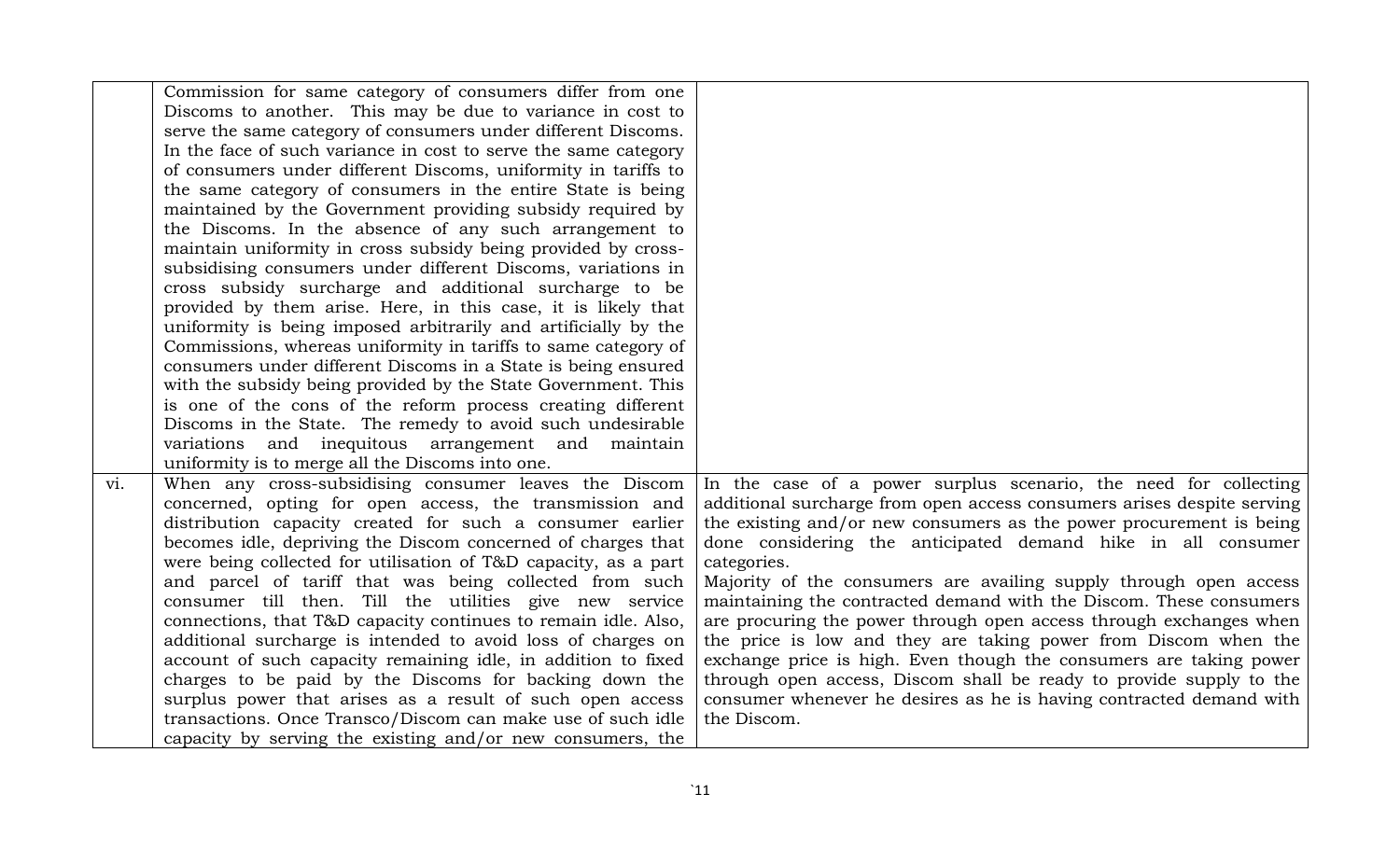|       | need for collecting additional surcharge from the earlier                                                                                                                                                                                                                                                                                                                                                                                                                                                                                                                                                                                                                                                                                                                                                                                                                                                                                                                                                                                                                                                                                                             |                                                                                                                                                                                                                                                                                                                                                                                                                                                                                                                                                                                                                    |
|-------|-----------------------------------------------------------------------------------------------------------------------------------------------------------------------------------------------------------------------------------------------------------------------------------------------------------------------------------------------------------------------------------------------------------------------------------------------------------------------------------------------------------------------------------------------------------------------------------------------------------------------------------------------------------------------------------------------------------------------------------------------------------------------------------------------------------------------------------------------------------------------------------------------------------------------------------------------------------------------------------------------------------------------------------------------------------------------------------------------------------------------------------------------------------------------|--------------------------------------------------------------------------------------------------------------------------------------------------------------------------------------------------------------------------------------------------------------------------------------------------------------------------------------------------------------------------------------------------------------------------------------------------------------------------------------------------------------------------------------------------------------------------------------------------------------------|
|       | consumer who opted for open access ceases.                                                                                                                                                                                                                                                                                                                                                                                                                                                                                                                                                                                                                                                                                                                                                                                                                                                                                                                                                                                                                                                                                                                            |                                                                                                                                                                                                                                                                                                                                                                                                                                                                                                                                                                                                                    |
| vii.  | Providing open access just for asking may not be feasible and<br>desirable, for excess T&D capacity has to be created in advance<br>to facilitate the same. It entails substantial investments and<br>utilisation of such excess capacity is always subject to the<br>volatile nature of open access transactions. Irrespective of the<br>regulations pertaining to open access, an element of<br>uncertainty and under-utilisation or even overloading of the<br>system, with its attendant problems, are inherent in such an<br>unplanned arrangement. Such constraints of availability of<br>transmission corridor are being felt in getting additional power<br>from one State to another and from one region to another.<br>Unless T&D system is strengthened and expanded to create<br>additional capacity to meet the requirements of growing<br>demand for power in a planned way, problems of overloading<br>and higher losses will continue. It may even result in grid<br>failures. The arrangement of open access is no substitute for<br>planned development of the power sector, including T&D<br>system, to ensure quality supply of adequate power at | Open acces is one of the ways to promote competition in the sector but<br>shall not put the Discoms under financial doldrums which is being<br>strictly regulated by the State Commission. Hence, the Electricity<br>Act, 2003 has allowed the Discoms to collect the cross subsidy<br>surcharge and additional surcharge to recoup any financial losses<br>suffered from open access consumers.<br>The Discom is strengthening its distribution system for giving reliable<br>and quality power supply to its consumers and planning to provide 24<br>hours power supply to agriculture consumers phase by phase. |
| viii. | reasonable prices to the consumers.<br>It is a delicate task for the Hon'ble Commission to decide<br>additional surcharge to be levied on open access consumers,<br>with the dichotomy of ensuring regulatory process for<br>maintaining uniformity in tariffs and protecting the interests of<br>the Discoms, especially in view of their social responsibilities,<br>on the one hand, and encouraging open access transactions,<br>on the other. As such, for the reasons explained above, among<br>others, the Hon'ble Commission may consider determining<br>additional surcharge in such a that it protects the genuine<br>interests of the Discoms, on the one hand, and provides a<br>marginal benefit to the open access consumers, in view of the<br>fact that open access has to be permitted as a mandatory<br>policy imposed by the GoI. I request the Hon'ble Commission to                                                                                                                                                                                                                                                                              | It may be well appreciated that delivery of power to the consumer would<br>be successful not only by having sufficient contracted power quantum. A<br>robust transmission and distribution network is needed for delivering<br>the power to the consumer.<br>Hence if any transmission and distribution assets which are getting<br>stranded due to open access, the costs of the same needs to be recovered<br>from the open access consumers.                                                                                                                                                                    |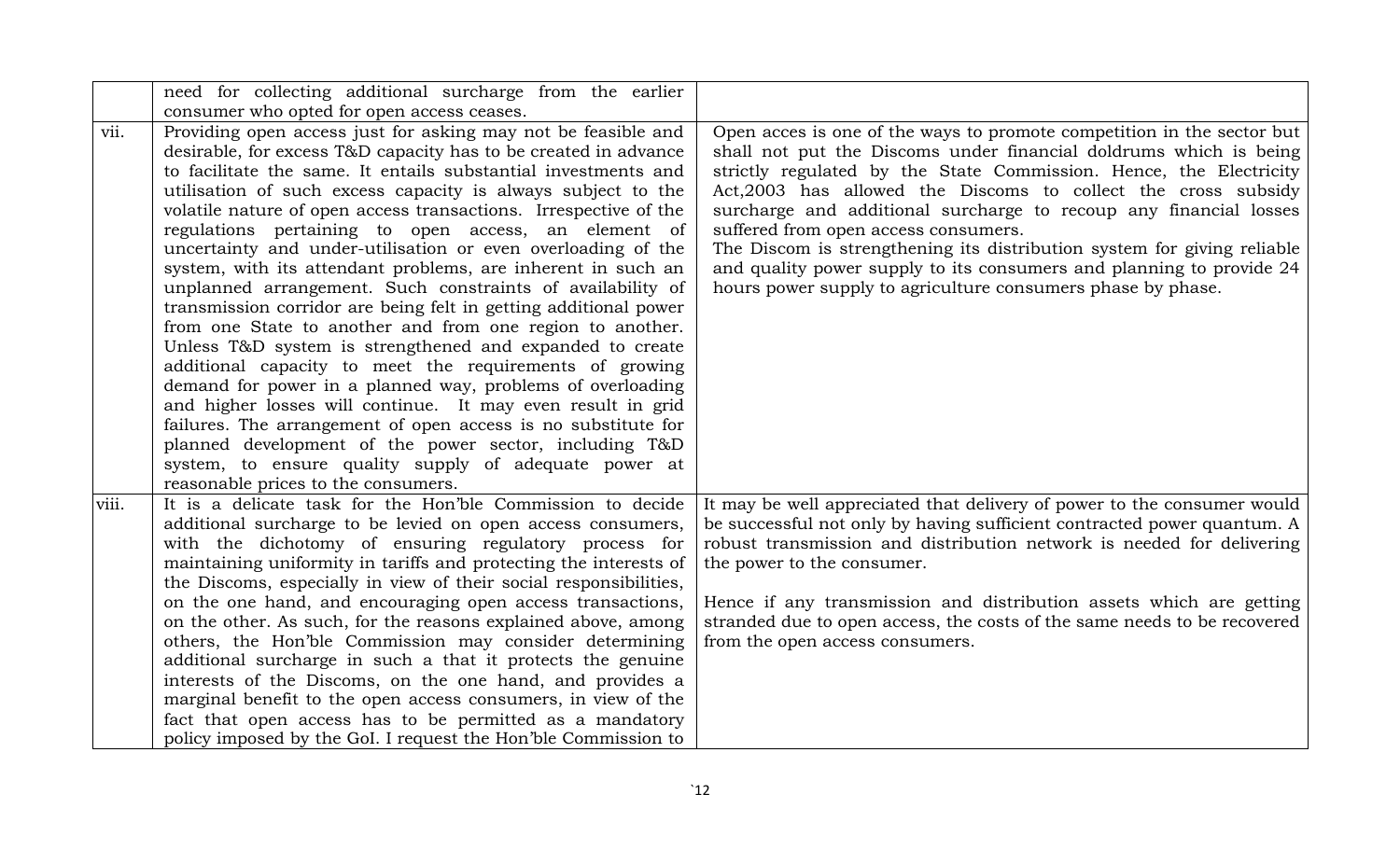| take into account the claim of the Discoms that the fixed cost  |
|-----------------------------------------------------------------|
| commitment arising out of their obligation to maintain a robust |
| distribution network, as well as payment of transmission        |
| charges to TS Transco, which work out to Rs.7245 crore, is not  |
| included in the costs while arriving at additional surcharge as |
| worked out by them, while determining additional surcharge to   |
| be collected from open access consumers.                        |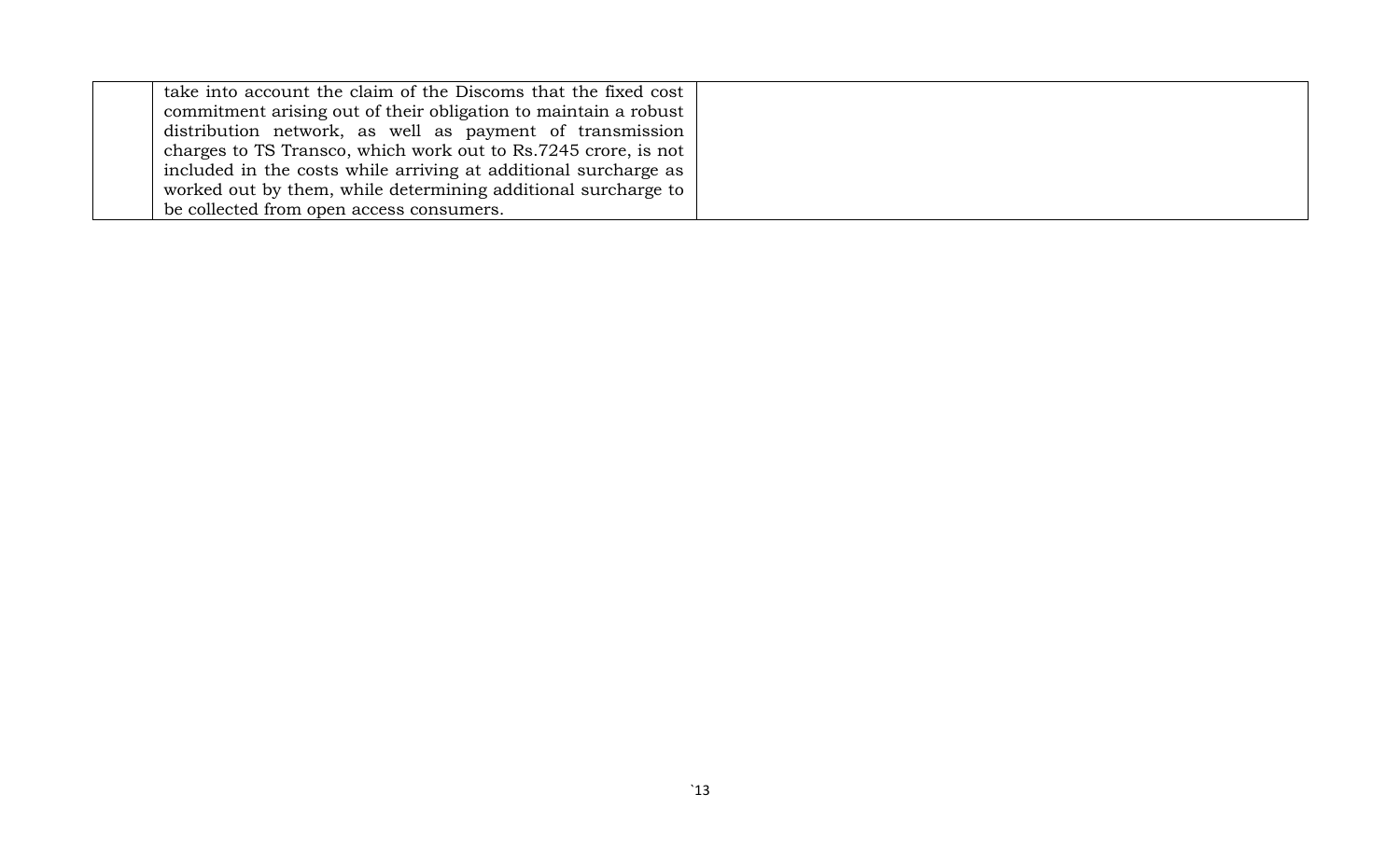| S.No.          | <b>Summary of Objections / Suggestions</b>                                                                                        | <b>Response of the Licensee</b>                                              |  |
|----------------|-----------------------------------------------------------------------------------------------------------------------------------|------------------------------------------------------------------------------|--|
|                | 10. Bhagyanagar India Limited, 5th Floor, Surya Towers, Sardar Patel Road, Secunderabad-500 003, Telangana, India, Tel: 040 -     |                                                                              |  |
|                | 27845119/27841198/44665700.                                                                                                       |                                                                              |  |
|                | 17. Surana Solar Systems Pvt. Ltd., 5th Floor, Surya towers, Sardar Patel Road, Secunderabad - 500 003, Tel: 44665700 / 27845119, |                                                                              |  |
|                | Email:solar@surana.com                                                                                                            |                                                                              |  |
| $\mathbf{i}$ . | We are solar power producers supplying power to a open access                                                                     | The proposal of additional surcharge by the Discoms is as per Sec. 42(4)     |  |
|                | consumer from our 5MW solar power project located at                                                                              | of the Electricity, Act, 2003.                                               |  |
|                | Shankapur Village, Medak Dist. While entering into PPA with                                                                       | Earlier as the Discom is unable to meet the entire demand and has            |  |
|                | the open access consumer the cost of additional surcharge has                                                                     | allowed load shedding to the consumers, the levy of additional surcharge     |  |
|                | not been considered and the consumer cannot be forced of                                                                          | has not arised as no assets were stranded due to open access                 |  |
|                | absorb this cost. This may result in cancellation of the PPA. We                                                                  | consumers.                                                                   |  |
|                | have set up the solar power project in the year 2015 when the                                                                     | As the state is moving from power deficit to power surplus in the recent     |  |
|                | cost of the project was approx. Rs.6 Cr. per MW. Due to                                                                           | past and consumers opting for open access has been significantly             |  |
|                | progressive fall in capital cost of solar power projects, there has                                                               | increased, the Discoms are ended up in paying the fixed cost to the          |  |
|                | been substantial decrease in power tariff offered by our                                                                          | generators even there is no energy drawl from such generators due to fall    |  |
|                | competitors to the open access consumer. Working under such                                                                       | in demand because of open access by the consumers.                           |  |
|                | constraints, levy of additional surcharge will make the project                                                                   | During FY 2016-17, 2,135 MUs were procured from open access which            |  |
|                | financially unviable and may lead to closure of the plant. The                                                                    | has adversely affected the overall revenue and costs of the Licensee. The    |  |
|                | levy of additional surcharge on open access consumer was not                                                                      | Licensee stands to pay fixed charges and penalty to Generators in the        |  |
|                | in existence at the time of setting up of our project. The project                                                                | event of reduction in energy dispatch from the Generator due to drop in      |  |
|                | was conceptualized in January, 2013 and commissioned in                                                                           | demand from consumers who have contracted power through open                 |  |
|                | January, 2015, when there was acute shortage of power in the                                                                      | access. Hence open access sales are leading to undermine the recovery        |  |
|                | state. Hence there was no surplus capacity with DISCOM                                                                            | of costs incurred by the Licensee.                                           |  |
|                | leading to under recovery of fixed charges. As our project was                                                                    |                                                                              |  |
|                | commissioned during the said period we should not be loaded                                                                       | As there is under-recovery of fixed costs which led to financial loss to the |  |
|                | with Additional Surcharge.                                                                                                        | Discoms, the Discoms are proposing additional surcharge from the open        |  |
|                | Levy of Additional Surcharge will be deterrent to the                                                                             | access consuemrs.                                                            |  |
|                | development of renewable energy in the state.                                                                                     |                                                                              |  |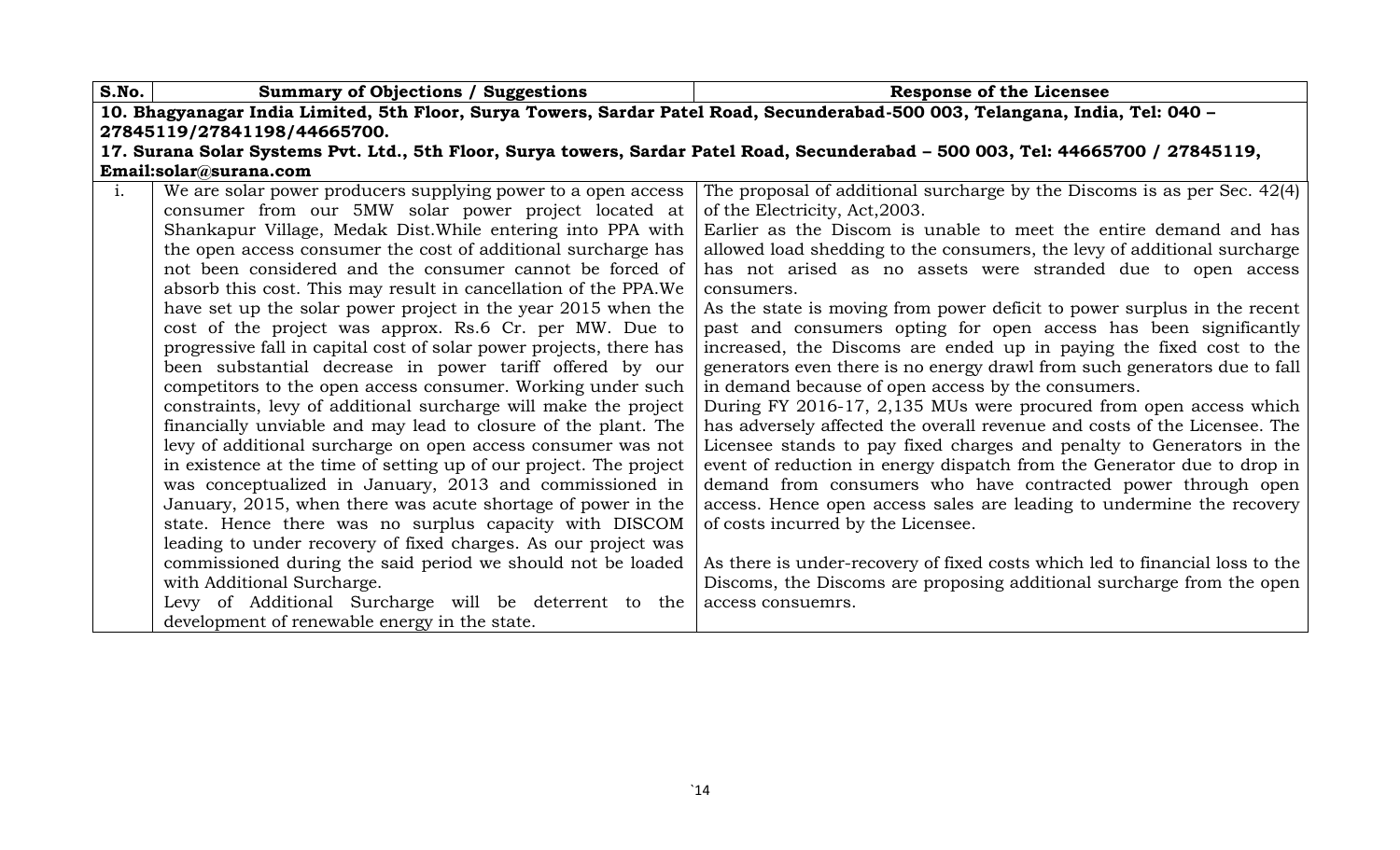| S.No.          | <b>Summary of Objections / Suggestions</b>                              | <b>Response of the Licensee</b>                                                                                                        |
|----------------|-------------------------------------------------------------------------|----------------------------------------------------------------------------------------------------------------------------------------|
|                |                                                                         | 14. SMS Lifesciences India Limited, Plot No: 19-III, Road No-71, Opp:- Bharatiya VIdya Bhavan Public School, Jubilee Hills, Hyderabad- |
|                | 500 096, Telangana, India, Tel:- 040-6628 8888, email:- info@smslife.in |                                                                                                                                        |
| $\mathbf{i}$ . | To sustain high competitive market, we need to reduce the               | During FY 2016-17, 2,135 MUs were procured from open access which                                                                      |
|                | overhead cost. Through open access we are getting benefits              | has adversely affected the overall revenue and costs of the Licensee.                                                                  |
|                | minimum Rs.0.25 to maximum Rs.1.00 per unit after                       | The Licensee stands to pay fixed charges and penalty to Generators in                                                                  |
|                | considering all charges which are payable Rs.2.40 per unit to           | the event of reduction in energy dispatch from the Generator due to                                                                    |
|                | TSSPDCL. If Additional Surcharges are imposed, it is very               | drop in demand from consumers who have contracted power through                                                                        |
|                | difficult to meet overheads of the company thereby ignore the           | open access. Hence open access sales are leading to undermine the                                                                      |
|                | purchase of power through open access. As the overheads are             | recovery of costs incurred by the Licensee.                                                                                            |
|                | increasing from time to time, it is very difficult to run the           | Section 42(4) of the Electricty Act says, "where the State Commission                                                                  |
|                | industry thereby effect the industrial growth and reduces GDP.          | permits a consumer or a class of consumers to receive supply of electricty                                                             |
|                | It is kindly requested to not levy any Additional Surcharge on          | from a person other than the distribution licensee of his area of supply,                                                              |
|                | power purchase through open access and give support to                  | such consumer is liable to pay an additional surcharge on the charges of                                                               |
|                | industry for the cost reduction initiatives.                            | wheeling, as may be specified by the State Commission, to meet the                                                                     |
|                |                                                                         | fixed cost of such distribution Licensee arising out of his obligation to                                                              |
|                |                                                                         | supply"                                                                                                                                |
|                |                                                                         | As per Clause 8.5.4 of Tariff Policy, "The additional surcharge for                                                                    |
|                |                                                                         | obligation to supply as per section $42(4)$ of the Act should become                                                                   |
|                |                                                                         | applicable only if it is conclusively demonstrated that the obligation of $a$                                                          |
|                |                                                                         | licensee, in terms of existing power purchase commitments, has been                                                                    |
|                |                                                                         | and continues to be stranded, or there is an unavoidable obligation and                                                                |
|                |                                                                         | incidence to bear fixed costs consequent to such a contract. The fixed                                                                 |
|                |                                                                         | costs related to network assets would be recovered through wheeling                                                                    |
|                |                                                                         | charges."                                                                                                                              |
|                |                                                                         | As per the above provisions, the Licensee has filed proposals for                                                                      |
|                |                                                                         | determination of additional surcharge for the open access consumers.                                                                   |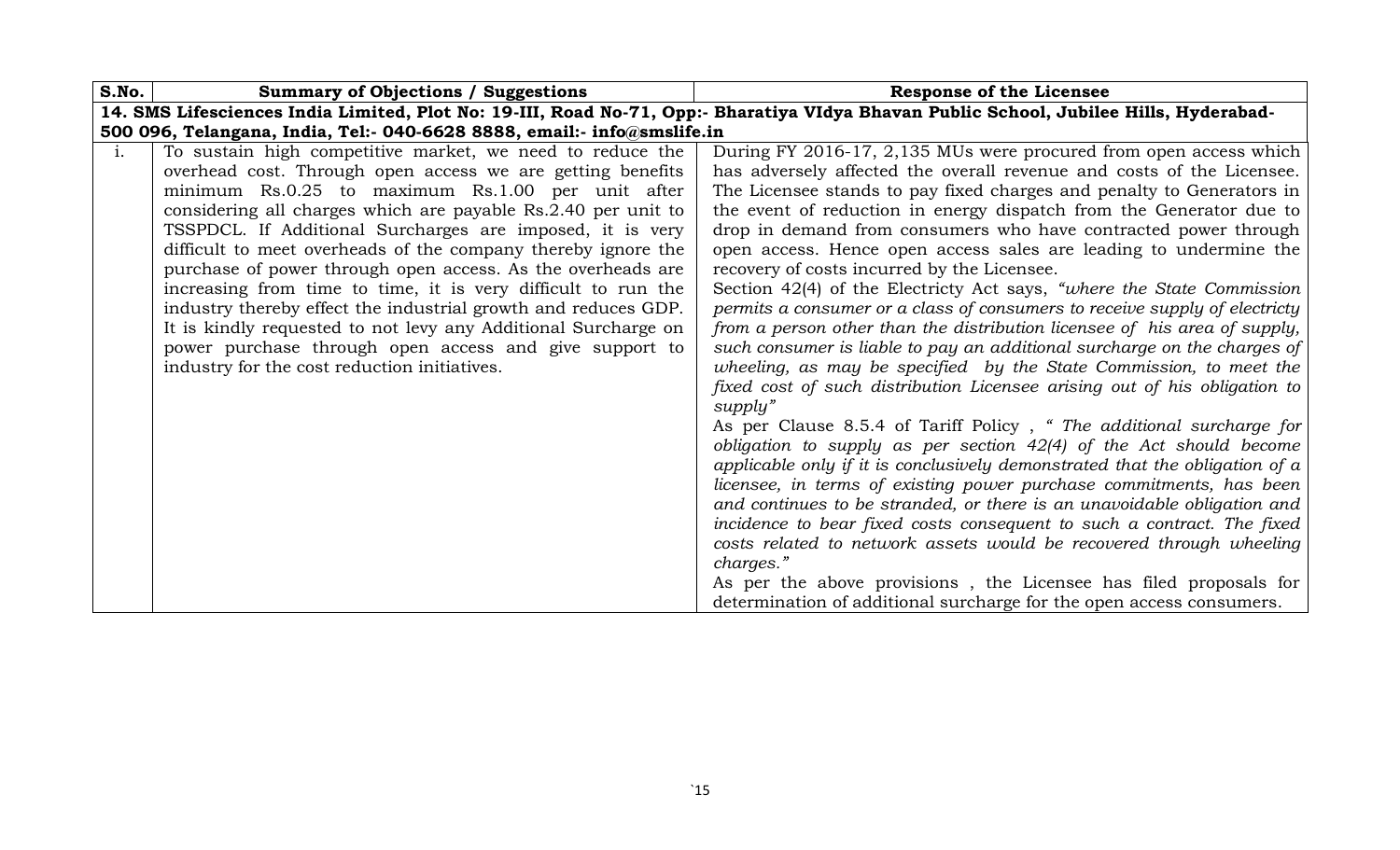| S.No.          | <b>Summary of Objections / Suggestions</b>                                                                                                                                                                                                                                                                                                                                                                                                                                                                                                                                             | <b>Response of the Licensee</b>                                                                                                                                                                                                                                                                                                                                                                                                                                                                                                                                                                                                                        |
|----------------|----------------------------------------------------------------------------------------------------------------------------------------------------------------------------------------------------------------------------------------------------------------------------------------------------------------------------------------------------------------------------------------------------------------------------------------------------------------------------------------------------------------------------------------------------------------------------------------|--------------------------------------------------------------------------------------------------------------------------------------------------------------------------------------------------------------------------------------------------------------------------------------------------------------------------------------------------------------------------------------------------------------------------------------------------------------------------------------------------------------------------------------------------------------------------------------------------------------------------------------------------------|
|                | 15. The Fedaration of Telanagana & Andhra Pradesh Chambers of Commerce and Industry                                                                                                                                                                                                                                                                                                                                                                                                                                                                                                    |                                                                                                                                                                                                                                                                                                                                                                                                                                                                                                                                                                                                                                                        |
| $\mathbf{i}$ . | It is respectfully submitted that in the instant Petition, the<br>Petitioner has not furnished evidence to establish its claim of<br>stranded capacity due to increase in OA sales. In fact, the                                                                                                                                                                                                                                                                                                                                                                                       | The Discom has provided the adequate data required for computation of<br>additional surcharge in the IA and as additional information to the<br>Honble Commission which is also placed in the TSSPDCLs website.                                                                                                                                                                                                                                                                                                                                                                                                                                        |
|                | Petitioner has miserably failed to furnish any data on its<br>stranded capacity during the past/recent period on account of<br>such increase in open access sales. The only data submitted by<br>the Petitioner is with respect to growth of open access sales of<br>HT-1 consumers during FY 2015-16 and FY 2016-17. It's only<br>based on this increase in open access sales of HT consumers<br>that the Petitioner intends to claim additional surcharge for the<br>forthcoming period                                                                                              | During the year 2016-17, various generators have backed down to<br>reduce their generation by 4910 MU due to reduction in Discoms<br>demand. This is mainly due to the reason that consumers of Discom are<br>availing of supply through open access for a quantum of 2134 MU.<br>The discoms have to pay the fixed cost even though the generation from<br>generators is backed down.<br>As per the filings of Discom even though the fixed cost of the discoms                                                                                                                                                                                       |
| ii.            | The Petitioners have provided no conclusive evidence of the<br>fixed cost of power that has been lying stranded solely due to<br>open access consumers. From the data provided, it is not<br>possible to ascertain the amount of MUs backed down<br>conclusively due to power purchase through open access and<br>the fixed costs for the same. The total amount of stranded<br>power procurement cost is required to be worked out<br>periodically to be apportioned amongst the open access<br>consumers importing power during the period when additional<br>surcharge is leviable. | arised out of fixed charges of power purchase cost is around Rs 1515 per<br>kVA per month, the demand charges collecting from the HT consumers<br>is only Rs 390 per kVA per month. Rest of the fixed charges is covered<br>under energy charges. When the Discom consumers procure power<br>through open access, they will pay minimum of 80% demand charges<br>and they are not liable to pay energy charges to Discoms for energy<br>procured through open access. Therefore open access consumption by<br>discom consumers is leading under recovery of fixed costs.                                                                               |
| iii.           | Errors in Present Computations<br>a. The fixed cost claimed by the Petitioner in its Retail Tariff<br>Petition (page 54 of the Tariff Petition filed by TSSPDCL)<br>was Rs. 11055 crore against that claimed in the instant<br>Petition as Rs. 13898 crore.<br>b. To utter dismay, the Petitioner has included even the<br>variable cost of renewable power sources to the tune of<br>Rs. 2744.12 crore while claiming the fixed cost of Rs.<br>13898 crore in the instant Petition. It may be noted that<br>even the Hon'ble Commission while issuing the Tariff                      | a. The Fixed costs claimed in the ARR filings is 11055 crores and the<br>Licensee has considered the total NCE cost in the fixed cost in filings<br>of additional surcharge. Hence totaling of NCE costs of Rs. 2843<br>crores to the fixed costs will result at Rs. 13898 crores which is<br>stated in IA petition. Hence there is no error crept.<br>b. The Licensee submits that the renewable generating stations are<br>must-run stations so their cost of generation remains fixed and<br>doesn't get affected by the change in energy requirement therefore<br>variable cost of renewable power soruces has been included in the<br>computation |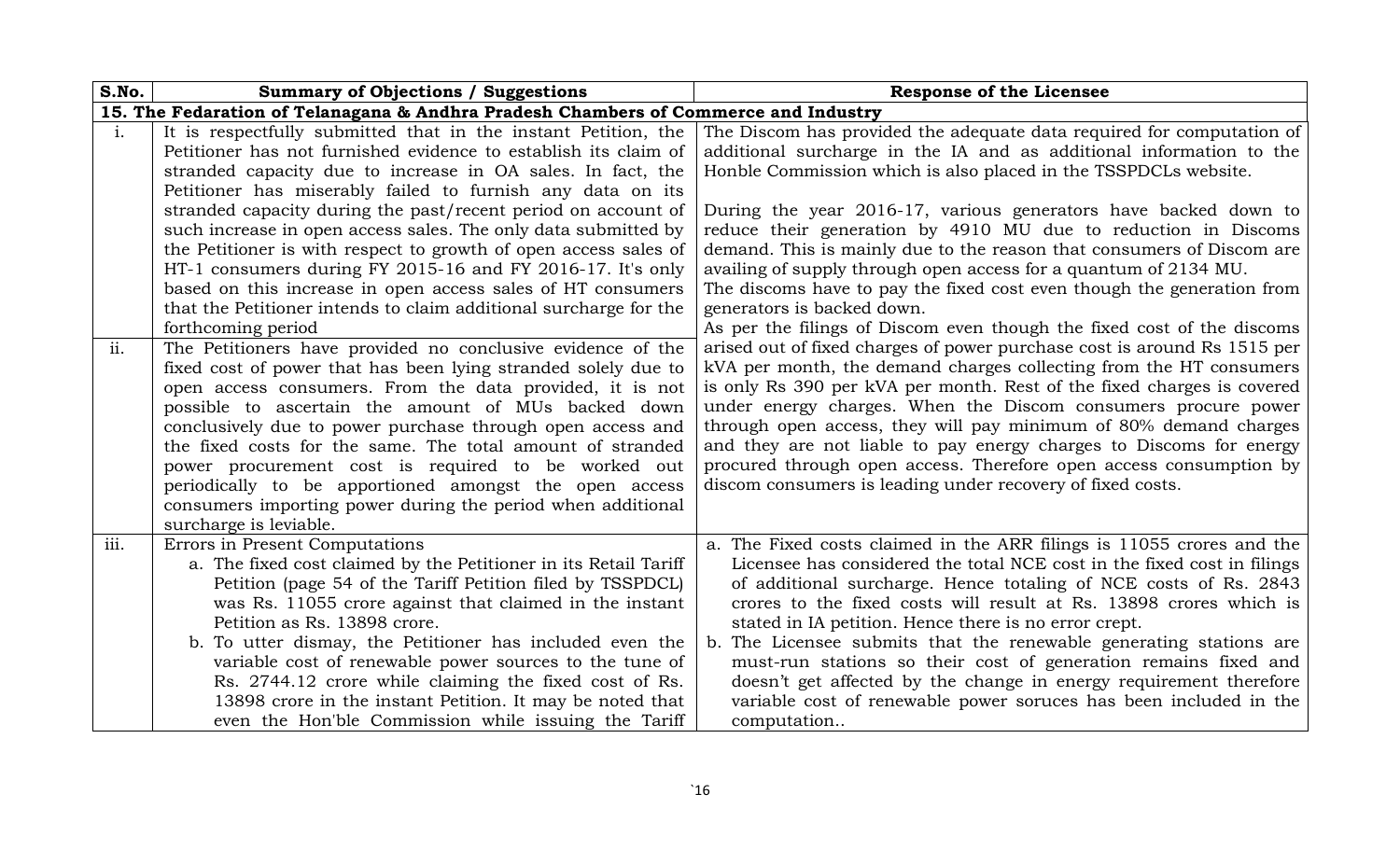| iv. | Order dated 26.8.2017, has approved the fixed cost for<br>renewable power sources at Rs. 24.20 crore only.<br>c. The total fixed cost approved by the Hon'ble Commission<br>in the Tariff Order dated 26.8.2017 is Rs. 10212 crore<br>against that claimed by the Petitioner at Rs. 11055 crore.<br>d. The total power purchase cost approved by the Hon'ble<br>Commission in the Tariff Order dated 26.8.2017 is Rs.<br>21692 crore against Rs. 24421 crore claimed by the<br>Petitioner.<br>e. The "fixed cost to be recovered" has been computed by<br>the Petitioner based on the average peak demand met in<br>the State in FY 2016-17, whereas the same ought to be<br>based on the connected load of the discoms.<br>Notwithstanding above, the comparison of fixed cost<br>obligation of power purchase at Rs. 1515/kVA/month<br>with the fixed charges in tariff i.e. Rs. 390/kVA/month is<br>baseless since ARR recovery is allowed by the Hon'ble<br>Commission in the Tariff Order based on the total ARR<br>recovered through appropriate fixed and energy charge<br>rate and not through a mechanism where overall fixed<br>charge obligation is recovered through fixed charge rate<br>and the energy charge obligation is recovered though<br>energy charge rates.<br>The discoms appear to have remarkably deviated in their | c. The fixed cost claimed by the Discoms including NCE cost in ARR<br>filings is Rs 13898 crs, whereas, honble commission has approved a<br>fixed cost of (Rs 10212.53 cr+Rs 2430.42 cr)= Rs 12,643 cr.<br>d. Discoms have filed for power purchase cost of Rs 24,421 cr whereas,<br>HonbleCommission has approced Rs 21,692 cr.<br>e. Discoms have calculated the fixed charges based on the average<br>peakdemand as the Discom would get demand charges based on the<br>recorded demand only not on contracted demand.<br>f. In the two part tariff mechanism, the retail supply tariffs are divided<br>into two components viz. fixed charge/demand charge and energy<br>charge. Fixed charge/demand charge is designed to recover the costs of<br>the DISCOM which are fixed in nature such as the capacity charges<br>payable to power generators, transmission charges, operation &<br>maintenance expenses, depreciation, Interest on loans, return on equity<br>etc. this is generally recovered on the basis of connected load/contract<br>demand or maximum demand of the consumer. Energy charge is<br>designed to recover the costs of the DISCOMs which are variable in<br>nature such as variable cost component of power purchase etc. These<br>costs are recoverable on the basis of the actual consumption of the<br>consumers during the billing period (per kWh or per kVAh basis)<br>Even though two-part tariff has been introduced by the Honble<br>Commission, there is a mismatch between the actual fixed and variable<br>cost liability incurred by DISCOMs to the proportion of cost recoverable<br>through fixed charge and energy charge still exists.<br>For a short Term Open Access consumer who is moving to open access,<br>DISCOM save only on the variable cost of power procurement whereas<br>DISCOM still has to incur the fixed cost (Capacity charges) which<br>should in turn be recoverable from consumers. If the tariff designed is<br>not reflective of the proportion of fixed and variable cost liability of<br>DISCOMs, there will be insufficient recovery of the fixed charges by the<br>DISCOM.<br>The licensee has an obligation to provide uninterrupted, reliable power |
|-----|-----------------------------------------------------------------------------------------------------------------------------------------------------------------------------------------------------------------------------------------------------------------------------------------------------------------------------------------------------------------------------------------------------------------------------------------------------------------------------------------------------------------------------------------------------------------------------------------------------------------------------------------------------------------------------------------------------------------------------------------------------------------------------------------------------------------------------------------------------------------------------------------------------------------------------------------------------------------------------------------------------------------------------------------------------------------------------------------------------------------------------------------------------------------------------------------------------------------------------------------------------------------------------------------------------------------------------------------------|---------------------------------------------------------------------------------------------------------------------------------------------------------------------------------------------------------------------------------------------------------------------------------------------------------------------------------------------------------------------------------------------------------------------------------------------------------------------------------------------------------------------------------------------------------------------------------------------------------------------------------------------------------------------------------------------------------------------------------------------------------------------------------------------------------------------------------------------------------------------------------------------------------------------------------------------------------------------------------------------------------------------------------------------------------------------------------------------------------------------------------------------------------------------------------------------------------------------------------------------------------------------------------------------------------------------------------------------------------------------------------------------------------------------------------------------------------------------------------------------------------------------------------------------------------------------------------------------------------------------------------------------------------------------------------------------------------------------------------------------------------------------------------------------------------------------------------------------------------------------------------------------------------------------------------------------------------------------------------------------------------------------------------------------------------------------------------------------------------------------------------------------------------------------------------------------------------------------------------|
|     | planning and projections w.r.t. the power requirement and                                                                                                                                                                                                                                                                                                                                                                                                                                                                                                                                                                                                                                                                                                                                                                                                                                                                                                                                                                                                                                                                                                                                                                                                                                                                                     | supply to all the consumers in the area of supply. As a part of its                                                                                                                                                                                                                                                                                                                                                                                                                                                                                                                                                                                                                                                                                                                                                                                                                                                                                                                                                                                                                                                                                                                                                                                                                                                                                                                                                                                                                                                                                                                                                                                                                                                                                                                                                                                                                                                                                                                                                                                                                                                                                                                                                             |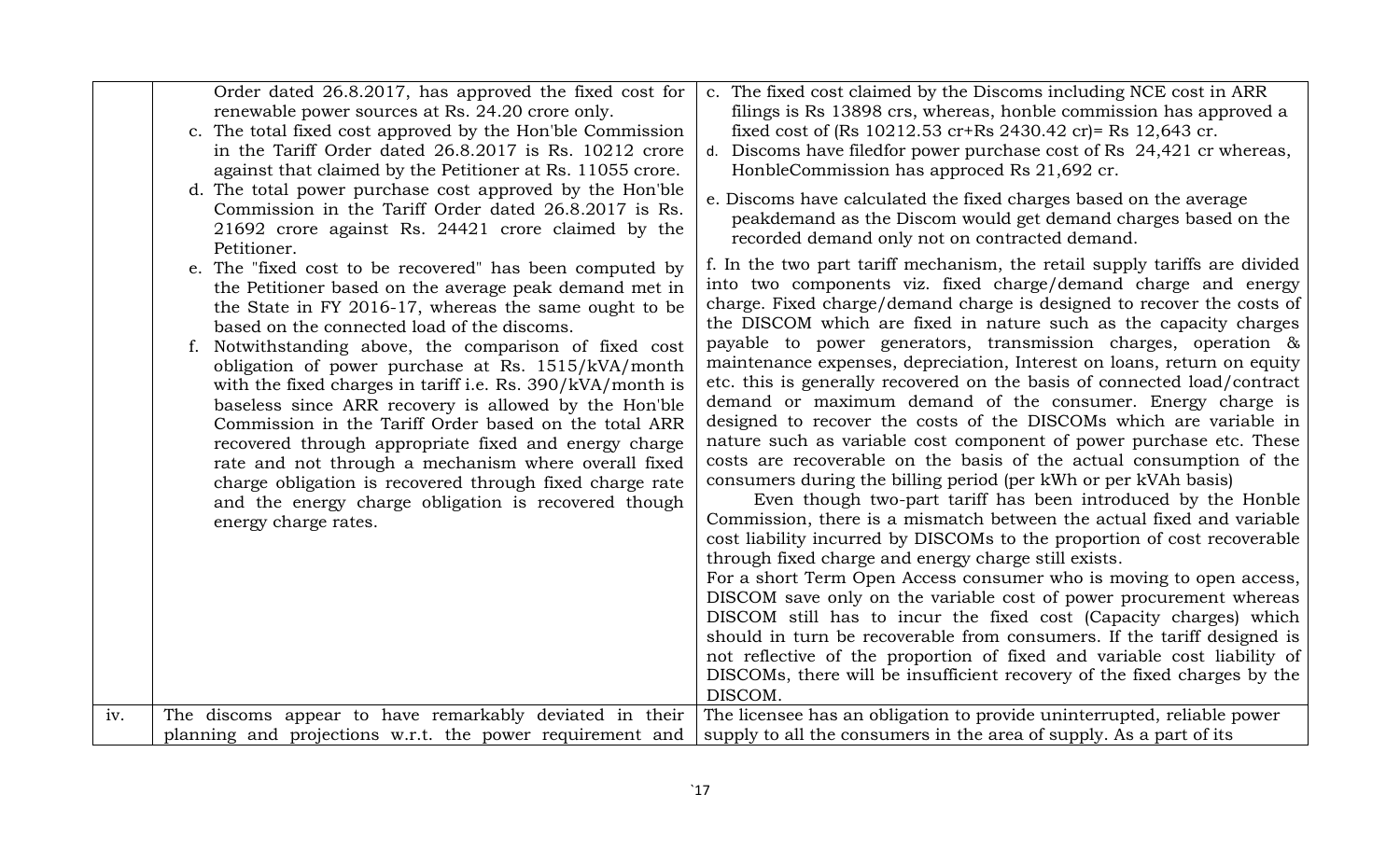|     | availability in the State. As a result of the above, the Petitioners                                                         | universal obligation, the licensee to meet the increasing demand in        |
|-----|------------------------------------------------------------------------------------------------------------------------------|----------------------------------------------------------------------------|
|     | are now left with huge surplus power available ("a problem of                                                                | Domestic, agriculture, industry, commercial has tied up with Power         |
|     | plenty") with no corresponding off-take in the State. Thus, the                                                              | generators to eliminate demand-supply gaps.                                |
|     | stranded capacity and cost required to be paid by the                                                                        | The licensee will enter long-term PPAs to cater to the needs of the state  |
|     | Petitioners allegedly for such surplus power is not due to the                                                               | in providing uninterrupted, reliable power supply and in meeting the       |
|     | open-access customers only. The data submitted by the                                                                        | sales growth.                                                              |
|     | petitioner states that the actual power procured by the open                                                                 | The power procurement plans is being done based on load forecasts          |
|     | access HT customers during 2016-17 was 2134 MUs. This sale                                                                   | plans, government policies and socio-economic aspects.                     |
|     | is around 5.26% of the total revised sales approved by the                                                                   | The licensee projects the demand requirement based on the past growth      |
|     | Hon'ble Commission for FY 2016-17 in its Order dated                                                                         | in the respective categories and make arrangments for procurement of       |
|     | 26.8.2017. It is submitted that the discoms have projected a                                                                 | power from the generators including renewbale sources in advance.          |
|     | surplus available energy to the tune of around 11,320 MUs                                                                    | Further, it takes 3 to 5 years for a thermal plant to start its commercial |
|     | during FY<br>2017-18.<br>This undespatched<br>quantum,                                                                       | operations from its initial stage. Hence any sudden increase in demand     |
|     | notwithstanding the open access purchase, further depicts the                                                                | during the year has to be met from the long term sources or at higher      |
|     | fixed cost burden that would be borne by the Petitioners owing                                                               | rates from short term sources.                                             |
|     | to its poor planning.                                                                                                        | Hence the power procurement plan considers the minimum spinning            |
|     | It is therefore pertinent that the Petitioners provide specific                                                              | reserves to be maintained to handle demand exigencies, gestation period    |
|     | reasons for such capacity getting stranded, since there can be                                                               | of power plants, existing plant capacities and availability of             |
|     | several factors responsible for idle capacity besides the increase                                                           | transmission corridors.                                                    |
|     | in OA sales, namely lack of adequate power evacuation                                                                        | Thus varied factors apart from load forecasts will be factored in making   |
|     | capacity, T&D network outages, significant demand reduction,                                                                 | power procurement plans in order to ensure uninterrupted and reliable      |
|     | etc. In absence of above details and particulars, the relief                                                                 | power supply.                                                              |
|     | sought by the Petitioners ought not to be granted.                                                                           |                                                                            |
| v.  | The Objector has already been subjected to significantly high                                                                |                                                                            |
|     | demand charges, based on the available data, which entails<br>that a considerable amount of fixed cost burden of the discoms |                                                                            |
|     | is being offset from the demand charges paid by the industrial                                                               |                                                                            |
|     | consumers. Thus, need of an Additional surcharge in the                                                                      |                                                                            |
|     | present milieu cannot be reckoned with.                                                                                      |                                                                            |
| vi. | The manifold flaws in the approach of Petitioner to claim                                                                    |                                                                            |
|     | Additional Surcharge in the present submissions are briefed                                                                  | a. The details of backed down from different generating stations are       |
|     | hereon.                                                                                                                      | already been submitted to the Honble Commission as apart of                |
|     | a. Firstly, the Petitioner ought to have submitted and                                                                       | additional information and the same is also placed in TSSPDCL              |
|     | considered the actual units which were backed                                                                                | website.                                                                   |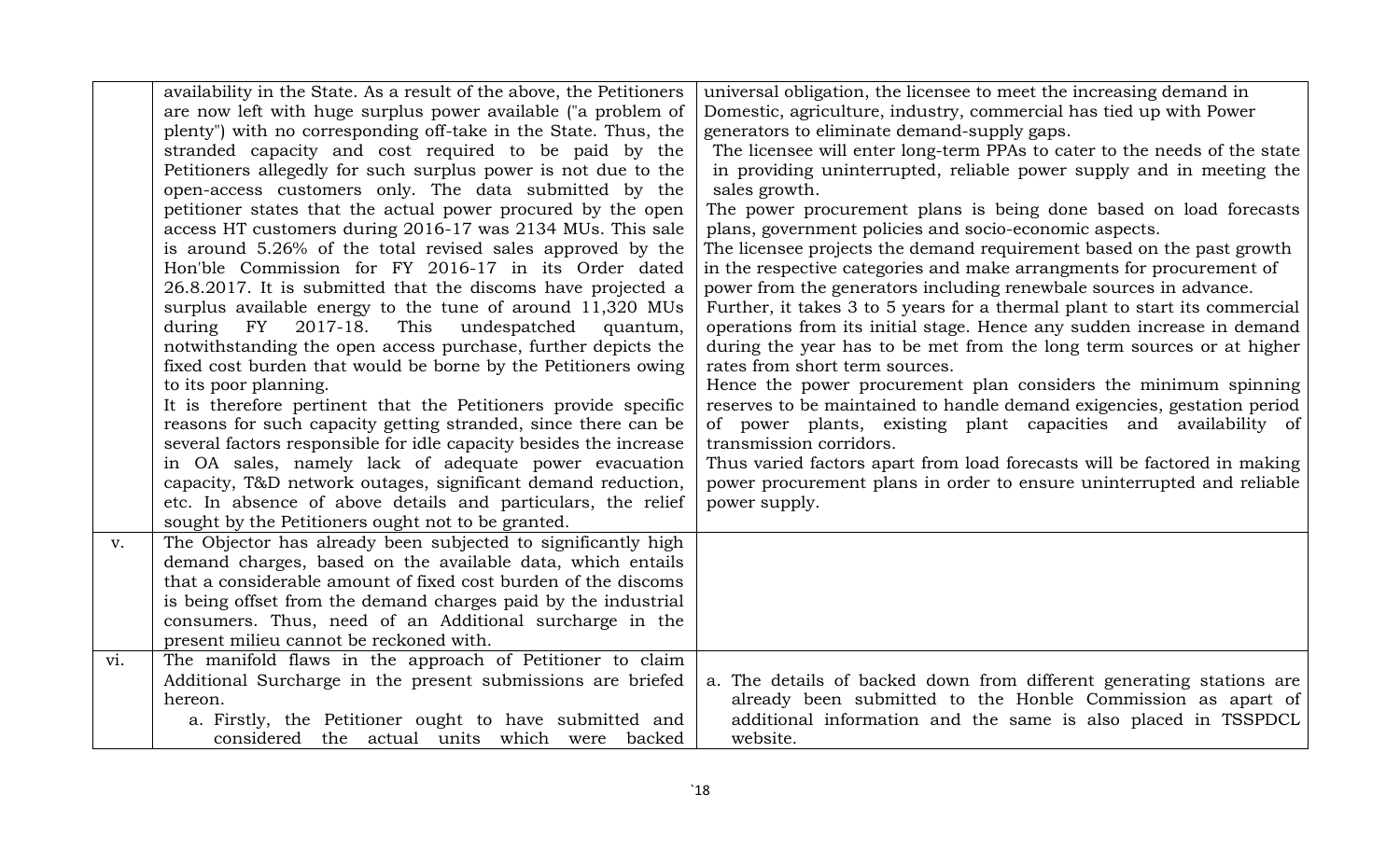down/surrendered from different generating stations and determine the fixed costs paid by discoms for the actual energy surrendered for open access.

b. Secondly, there are no findings or discussions on the reasons why such power could be surrendered / backed down. Interestingly, the surrendering/backing / down of power is due to plethora of reasons not attributable to consumers such as reduced demand on account of reasons such as rains, lower requirement, festival/ gazetted holidays, etc.

Therefore, it is pertinent that the Hon'ble Commission identifies the stranded capacity entirely due to open access sales, based on the data for such time slots where the generating capacity was available but not scheduled solely due to consumers availing power via open access. Only after identifying such stranded power and establishing that there is indeed such idle capacity, the computations should be done considering the total fixed costs paid by the discoms. From the present submissions, it only appears that the Petitioners seek to recover the fixed costs of surplus power as Additional Surcharge from the OA consumers.

As regards the correct approach to verify the reasonableness of the claims of Petitioners, it is first of all stated that the OA consumers pay demand charges for their contract demand maintained with the discoms as well as a minimum energy charge on 50 kVAh/kVA/month of contracted demand. The demand charges offset the discoms' liabilities towards the fixed cost of generation. The significance of this step is further more justified since the industrial consumers (incl. the OA consumers) have already been subjected to higher demand charges.

Having identified the actual fixed cost of stranded power as paid by the discoms for the units availed via OA, it must be compared with the total demand charges paid by the OA

b. During the year 2016-17, various generators are backed down to reduce their generation of energy of 4910 MU due to reduction in Discoms demand. This is mainly due to the consumers of Discom availing of supply through open access for a quantum of 2134 MU. The discoms have to pay the fixed cost even though the generation from generators is backed down.

The Licensee stands to pay fixed charges and penalty to Generators in the event of reduction in energy dispatch from the Generator due to drop in demand from consumers who have contracted power through open access. Hence open access sales are leading to undermine the recovery of costs incurred by the Licensee.

The claim of the petitioner that the demand charges are high is incorrect. The total fixed charge commitment of the Discoms is not being collected in the form of demand charges which led to under recovery of fixed charges. As per ARR filings 2017-18, the total fixed costs to be recovered are Rs. 1515 per kVA/month. But the fixed costs recovery in the form of demand charges is only Rs. 390 per/kVA/month which is only 25% of the Discom fixed cost commitment.

The difference of fixed costs to be recovered and actually collected from the consumers only is being levied as additional surcharge which is reflected in the computation table of Discom Additional surcharge petition.

The details of availability of power,anticipated demand and projected open access consumption by the consumers from the third party is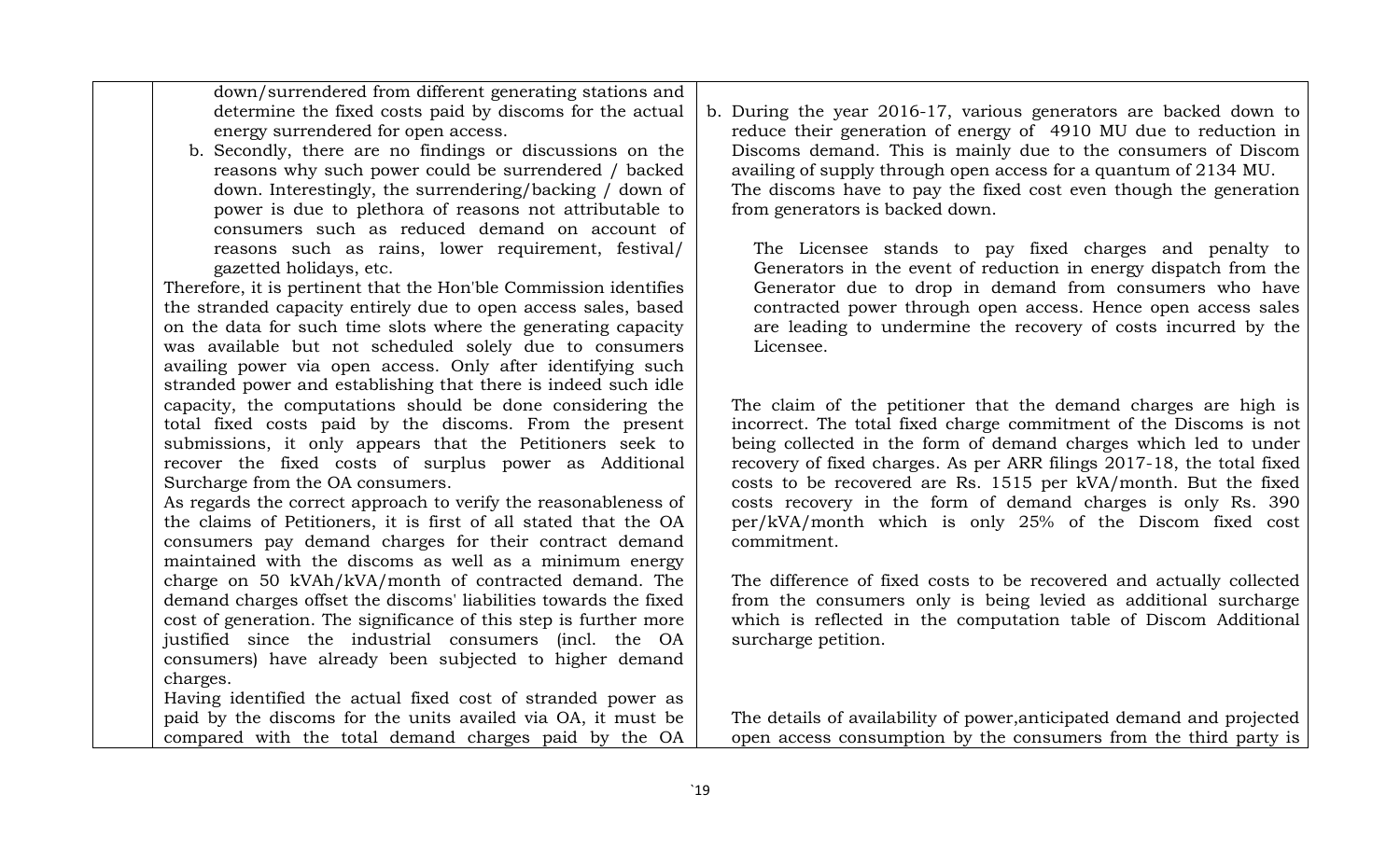|      | consumers and regular consumers of the state against the            | been already submitted in the ARR filings, additional surcharge             |
|------|---------------------------------------------------------------------|-----------------------------------------------------------------------------|
|      | contract demandmaintained with the discoms. The Additional          | filings and subsequent additional information.                              |
|      | Surcharge should have then been calculated to compensate the        |                                                                             |
|      | difference if any.                                                  |                                                                             |
|      | It is submitted that in the present context, the stranded           |                                                                             |
|      | capacity would be the stranded quantum due to the consumers         |                                                                             |
|      | who opt to purchase power from third parties through OA             |                                                                             |
|      | instead of drawing their full requirement from the licensee. As     |                                                                             |
|      | such, it is also important to ascertain the surplus power           |                                                                             |
|      | available with the licensee vis-a-vis power procured by the         |                                                                             |
|      | consumers from third parties.                                       |                                                                             |
|      | The approach for arriving at the stranded quantum and cost          |                                                                             |
|      | has been deliberated by the Hon'ble Gujarat Electricity             |                                                                             |
|      | Regulatory Commission in its Order dated 12.3.2014 in Petition      |                                                                             |
|      | No. 1302 of 2013. The Objector requests the Hon'ble                 |                                                                             |
|      | Commission to direct the Petitioner to provide the necessary        |                                                                             |
|      | data based on the aforementioned approach.                          |                                                                             |
| vii. | The proposed surcharge is against the provisions of the             | The Discoms proposed additional surcharge strictly in accordance to         |
|      | Electricity Act, 2003, National Electricity Policy, 2005, Tariff    | Sec. 42(4) of the Electricity Act, 2003 and National Tariff Policy. The Act |
|      | Policy, 2016, and the intention with which consumers are            | while promoting open access in the electricity sector has also              |
|      | permitted to receive supply of electricity from sources other       | emphasized on the need for collection of cross subsidy surcharge and        |
|      | than the distribution licensee i.e. cost effective electricity. The | additional surcharge to the extent of losses suffered by the Discoms        |
|      | aforementioned statute along with the policies mandates             | arised in meeting the universal obligation.                                 |
|      | implementation of open access with a caution that the levy of       |                                                                             |
|      | cross subsidy surcharge, additional surcharge and wheeling          |                                                                             |
|      | charge should not make open access onerous. This is                 |                                                                             |
|      | purportedly an attempt by the discoms to make procurement           |                                                                             |
|      | through open access more expensive so that such consumers           |                                                                             |
|      | are forced to avail supply from the discoms.                        |                                                                             |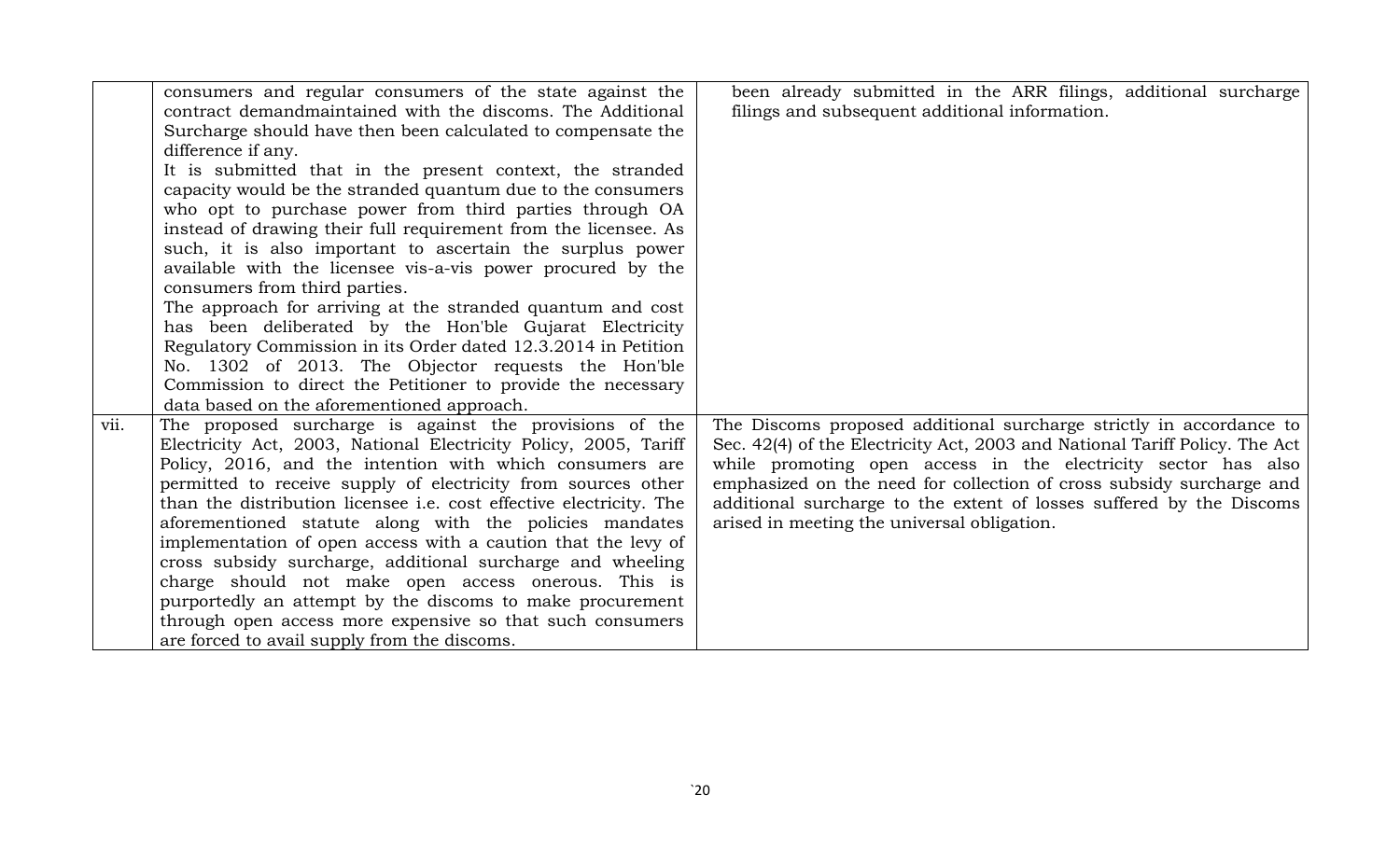| S.No.          | <b>Summary of Objections / Suggestions</b>                                                                                                                                                                                                                                                                                                                                                                                                                                                                                                                                                                                                                                                                                                                                                                                                                                                                                                                                                                                                                                                                                                                                                                                        | <b>Response of the Licensee</b>                                                                                                                                                                                                                                                                                                                                                                                                                                                                                                                                                                                                                                                                                                                                                                                                                                                                                                                                                                                                                                                                                                                                                                    |
|----------------|-----------------------------------------------------------------------------------------------------------------------------------------------------------------------------------------------------------------------------------------------------------------------------------------------------------------------------------------------------------------------------------------------------------------------------------------------------------------------------------------------------------------------------------------------------------------------------------------------------------------------------------------------------------------------------------------------------------------------------------------------------------------------------------------------------------------------------------------------------------------------------------------------------------------------------------------------------------------------------------------------------------------------------------------------------------------------------------------------------------------------------------------------------------------------------------------------------------------------------------|----------------------------------------------------------------------------------------------------------------------------------------------------------------------------------------------------------------------------------------------------------------------------------------------------------------------------------------------------------------------------------------------------------------------------------------------------------------------------------------------------------------------------------------------------------------------------------------------------------------------------------------------------------------------------------------------------------------------------------------------------------------------------------------------------------------------------------------------------------------------------------------------------------------------------------------------------------------------------------------------------------------------------------------------------------------------------------------------------------------------------------------------------------------------------------------------------|
|                |                                                                                                                                                                                                                                                                                                                                                                                                                                                                                                                                                                                                                                                                                                                                                                                                                                                                                                                                                                                                                                                                                                                                                                                                                                   | 16. Open Access Users Association, 2nd Floor, D21 Corporate Park, Sector 21, Dwarka, New Delhi - 110 075, Tel:+91 11 65651994,                                                                                                                                                                                                                                                                                                                                                                                                                                                                                                                                                                                                                                                                                                                                                                                                                                                                                                                                                                                                                                                                     |
|                | Email:info@openaccessforum.org                                                                                                                                                                                                                                                                                                                                                                                                                                                                                                                                                                                                                                                                                                                                                                                                                                                                                                                                                                                                                                                                                                                                                                                                    |                                                                                                                                                                                                                                                                                                                                                                                                                                                                                                                                                                                                                                                                                                                                                                                                                                                                                                                                                                                                                                                                                                                                                                                                    |
| $\mathbf{i}$ . | <b>No Surplus Energy:</b>                                                                                                                                                                                                                                                                                                                                                                                                                                                                                                                                                                                                                                                                                                                                                                                                                                                                                                                                                                                                                                                                                                                                                                                                         | a. In FY 2016-17, a total of 2,135 MUs were procured via open                                                                                                                                                                                                                                                                                                                                                                                                                                                                                                                                                                                                                                                                                                                                                                                                                                                                                                                                                                                                                                                                                                                                      |
|                | a. Clause 10 of the petition for Additional Surcharge (AS)                                                                                                                                                                                                                                                                                                                                                                                                                                                                                                                                                                                                                                                                                                                                                                                                                                                                                                                                                                                                                                                                                                                                                                        | access registering a growth rate of more than 100 per cent leading                                                                                                                                                                                                                                                                                                                                                                                                                                                                                                                                                                                                                                                                                                                                                                                                                                                                                                                                                                                                                                                                                                                                 |
|                | States that there was a decrease in sale of power from                                                                                                                                                                                                                                                                                                                                                                                                                                                                                                                                                                                                                                                                                                                                                                                                                                                                                                                                                                                                                                                                                                                                                                            | to stranding of power purchase commitments. Further, it is to                                                                                                                                                                                                                                                                                                                                                                                                                                                                                                                                                                                                                                                                                                                                                                                                                                                                                                                                                                                                                                                                                                                                      |
|                | approved level of sale to the tune of 2,406 MU. As per                                                                                                                                                                                                                                                                                                                                                                                                                                                                                                                                                                                                                                                                                                                                                                                                                                                                                                                                                                                                                                                                                                                                                                            | mention that the data as indicated in TS TRANSCO indicates the                                                                                                                                                                                                                                                                                                                                                                                                                                                                                                                                                                                                                                                                                                                                                                                                                                                                                                                                                                                                                                                                                                                                     |
|                | NTP, 2016, AS can only be calculated on stranded power,                                                                                                                                                                                                                                                                                                                                                                                                                                                                                                                                                                                                                                                                                                                                                                                                                                                                                                                                                                                                                                                                                                                                                                           | Surplus or Deficit at the State level that includes the energy                                                                                                                                                                                                                                                                                                                                                                                                                                                                                                                                                                                                                                                                                                                                                                                                                                                                                                                                                                                                                                                                                                                                     |
|                | which has been and continues to be stranded. Although                                                                                                                                                                                                                                                                                                                                                                                                                                                                                                                                                                                                                                                                                                                                                                                                                                                                                                                                                                                                                                                                                                                                                                             | procured from other sources of power like power exchange, third                                                                                                                                                                                                                                                                                                                                                                                                                                                                                                                                                                                                                                                                                                                                                                                                                                                                                                                                                                                                                                                                                                                                    |
|                | there is a decrease between approved sales and actual                                                                                                                                                                                                                                                                                                                                                                                                                                                                                                                                                                                                                                                                                                                                                                                                                                                                                                                                                                                                                                                                                                                                                                             | party etc. apart from the state Discoms. Further, it is to mention                                                                                                                                                                                                                                                                                                                                                                                                                                                                                                                                                                                                                                                                                                                                                                                                                                                                                                                                                                                                                                                                                                                                 |
|                | sales of DISCOM, the data in TS TRANSCO for the period                                                                                                                                                                                                                                                                                                                                                                                                                                                                                                                                                                                                                                                                                                                                                                                                                                                                                                                                                                                                                                                                                                                                                                            | that the decrease in sale of power to the tune of $2,406$ MU due to                                                                                                                                                                                                                                                                                                                                                                                                                                                                                                                                                                                                                                                                                                                                                                                                                                                                                                                                                                                                                                                                                                                                |
|                | starting from 1st April, 2016 to 31st March, 2017 shows                                                                                                                                                                                                                                                                                                                                                                                                                                                                                                                                                                                                                                                                                                                                                                                                                                                                                                                                                                                                                                                                                                                                                                           | open access had an impact on the costs of Licensee due to the                                                                                                                                                                                                                                                                                                                                                                                                                                                                                                                                                                                                                                                                                                                                                                                                                                                                                                                                                                                                                                                                                                                                      |
|                |                                                                                                                                                                                                                                                                                                                                                                                                                                                                                                                                                                                                                                                                                                                                                                                                                                                                                                                                                                                                                                                                                                                                                                                                                                   |                                                                                                                                                                                                                                                                                                                                                                                                                                                                                                                                                                                                                                                                                                                                                                                                                                                                                                                                                                                                                                                                                                                                                                                                    |
|                |                                                                                                                                                                                                                                                                                                                                                                                                                                                                                                                                                                                                                                                                                                                                                                                                                                                                                                                                                                                                                                                                                                                                                                                                                                   |                                                                                                                                                                                                                                                                                                                                                                                                                                                                                                                                                                                                                                                                                                                                                                                                                                                                                                                                                                                                                                                                                                                                                                                                    |
|                |                                                                                                                                                                                                                                                                                                                                                                                                                                                                                                                                                                                                                                                                                                                                                                                                                                                                                                                                                                                                                                                                                                                                                                                                                                   |                                                                                                                                                                                                                                                                                                                                                                                                                                                                                                                                                                                                                                                                                                                                                                                                                                                                                                                                                                                                                                                                                                                                                                                                    |
|                |                                                                                                                                                                                                                                                                                                                                                                                                                                                                                                                                                                                                                                                                                                                                                                                                                                                                                                                                                                                                                                                                                                                                                                                                                                   |                                                                                                                                                                                                                                                                                                                                                                                                                                                                                                                                                                                                                                                                                                                                                                                                                                                                                                                                                                                                                                                                                                                                                                                                    |
|                |                                                                                                                                                                                                                                                                                                                                                                                                                                                                                                                                                                                                                                                                                                                                                                                                                                                                                                                                                                                                                                                                                                                                                                                                                                   |                                                                                                                                                                                                                                                                                                                                                                                                                                                                                                                                                                                                                                                                                                                                                                                                                                                                                                                                                                                                                                                                                                                                                                                                    |
|                |                                                                                                                                                                                                                                                                                                                                                                                                                                                                                                                                                                                                                                                                                                                                                                                                                                                                                                                                                                                                                                                                                                                                                                                                                                   |                                                                                                                                                                                                                                                                                                                                                                                                                                                                                                                                                                                                                                                                                                                                                                                                                                                                                                                                                                                                                                                                                                                                                                                                    |
|                |                                                                                                                                                                                                                                                                                                                                                                                                                                                                                                                                                                                                                                                                                                                                                                                                                                                                                                                                                                                                                                                                                                                                                                                                                                   |                                                                                                                                                                                                                                                                                                                                                                                                                                                                                                                                                                                                                                                                                                                                                                                                                                                                                                                                                                                                                                                                                                                                                                                                    |
|                |                                                                                                                                                                                                                                                                                                                                                                                                                                                                                                                                                                                                                                                                                                                                                                                                                                                                                                                                                                                                                                                                                                                                                                                                                                   |                                                                                                                                                                                                                                                                                                                                                                                                                                                                                                                                                                                                                                                                                                                                                                                                                                                                                                                                                                                                                                                                                                                                                                                                    |
|                |                                                                                                                                                                                                                                                                                                                                                                                                                                                                                                                                                                                                                                                                                                                                                                                                                                                                                                                                                                                                                                                                                                                                                                                                                                   |                                                                                                                                                                                                                                                                                                                                                                                                                                                                                                                                                                                                                                                                                                                                                                                                                                                                                                                                                                                                                                                                                                                                                                                                    |
|                |                                                                                                                                                                                                                                                                                                                                                                                                                                                                                                                                                                                                                                                                                                                                                                                                                                                                                                                                                                                                                                                                                                                                                                                                                                   |                                                                                                                                                                                                                                                                                                                                                                                                                                                                                                                                                                                                                                                                                                                                                                                                                                                                                                                                                                                                                                                                                                                                                                                                    |
|                |                                                                                                                                                                                                                                                                                                                                                                                                                                                                                                                                                                                                                                                                                                                                                                                                                                                                                                                                                                                                                                                                                                                                                                                                                                   |                                                                                                                                                                                                                                                                                                                                                                                                                                                                                                                                                                                                                                                                                                                                                                                                                                                                                                                                                                                                                                                                                                                                                                                                    |
|                |                                                                                                                                                                                                                                                                                                                                                                                                                                                                                                                                                                                                                                                                                                                                                                                                                                                                                                                                                                                                                                                                                                                                                                                                                                   |                                                                                                                                                                                                                                                                                                                                                                                                                                                                                                                                                                                                                                                                                                                                                                                                                                                                                                                                                                                                                                                                                                                                                                                                    |
|                |                                                                                                                                                                                                                                                                                                                                                                                                                                                                                                                                                                                                                                                                                                                                                                                                                                                                                                                                                                                                                                                                                                                                                                                                                                   |                                                                                                                                                                                                                                                                                                                                                                                                                                                                                                                                                                                                                                                                                                                                                                                                                                                                                                                                                                                                                                                                                                                                                                                                    |
|                |                                                                                                                                                                                                                                                                                                                                                                                                                                                                                                                                                                                                                                                                                                                                                                                                                                                                                                                                                                                                                                                                                                                                                                                                                                   |                                                                                                                                                                                                                                                                                                                                                                                                                                                                                                                                                                                                                                                                                                                                                                                                                                                                                                                                                                                                                                                                                                                                                                                                    |
|                |                                                                                                                                                                                                                                                                                                                                                                                                                                                                                                                                                                                                                                                                                                                                                                                                                                                                                                                                                                                                                                                                                                                                                                                                                                   |                                                                                                                                                                                                                                                                                                                                                                                                                                                                                                                                                                                                                                                                                                                                                                                                                                                                                                                                                                                                                                                                                                                                                                                                    |
|                |                                                                                                                                                                                                                                                                                                                                                                                                                                                                                                                                                                                                                                                                                                                                                                                                                                                                                                                                                                                                                                                                                                                                                                                                                                   |                                                                                                                                                                                                                                                                                                                                                                                                                                                                                                                                                                                                                                                                                                                                                                                                                                                                                                                                                                                                                                                                                                                                                                                                    |
|                |                                                                                                                                                                                                                                                                                                                                                                                                                                                                                                                                                                                                                                                                                                                                                                                                                                                                                                                                                                                                                                                                                                                                                                                                                                   |                                                                                                                                                                                                                                                                                                                                                                                                                                                                                                                                                                                                                                                                                                                                                                                                                                                                                                                                                                                                                                                                                                                                                                                                    |
|                |                                                                                                                                                                                                                                                                                                                                                                                                                                                                                                                                                                                                                                                                                                                                                                                                                                                                                                                                                                                                                                                                                                                                                                                                                                   |                                                                                                                                                                                                                                                                                                                                                                                                                                                                                                                                                                                                                                                                                                                                                                                                                                                                                                                                                                                                                                                                                                                                                                                                    |
|                |                                                                                                                                                                                                                                                                                                                                                                                                                                                                                                                                                                                                                                                                                                                                                                                                                                                                                                                                                                                                                                                                                                                                                                                                                                   |                                                                                                                                                                                                                                                                                                                                                                                                                                                                                                                                                                                                                                                                                                                                                                                                                                                                                                                                                                                                                                                                                                                                                                                                    |
|                |                                                                                                                                                                                                                                                                                                                                                                                                                                                                                                                                                                                                                                                                                                                                                                                                                                                                                                                                                                                                                                                                                                                                                                                                                                   |                                                                                                                                                                                                                                                                                                                                                                                                                                                                                                                                                                                                                                                                                                                                                                                                                                                                                                                                                                                                                                                                                                                                                                                                    |
|                |                                                                                                                                                                                                                                                                                                                                                                                                                                                                                                                                                                                                                                                                                                                                                                                                                                                                                                                                                                                                                                                                                                                                                                                                                                   |                                                                                                                                                                                                                                                                                                                                                                                                                                                                                                                                                                                                                                                                                                                                                                                                                                                                                                                                                                                                                                                                                                                                                                                                    |
|                | that there has been no surplus or deficit in Energy<br>capacity of the state for the FY 2016-17. Thus, no power<br>can be said to be stranded and continue to be stranded<br>which is not at par with the condition to levy of<br>Additional Surcharge as per Clause 8.5 of National tariff<br>Policy, 2016.<br>b. Also as per Retail Supply Tariff order for FY 2017-18,<br>Clause $(2.3)$ Sub-Clause $(2.3.8)$ of the Commission as<br>notified on 26.08.2017, the Commission is of the opinion<br>that the projection of the amount of Surplus Energy<br>available as per DISCOM may vary as per practical<br>scenario. Hence, practically the state may not be in such<br>a surplus state so as the generation backing down will<br>prove to be a heavy burden and also continue to be<br>stranded' as the surplus power can also be sold in<br>market, in turn, earning revenue.<br>c. That as per CEA Load Generation Balance Report there<br>was no Surplus or Deficit for the Year 2016-17 both for<br>Energy requirement and Peak Demand. Hence, no<br>concept of stranded assets are applicable and also no<br>stranded assets continue to be stranded.<br>d. Notice must be brought to the data as given by CEA in its | obligation of paying fixed costs as per the terms and conditions of<br>Power Purchase Agreements.<br>b. The surplus power can be sold only if it benefits the utility and<br>the consumer in terms of cost-benefit analysis which is not<br>practically feasible all the times. Further the backing down of<br>generation stations despite growth in industrial, agriculture,<br>domestic and commercial sectors proves that assets are getting<br>stranded and leading to financial loss to the Discoms.<br>c. &d. As per CEA Load Generation Balance Report there was avery<br>smaller Surplus of 12 MU for the Year 2016-17 for Energy<br>requirement. Further, the CEA Load Generation Balance Report<br>for FY 2017-18 has in its forecast has projected surplus of 3540<br>MU for FY 2017-18 (based on the its own assumptions). It is to be<br>mentioned that the peak demand reached on 7 <sup>th</sup> August 2017, is<br>9397 MW and Discoms are able to supply this demand<br>comfortably.<br>Further, to meet the future demand of the state, state utilities have<br>tied up adequate power from various sources. The total contracted<br>capacity for FY 2017-18 would be 14,695 MW. |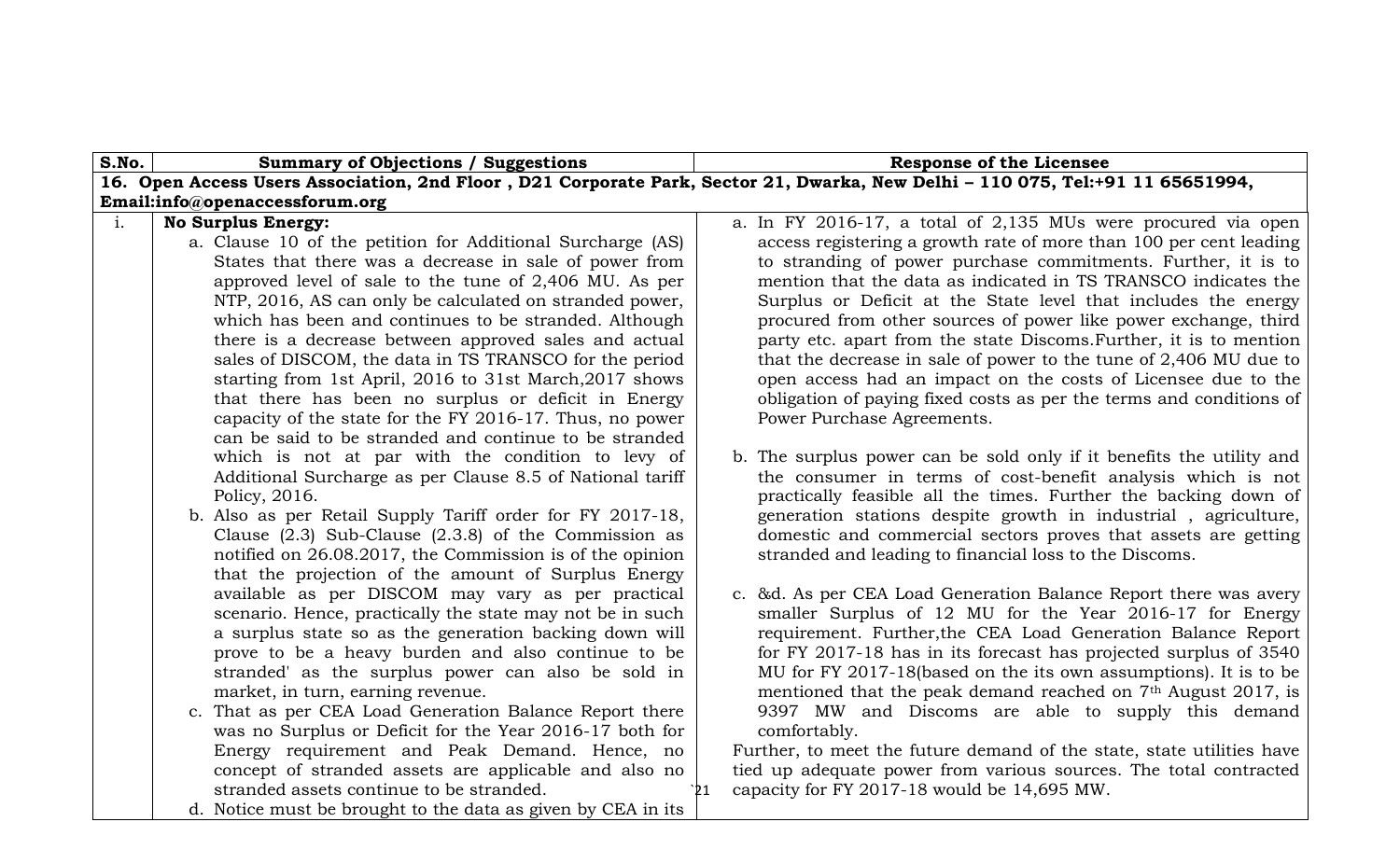| LGB Report of 2017-18 Sec (3.2.3), that although there<br>was a power shortage, Telangana had managed the<br>demand and supply equalization by Demand Side<br>Management. From an optimistic view, this point can be<br>taken as beneficial for the DISCOM as due to the<br>consumers opting for Open Access; the DISCOM's<br>obligation to supply power to all its consumers had<br>decreased due to which mending the bridge between<br>Demand and Supply was possible. Hence points to the<br>fact that the shifting of Embedded Consumers to Open<br>Access has not only proved beneficial but also an asset<br>which needs to be utilized to the fullest, not by curbing<br>its spirit but encouraging it.<br>e. Notice must be drawn to the fact that as per CEA LGBR<br>2017, the state of Telangana will face a deficit of 10.1%<br>in peak power availability which points to the fact that<br>procurement of generated power by DISCOM is not<br>enough to fulfill the peak power requirement of the state.<br>In this scenario, when a consumer avails the provision of<br>Open Access, it is indirectly benefitting the DISCOM by<br>reducing the load and requirement of power from the<br>DISCOM helping to achieve its state power requirements.<br>The imposition of Additional Surcharge, will in turn,<br>discourage this move by the consumer and prove to over-<br>burden the DISCOM leading to power holidays.<br>f. That the DISCOM should conclusively prove the<br>quantum of power being stranded which has been and<br>continues to be stranded, by providing hourly data of<br>stranded capacity else the same is liable to be<br>disapproved due to failure of "conclusive demonstration"<br>of the stranded capacity as demanded by DISCOM. | f. The details of backing down has been submitted by the licensee as<br>a part of additional information as directed by the Hon'ble<br>Commission |
|--------------------------------------------------------------------------------------------------------------------------------------------------------------------------------------------------------------------------------------------------------------------------------------------------------------------------------------------------------------------------------------------------------------------------------------------------------------------------------------------------------------------------------------------------------------------------------------------------------------------------------------------------------------------------------------------------------------------------------------------------------------------------------------------------------------------------------------------------------------------------------------------------------------------------------------------------------------------------------------------------------------------------------------------------------------------------------------------------------------------------------------------------------------------------------------------------------------------------------------------------------------------------------------------------------------------------------------------------------------------------------------------------------------------------------------------------------------------------------------------------------------------------------------------------------------------------------------------------------------------------------------------------------------------------------------------------------------------------------------------------------------------------|---------------------------------------------------------------------------------------------------------------------------------------------------|
|--------------------------------------------------------------------------------------------------------------------------------------------------------------------------------------------------------------------------------------------------------------------------------------------------------------------------------------------------------------------------------------------------------------------------------------------------------------------------------------------------------------------------------------------------------------------------------------------------------------------------------------------------------------------------------------------------------------------------------------------------------------------------------------------------------------------------------------------------------------------------------------------------------------------------------------------------------------------------------------------------------------------------------------------------------------------------------------------------------------------------------------------------------------------------------------------------------------------------------------------------------------------------------------------------------------------------------------------------------------------------------------------------------------------------------------------------------------------------------------------------------------------------------------------------------------------------------------------------------------------------------------------------------------------------------------------------------------------------------------------------------------------------|---------------------------------------------------------------------------------------------------------------------------------------------------|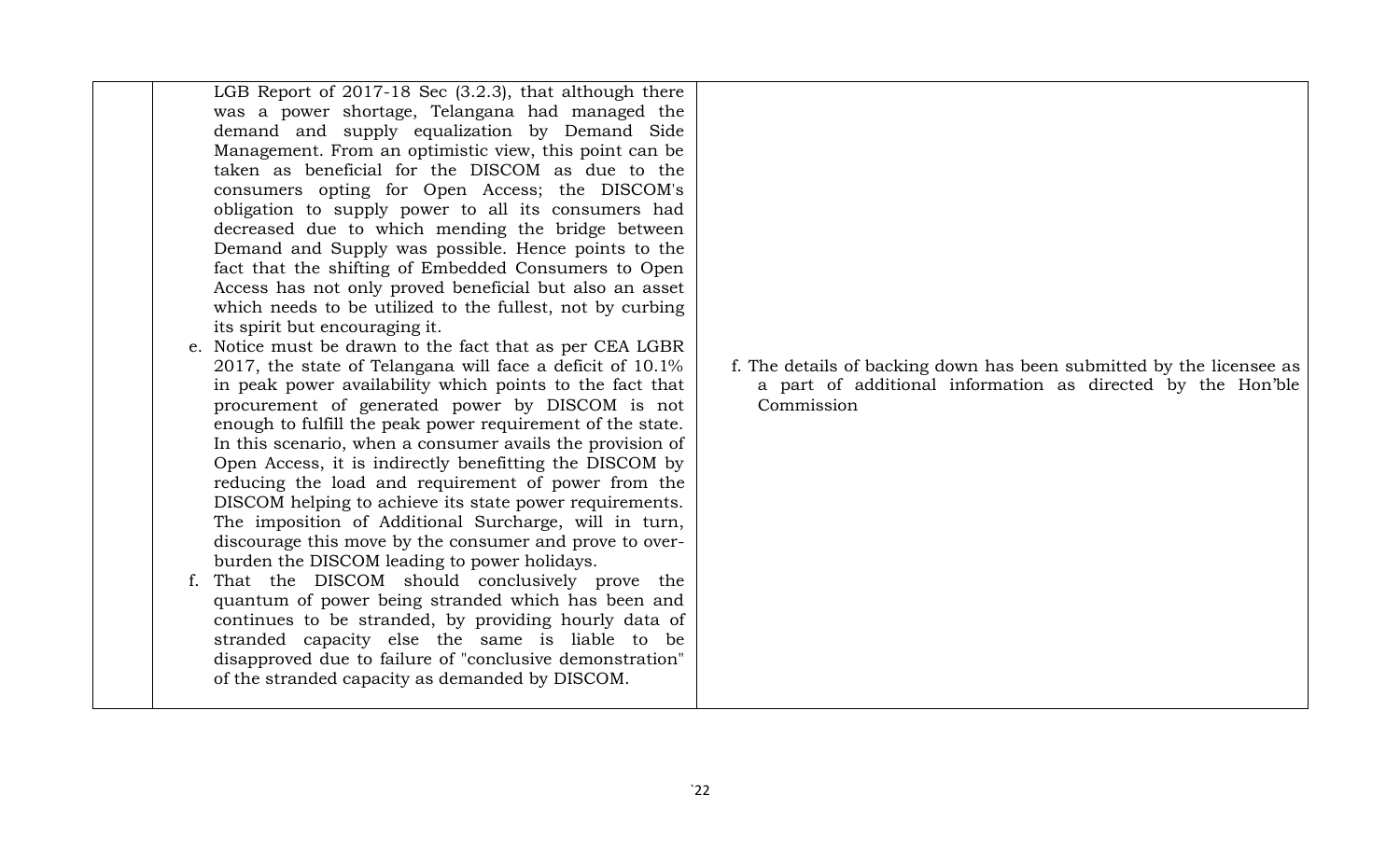| ii.  | <b>Sale of Surplus Energy:</b><br>Hon'ble TSERC, in its Retail Supply Tariff Order 2016-17, has<br>laid down in Clause 5.43 "Sale of Surplus Energy" that surplus<br>energy shall be sold through IEX/PXIL/bilateral trading with<br>an average rate of Rs. 4.09/kWh. Hence, considering the<br>applicability of this order to be followed by the DISCOM, excess<br>power so generated and un-utilized, shall be sold through<br>IEX/PXIL/Bilateral which further proves that there has been<br>and shall be, no stranded capacity. Further, the income<br>generated by the DISCOM on sale of power should be included<br>in its calculation of revenue.                                                                                                                                                                                                                                                                                                                                                                                                  | The Hon'ble Commission has already considered the savings in power<br>purchase cost for FY2016-17 due to the sale of excess power while<br>approving the ARR for FY2016-17. The relevant part of the Retail Supply<br>Tariff Order for FY2016-17 is placed below:<br>"5.43. The Commission has estimated savings to be INR 220 Crores<br>for FY 201617 which has been reduced from the total power purchase cost<br>to arrive at the net power purchase cost." |
|------|-----------------------------------------------------------------------------------------------------------------------------------------------------------------------------------------------------------------------------------------------------------------------------------------------------------------------------------------------------------------------------------------------------------------------------------------------------------------------------------------------------------------------------------------------------------------------------------------------------------------------------------------------------------------------------------------------------------------------------------------------------------------------------------------------------------------------------------------------------------------------------------------------------------------------------------------------------------------------------------------------------------------------------------------------------------|----------------------------------------------------------------------------------------------------------------------------------------------------------------------------------------------------------------------------------------------------------------------------------------------------------------------------------------------------------------------------------------------------------------------------------------------------------------|
| iii. | Roadmap to 'progressively reduce' the charges and<br>surcharges:<br>That the Commission has also directed the DISCOM to be<br>consistent and comply with Andhra Pradesh Electricity<br>Regulatory Commission (Terms<br>and<br>Conditions<br>for<br>Determination of Tariff for Wheeling and Retail Sale of<br>Electricity) Regulation, 2005, where it is required by the<br>DISCOM to lay down a Resource Plan which requires the<br>DISCOM to provide Sales Forecast, Load Forecast, Power<br>Procurement Plan and a Distribution Plan (Capital Investment<br>Plan) as per Clause $(2.3)$ Sub-Clause $(2.3.8)(b)$ . The relevant<br>portion is given below<br>"The Commission directs the Licensees to comply with<br>Clause No. 9 of Regulation No. 4 of 2005 for the next Control<br>Period commencing on 01,04.2019."<br>Thus the DISCOM has not shown the roadmap on the trend of<br>Load and Sales which shall give the roadmap on how to<br>'progressively reduce' the charges and surcharges as per Sec<br>42, Clause 2 of Electricity Act, 2003. | The Licensee shall file the Resource Plan for the next control period<br>commencing on 01.04.2019 in accordance with Reg. 4 of 2005 and as<br>directed by the Hon'ble Commmision in the Retail Supply Tariff Order for<br>FY2017-18 dated 26.08.2017.                                                                                                                                                                                                          |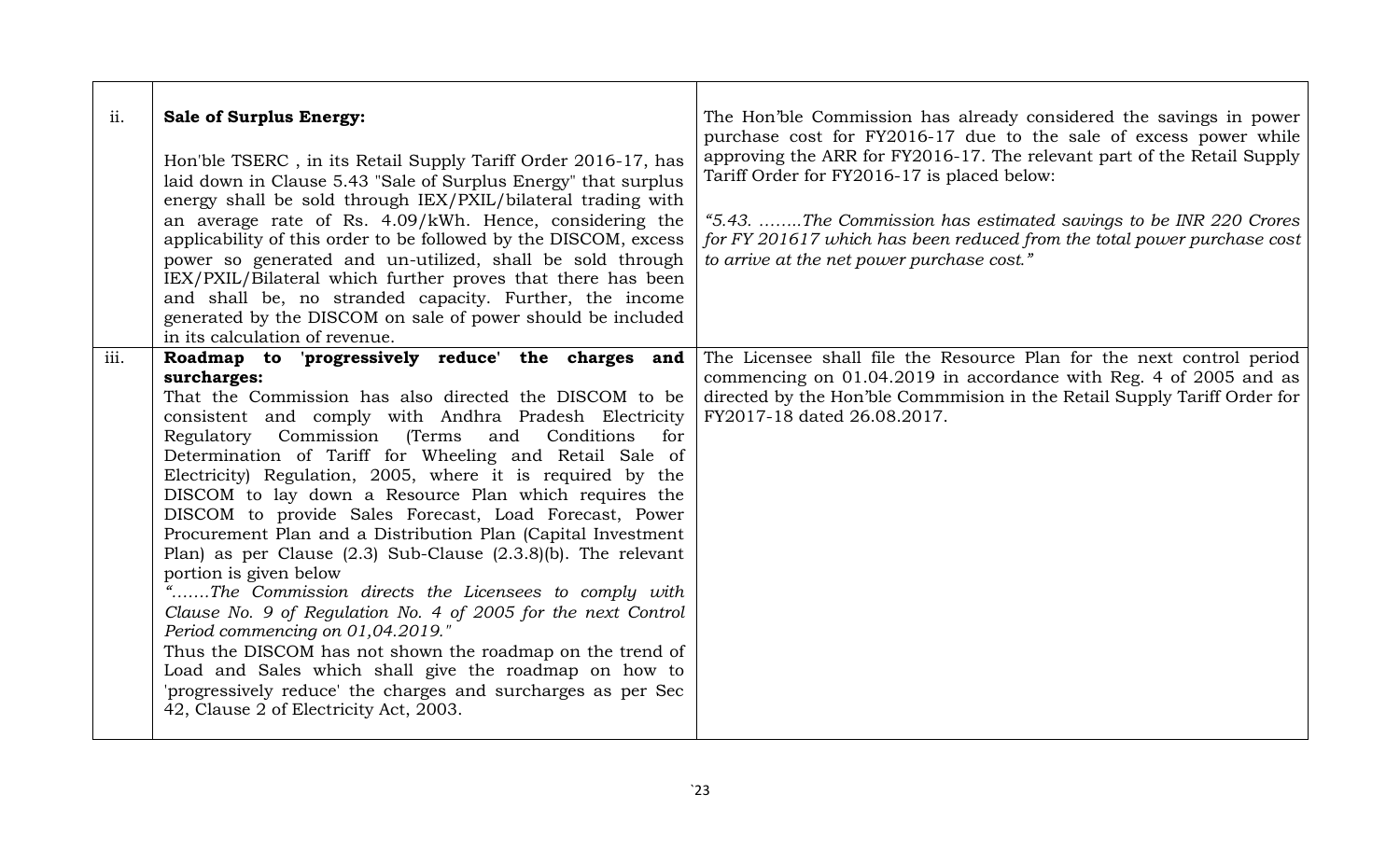| iv. | Reason of levy must be stranded capacity:                         | Licensee has filed the proposal for Additional Surcharge to open access  |
|-----|-------------------------------------------------------------------|--------------------------------------------------------------------------|
|     | DISCOM has cited the reason of levy of Additional Surcharge as    | consumers as per clause 8.5 of NTP, 2016 i.e. based on the obligation to |
|     | "expectation" under Clause 12 of the petition of Additional       | bear the fixed costs in accordance with the terms and conditions of      |
|     | Surcharge, which is non-compliant with the reason of levy of      | power purchase agreements of the licensee.                               |
|     | Additional Surcharge as per Clause 8.5 of National Tariff Policy, |                                                                          |
|     | 2016.                                                             |                                                                          |
| V.  | Ambiguity in Calculation at para 15 of I. A. of 22 of 2017:       |                                                                          |
|     | a. DISCOM has put forward a methodology of calculation of         | $a. ---$                                                                 |
|     | Additional Surcharge under para 15 of the petition of             | b. Unity powerfactor is considered while converting Rs/kw to Rs/kva.     |
|     | Additional Surcharge. To bring in consistency and to              |                                                                          |
|     | comply with the IEGC, 2010 regulations, and CERC                  |                                                                          |
|     | (Terms and Conditions of Tariff Determination), it must           |                                                                          |
|     | be noted that Renewable Energy generating plants enjoy            |                                                                          |
|     | a status of "MUST RUN" and should not be backed down              |                                                                          |
|     | in any condition whatsoever. Thus the same should not             |                                                                          |
|     | be considered while calculating Fixed cost of stranded            |                                                                          |
|     | assets.                                                           |                                                                          |
|     | b. That notice must be brought that at the denouement of          |                                                                          |
|     | calculation of Additional Surcharge provided by DISCOM            |                                                                          |
|     | in para 15 of Additional Surcharge petition, the                  |                                                                          |
|     | transformation of kW to kVA was done, as can be seen in           |                                                                          |
|     | 'SN' no. 'e' of calculation of additional Surcharge provided      |                                                                          |
|     | in the petition is totally unclear as to what value of power      |                                                                          |
|     | factor has been considered for the required                       |                                                                          |
|     | transformation. The DISCOM should provide a detailed              |                                                                          |
|     | calculation on the derivation of values as this may               |                                                                          |
|     | contain redundancy, ambiguity and unclear information.            |                                                                          |
|     | c. That considering the above mentioned factors we have           |                                                                          |
|     | provided a calculation of Additional Surcharge excluding          |                                                                          |
|     | the Fixed Cost (FC) of renewable and hydro power plants           |                                                                          |
|     | as they enjoy a status of "MUST RUN" and thus cannot              |                                                                          |
|     | considered to be stranded, considering a p.f. of 0.95 to          |                                                                          |
|     | convert kVA to kW and vice versa which is annexed as              |                                                                          |
|     | Annexure Ol with this objection, where calculation shows          |                                                                          |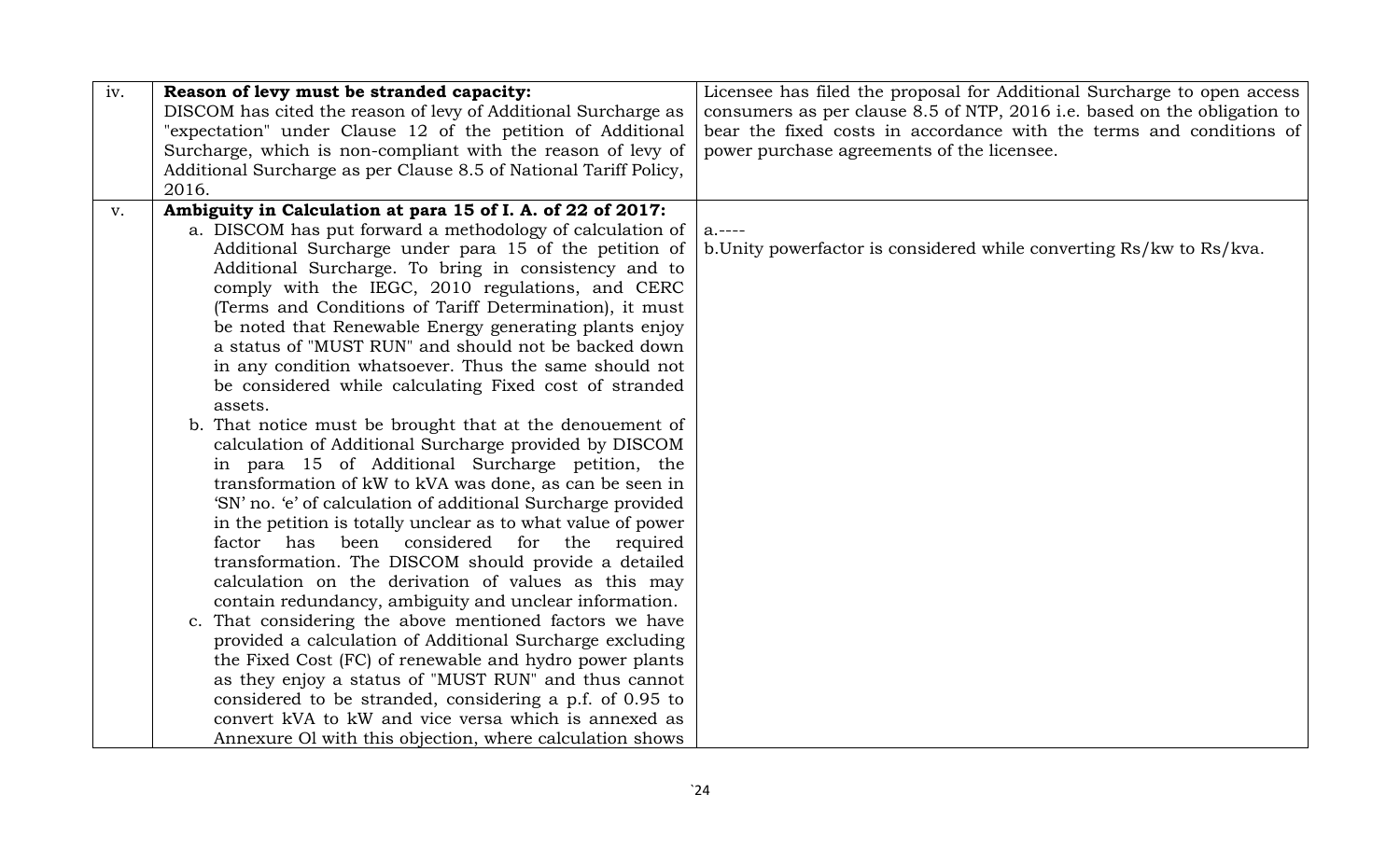| that the amount of Additional Surcharge to be charged<br>on excluding fixed cost of Renewable and Hydro comes<br>out to be Rs. 0.45 per kVAh.                                                                                                                                                                                                                                                                                                                         |                                                                                                                                                                                                                                                                                                                                                                                                                                                                                                                                                                                                                                                 |
|-----------------------------------------------------------------------------------------------------------------------------------------------------------------------------------------------------------------------------------------------------------------------------------------------------------------------------------------------------------------------------------------------------------------------------------------------------------------------|-------------------------------------------------------------------------------------------------------------------------------------------------------------------------------------------------------------------------------------------------------------------------------------------------------------------------------------------------------------------------------------------------------------------------------------------------------------------------------------------------------------------------------------------------------------------------------------------------------------------------------------------------|
| As evident from the petition filed by Telengana DISCOMs to<br>impose Additional Surcharge on the consumer of Open Access<br>in the state of Telengana, that imposition of Rs. 1.95/kVAh of<br>Additional Surcharge is against the spirit of Open Access as it<br>will not only curb competition instilled by Open Access but also<br>will discourage buyers from purchasing costly power which will<br>discourage the generating station from adding more capacities. | Licensee humbly submits that Electricity Act, 2003 and National Tariff<br>Policy, 2016 empower the distribution companies to levy the additional<br>surcharge on open access consumption to recover the fixed costs<br>incurred due to obligation of power supply. Licensee is not only<br>committed to promote open access consumption but also obligated to<br>ensure that under-recovery of the fixed cost commitment does not have<br>adverse impact on the other consumers. Under recovery of fixed costs<br>would hinder the Licensee in carrying out the necessary investments for<br>supplying quality and reliable power to consumers. |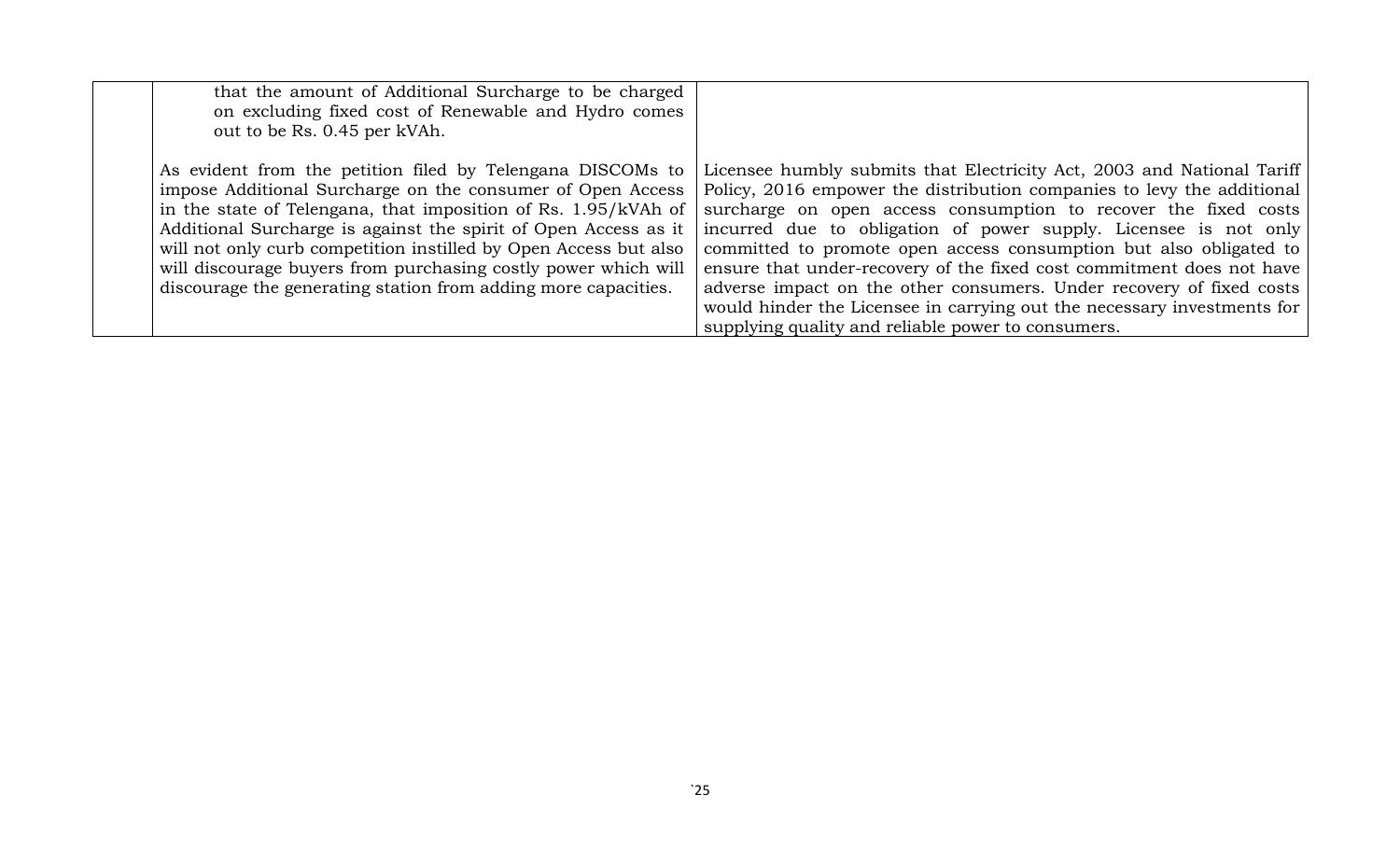| S.No.        | <b>Summary of Objections / Suggestions</b>                                                                                                                                                                                                                                                                                                                                                                                                                                                                                                                                                                                                                                                                                                                                                                                              | <b>Response of the Licensee</b>                                                                                                                                                                                                                                                                                                                                                                                                                                                                                                                                                                                                                                                                                                                                                                                                                                                                                                                                                                                                                                                     |  |
|--------------|-----------------------------------------------------------------------------------------------------------------------------------------------------------------------------------------------------------------------------------------------------------------------------------------------------------------------------------------------------------------------------------------------------------------------------------------------------------------------------------------------------------------------------------------------------------------------------------------------------------------------------------------------------------------------------------------------------------------------------------------------------------------------------------------------------------------------------------------|-------------------------------------------------------------------------------------------------------------------------------------------------------------------------------------------------------------------------------------------------------------------------------------------------------------------------------------------------------------------------------------------------------------------------------------------------------------------------------------------------------------------------------------------------------------------------------------------------------------------------------------------------------------------------------------------------------------------------------------------------------------------------------------------------------------------------------------------------------------------------------------------------------------------------------------------------------------------------------------------------------------------------------------------------------------------------------------|--|
|              |                                                                                                                                                                                                                                                                                                                                                                                                                                                                                                                                                                                                                                                                                                                                                                                                                                         | 18. Shruthi Bhatia, Vice President (Regulatory Affairs and Communication), Indian Energy Exchange Ltd., Fourth Floor, Plot No.7, TDI                                                                                                                                                                                                                                                                                                                                                                                                                                                                                                                                                                                                                                                                                                                                                                                                                                                                                                                                                |  |
|              | Centre, District Centre, Jasola, New Delhi - 110025, Tel: +91 11 4300 4000                                                                                                                                                                                                                                                                                                                                                                                                                                                                                                                                                                                                                                                                                                                                                              |                                                                                                                                                                                                                                                                                                                                                                                                                                                                                                                                                                                                                                                                                                                                                                                                                                                                                                                                                                                                                                                                                     |  |
| <sup>1</sup> | The Petitioners have invoked Para 8.5.4 of National Tariff Policy<br>(NTP) which inter-alia provides that additional surcharge<br>becomes applicable in case existing PPAs has been and<br>continues to be stranded. In wake of the above set position in<br>the NTP, the words 'has been' mandate that Additional<br>Surcharge becomes applicable only in case of losses have<br>already been incurred by the Discom on account of Open<br>Access availed by Consumers. However the Additional<br>Surcharge cannot be imposed in anticipation of the stranded<br>capacity. Further, the petitioner while anticipating the need for<br>Additional Surcharge has also anticipated that the State would<br>be in power surplus in FY 17-18 therefore as such in the past<br>period Discom has not claimed that it has incurred any losses | Licensee humbly submits that licensee is legally allowed to levy<br>additional surcharge for sale on open access apart from CSS at any time<br>of the year as per Sec. $42(4)$ of EA, 2003 and clause 8.5.4 of NTP, 2016<br>as stated in the petition for additional surcharge.<br>Majority of power procurement by the licensee is long term in<br>nature. Through its advance planning, the Licensee has contracted for<br>adequate quantities of power to meet the expected growth in peak<br>demand. However, in FY 2016-17, a total of $2,135$ MUs were procured<br>via open access registering a growth rate of more than 100 per cent<br>effecting the overall revenue and costs of Licensee due to the obligation<br>of paying fixed costsas per the terms and conditions of Power Purchase<br>Agreements.<br>Further, as per clause 8.5.4 of NTP, 2016 the additional surcharge                                                                                                                                                                                            |  |
| ii.          | on account of Open Access.<br>It is submitted that the methodology for determination of<br>Additional Surcharge adopted by the other State Electricity<br>Regulatory Commissions viz. Haryana, Rajasthan, Gujarat,<br>Maharashtra etc. is based on the fixed cost related expenses<br>actually incurred by the Discoms in the past period. While<br>claiming the Additional Surcharge, the Petitioner has not<br>claimed any loss in the past period. The present petitions are<br>based on the projected loss by the Discoms in fiscal 2017-18<br>on account of open access which is inter-alia contrary to the<br>provision of Tariff Policy which allows recovery of only past<br>period losses through Additional Surcharge.                                                                                                        | is applicable if existing power purchase commitmentshas been and<br>continues to be stranded, or there is an unavoidable obligation and<br>incidence to bear fixed costs consequent to such a contract.<br>Earlier as the Discom is unable to meet the entire demand and has<br>allowed load shedding to the consumers, the levy of additional surcharge<br>has not arised as no assets were stranded due to open access<br>consumers.<br>As the state is moving from power deficit to power surplus in the recent<br>past and consumers opting for open access has been significantly<br>increased, the Discoms are ended up in paying the fixed cost to the<br>generators even there is no energy drawl from such generators due to fall<br>in demand because of open access by the consumers.<br>Based on the open access sales recorded in the year 2016-17, the<br>Licensee has projected the open access sales for the year 2017-18 and<br>based on this OA sales licensees have computed the additional<br>surcharge and submitted to the HonbleCommission for its approval. |  |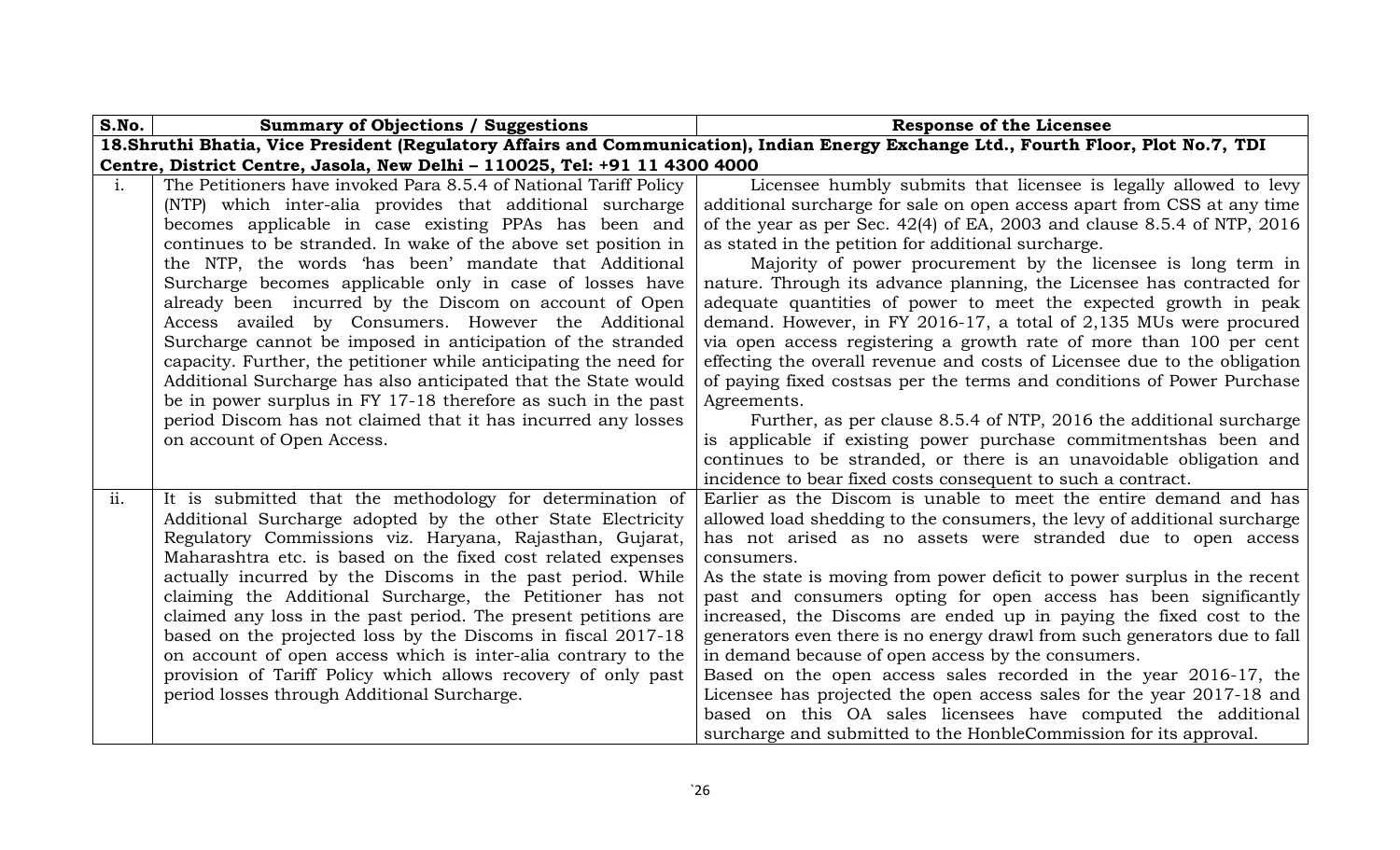| iii. | Para 8.5.4 of NTP provides that Additional Surcharge is<br>applicable only when capacity 'continues' to be stranded. The<br>continuous period for which certain capacity has been<br>stranded due to Open Access should be construed as the<br>period for which Additional Surcharge is claimed by the<br>Petitioners. In the present case since the period is financial<br>year FY 17-18 therefore the Additional Surcharge can be<br>claimed once the financial year has concluded and the Discoms<br>has conclusively demonstrated that there was no power<br>shortage in any of the 15 min time block of FY 17-18 and the<br>capacity was stranded/backed down primarily on account of<br>open access. In other words Additional Surcharge can be<br>claimed only when Discom is able to meet its peak demand in<br>FY 17-18 and does not do any load shedding during such peak<br>demand period. The Petitioner has not been able to<br>demonstrate continuous stranded capacity as per above<br>mentioned principle. In fact, as per Tariff order for FY 17-18<br>Discoms had proposed to buy 2796.93 MUs in FY 17-18<br>through power market which the Honorable Commission did<br>not approve. However, it is evident from past 5 months (Apr17-<br>Aug 17) that the Discoms are regularly purchasing power<br>through short term sources. The petitioner has not<br>demonstrated that there is continuous stranded capacity on<br>account of open access. | The licensee submitted the details of stranded capacity and backing<br>down of generators as a part of additional information as directed by the<br>Hon'ble Commission.<br>Based on the open access sales recorded in the year 2016-17, the<br>Licensee has projected the open access sales for the year 2017-18 and<br>based on this OA sales licensees have computed the additional<br>surcharge and submitted to the HonbleCommission for its approval.<br>It is to be mentioned that the peak demand reached on 7 <sup>th</sup> August 2017,<br>is 9397 MW and Discoms are able to supply this demand comfortably.<br>To meet the peak demand, Discoms are procuring power during the<br>peak slots. The stranded capacities due to open access sales may not be<br>continuous. |
|------|--------------------------------------------------------------------------------------------------------------------------------------------------------------------------------------------------------------------------------------------------------------------------------------------------------------------------------------------------------------------------------------------------------------------------------------------------------------------------------------------------------------------------------------------------------------------------------------------------------------------------------------------------------------------------------------------------------------------------------------------------------------------------------------------------------------------------------------------------------------------------------------------------------------------------------------------------------------------------------------------------------------------------------------------------------------------------------------------------------------------------------------------------------------------------------------------------------------------------------------------------------------------------------------------------------------------------------------------------------------------------------------------------------------------------------------------------------------------|-------------------------------------------------------------------------------------------------------------------------------------------------------------------------------------------------------------------------------------------------------------------------------------------------------------------------------------------------------------------------------------------------------------------------------------------------------------------------------------------------------------------------------------------------------------------------------------------------------------------------------------------------------------------------------------------------------------------------------------------------------------------------------------|
| iv.  | It is submitted that when the open access consumer procures                                                                                                                                                                                                                                                                                                                                                                                                                                                                                                                                                                                                                                                                                                                                                                                                                                                                                                                                                                                                                                                                                                                                                                                                                                                                                                                                                                                                        | The Licensee stands to pay the fixed charges and penalty to the                                                                                                                                                                                                                                                                                                                                                                                                                                                                                                                                                                                                                                                                                                                     |
|      | power from sources other than incumbent distribution                                                                                                                                                                                                                                                                                                                                                                                                                                                                                                                                                                                                                                                                                                                                                                                                                                                                                                                                                                                                                                                                                                                                                                                                                                                                                                                                                                                                               | generator even in the event of any reduction in energy dispatch from the                                                                                                                                                                                                                                                                                                                                                                                                                                                                                                                                                                                                                                                                                                            |
|      | licensee, the distribution licensee avoids procuring power in                                                                                                                                                                                                                                                                                                                                                                                                                                                                                                                                                                                                                                                                                                                                                                                                                                                                                                                                                                                                                                                                                                                                                                                                                                                                                                                                                                                                      | generator due to drop in demand from consumers who have contracted                                                                                                                                                                                                                                                                                                                                                                                                                                                                                                                                                                                                                                                                                                                  |
|      | merit order <i>i.e.</i> highest variable cost generation is avoided first                                                                                                                                                                                                                                                                                                                                                                                                                                                                                                                                                                                                                                                                                                                                                                                                                                                                                                                                                                                                                                                                                                                                                                                                                                                                                                                                                                                          | power through open access. The cost recovered from fixed charges in the                                                                                                                                                                                                                                                                                                                                                                                                                                                                                                                                                                                                                                                                                                             |
|      | than the second highest variable cost generation on so on. In                                                                                                                                                                                                                                                                                                                                                                                                                                                                                                                                                                                                                                                                                                                                                                                                                                                                                                                                                                                                                                                                                                                                                                                                                                                                                                                                                                                                      | tariff schedule is less than the fixed cost incurred by the licensee for                                                                                                                                                                                                                                                                                                                                                                                                                                                                                                                                                                                                                                                                                                            |
|      | case of Telangana, the average power purchase cost (variable                                                                                                                                                                                                                                                                                                                                                                                                                                                                                                                                                                                                                                                                                                                                                                                                                                                                                                                                                                                                                                                                                                                                                                                                                                                                                                                                                                                                       | supplying energy leading to the situation where the licensee is saddled                                                                                                                                                                                                                                                                                                                                                                                                                                                                                                                                                                                                                                                                                                             |
|      | cost) of Discoms is $-2.19$ Rs./Unit. Therefore, when Discoms                                                                                                                                                                                                                                                                                                                                                                                                                                                                                                                                                                                                                                                                                                                                                                                                                                                                                                                                                                                                                                                                                                                                                                                                                                                                                                                                                                                                      | with the stranded cost on account of its universal supply                                                                                                                                                                                                                                                                                                                                                                                                                                                                                                                                                                                                                                                                                                                           |
|      | avoids procurement of any generation whose variable cost is<br>above 2.19 Rs./Unit, it leads to savings for the Discoms. In the                                                                                                                                                                                                                                                                                                                                                                                                                                                                                                                                                                                                                                                                                                                                                                                                                                                                                                                                                                                                                                                                                                                                                                                                                                                                                                                                    | obligation. Hence the open access sales are leading to undermine the<br>recovery of the costs incurred by the Licensee which may have an impact                                                                                                                                                                                                                                                                                                                                                                                                                                                                                                                                                                                                                                     |
|      |                                                                                                                                                                                                                                                                                                                                                                                                                                                                                                                                                                                                                                                                                                                                                                                                                                                                                                                                                                                                                                                                                                                                                                                                                                                                                                                                                                                                                                                                    |                                                                                                                                                                                                                                                                                                                                                                                                                                                                                                                                                                                                                                                                                                                                                                                     |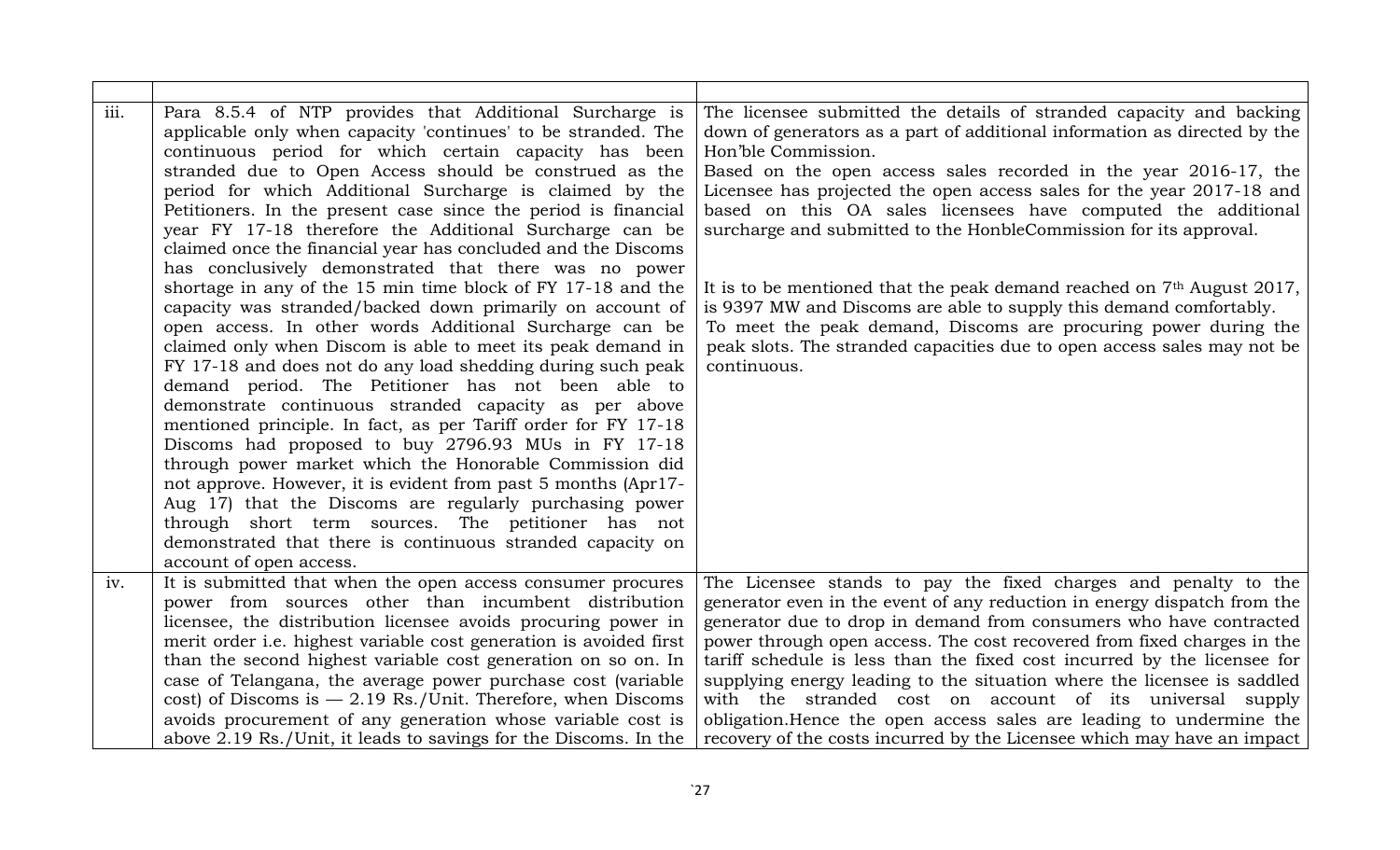|    | present case, variable cost of generation from some APGENCO   | loaded onto other consumers remaining with the Distribution Licensee  |
|----|---------------------------------------------------------------|-----------------------------------------------------------------------|
|    | Plants, TS GENCO Plants, NLC Plants is more than the 2.19     | and hinder the Licensee in carrying out the necessary investments for |
|    | Rs./Unit and by backing down of these sources, the Discoms    | supplying quality and reliable power to consumers.                    |
|    | can make substantial savings. Since the Discoms have not      |                                                                       |
|    | incurred any loss on account of stranded capacity due to open |                                                                       |
|    | access, hence, there is no case for claiming Additional       |                                                                       |
|    | Surcharge.                                                    |                                                                       |
| V. | a. The Petitioner has claimed Additional Surcharge simply     | The computation of additional surcharge as stated in the petition is  |
|    | based on the average peak demand of state met and total       | based on the fixed cost commitment arising out of power purchase      |
|    | fixed cost which does not reflect that in a given time        | agreements entered. Further, the licensee submitted<br>additional     |
|    | block when open access consumer was procuring power           | information as directed by the Hon'ble Commission.                    |
|    | through open access, Discoms had stranded capacity            |                                                                       |
|    | and had to back down certain generating station in that       |                                                                       |
|    | time block. There is no rational in the methodology           |                                                                       |
|    | proposed by the Discoms.                                      |                                                                       |
|    | b. To assess the case for Additional Surcharge, the           |                                                                       |
|    | Honorable Commission is requested to analyze the              |                                                                       |
|    | generation back-down data of each of the 15 min time          |                                                                       |
|    | block period along with the reason of such back-down as       |                                                                       |
|    | the back down could be on account of economical,              |                                                                       |
|    | operation and technical considerations other than open        |                                                                       |
|    | access. The methodology adopted by the Discoms is not         |                                                                       |
|    | rational. Spurious imposition of Additional Surcharge on      |                                                                       |
|    | the open access consumers and will impede competition         |                                                                       |
|    | and power market in the State of Telangana.                   |                                                                       |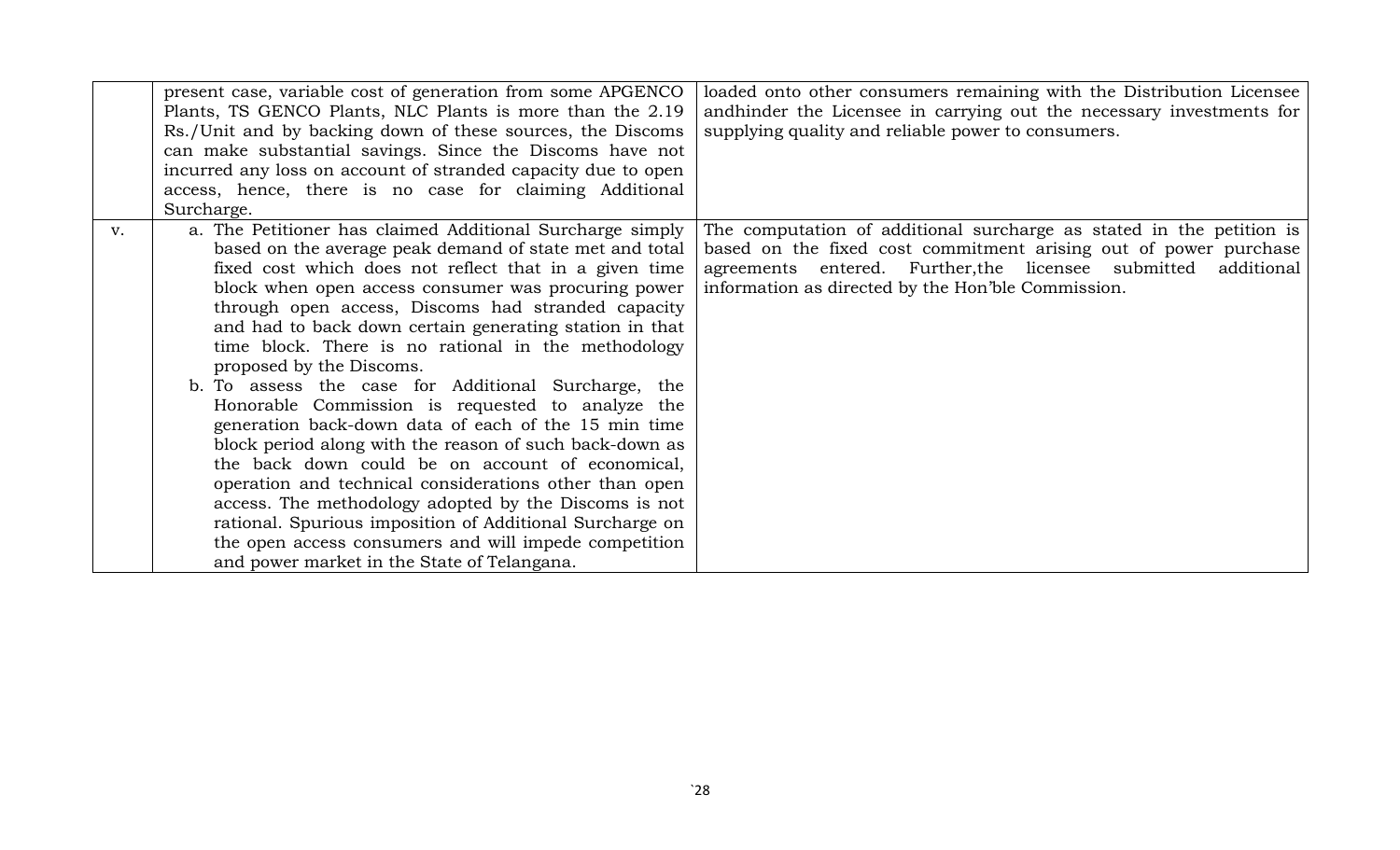| S.No.          | <b>Summary of Objections / Suggestions</b>                       | <b>Response of the Licensee</b>                                                  |
|----------------|------------------------------------------------------------------|----------------------------------------------------------------------------------|
| 19. InWEA      |                                                                  |                                                                                  |
| $\mathbf{i}$ . | At the outset, InWEA would like to submit that the proposed      | The Licensee has tied up considerable quantum of power                           |
|                | Additional Surcharge on OA consumers is unjustified and the      | procurement from various sources in order to provide reliable and                |
|                | need for the same has merely arisen out of poor planning by      | quality power supply without any load shedding to all the consumers in           |
|                | both the DISCOMS in terms of poor load growth projection         | the state under universal service obligation.                                    |
|                | coupled with contracting of excess Power. In view of the same    | The peak demand for electricity in the state for FY 2015-16 was                  |
|                | In WEA would like to plea to the Commission that the present     | 6,849 MW and for FY 2016-17 the peak demand recorded was 9,191 MW                |
|                | proposal of levying Additional Surcharge should not be           | on 31 <sup>st</sup> March 2017. The Licensee has made all efforts in meeting the |
|                | approved. In WEA would like to highlight that the petitioner has | peak demand without any restrictions which was possible only through             |
|                | proposed Additional Surcharge considering the total Annual       | advance planning and contracting of adequate quantities of power with            |
|                | fixed Cost (including Hydro and Renewable stations) for FY       | regulatory approval. Further, for FY 2017-18 the peak demand recorded            |
|                | 2017-18 as INR 13,898 Crore. However as per the Retail Supply    | was 9397 MW on 7 <sup>th</sup> August 2017 and the Licensee has contracted for   |
|                | Tariff Order dated 26.08.2017 the annual Fixed cost approved     | adequate quantities of power to meet the expected growth in peak                 |
|                | by the Commission for FY 2017-18 is INR 10,212 Crore only.       | demand.                                                                          |
|                | Therefore, we would like to request the Commission to consider   |                                                                                  |
|                | the annual fixed cost as INR $10,212$ Crore, as approved in the  |                                                                                  |
|                | Retail Supply tariff order. Based on the revised Fixed cost the  |                                                                                  |
|                | Additional Surcharge as per the methodology specified by the     |                                                                                  |
|                | petitioner comes out to be INR 1.26 per kVAh.                    |                                                                                  |
| ii.            | We would further like to emphasize that in order to              | Licensee submitted the additional information as directed by the Hon'ble         |
|                | conclusively demonstrate that Open Access has actually           | Commission in this regard.                                                       |
|                | resulted in stranded Cost obligations as per the provisions of   |                                                                                  |
|                | Section $42(4)$ of the act, the petitioner should be asked to    |                                                                                  |
|                | submit monthly back down data, similar to the approach           |                                                                                  |
|                | followed by various Commission such as MERC, GERC, RERC          |                                                                                  |
|                | etc., and as clarified by APTEL for Computation of Additional    |                                                                                  |
|                | Surcharge, whereby the historical back down MUs of past 1        |                                                                                  |
|                | year (or 6 Months), have to be used to conclusively demonstrate  |                                                                                  |
|                | that Open Access in the past period, has resulted in stranded    |                                                                                  |
|                | capacity of generating stations, and accordingly the Discoms     |                                                                                  |
|                | were allowed to recover additional surcharge to provide for the  |                                                                                  |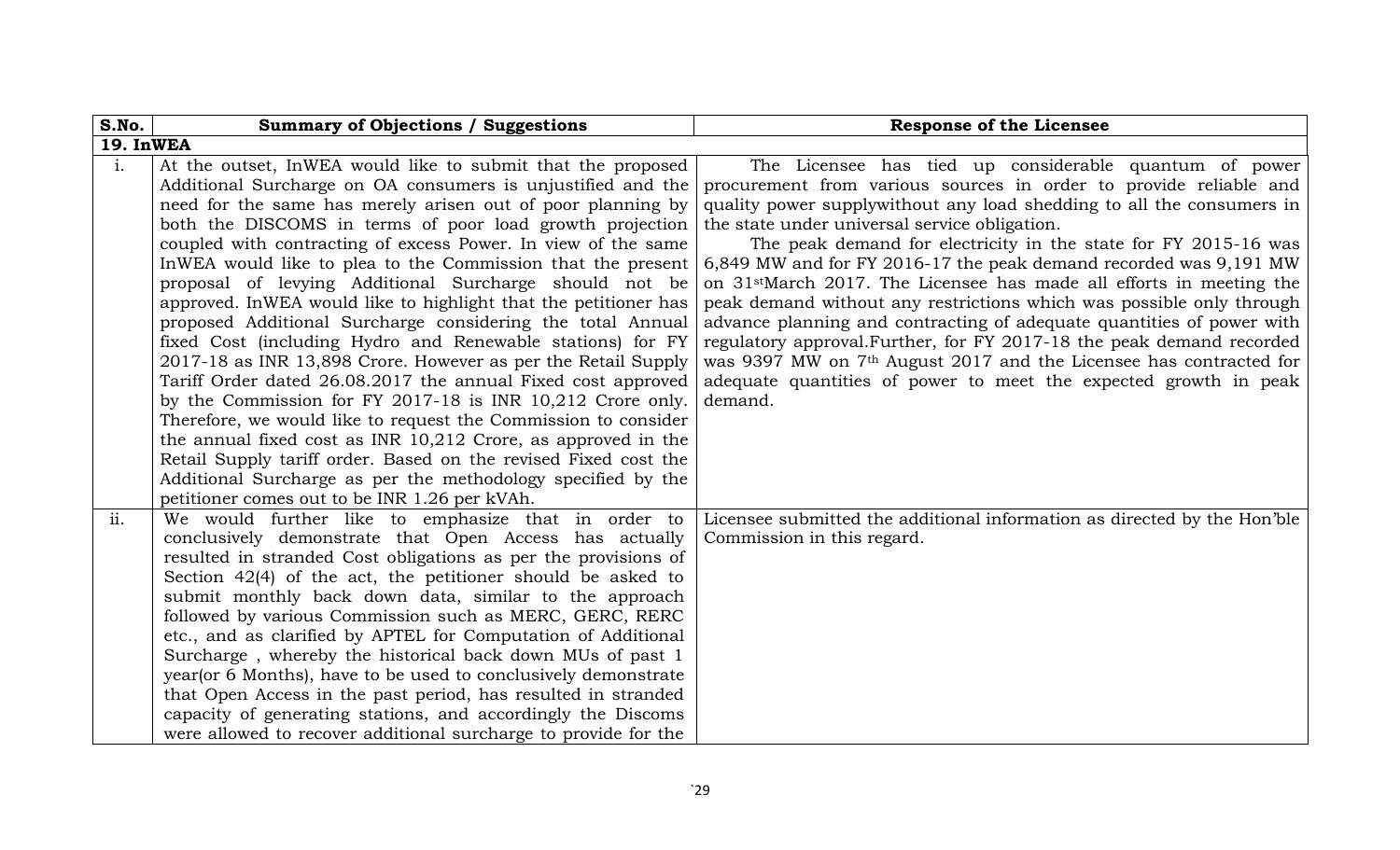| iii. | fixed cost obligation due to stranded capacity. However, the<br>petitioner has not submitted any back down data, which does<br>not demonstrate that Open Access has actually resulted in<br>stranded Cost obligations as per the provisions of Section 42(4)<br>of the act read with clause 8.5.4 of the Tariff policy 2016.<br>The Proposed Additional Surcharge of Rs. 1.95/kWh is the<br>highest as compared to the existing level of Addition Surcharge<br>across various States. The proposed Additional Surcharge is as<br>high as 1.56 times the highest Additional Surcharge prevailing<br>in the country i.e., 1.25 Rs/Unit in Punjab. The proposed<br>Additional Surcharge would make Open Access transaction<br>which currently form merely 4.5% of the total Sales for FY<br>2016-17, in the State financially unviable. Therefore, such high | The Additional Surcharge to be levied on open access consumers in a<br>state depends on various factors like fixed cost commitments of the<br>licensees prevailing in the corresponding state, methodology adopted by<br>SERC's etc. However, it is to mention that the additional surcharge<br>proposal of Rs. 1.95/kVAh is lesser than the additional surcharge<br>approved by Delhi ERC for FY2016-17 i.e. Rs.3.00 per unit. |
|------|-----------------------------------------------------------------------------------------------------------------------------------------------------------------------------------------------------------------------------------------------------------------------------------------------------------------------------------------------------------------------------------------------------------------------------------------------------------------------------------------------------------------------------------------------------------------------------------------------------------------------------------------------------------------------------------------------------------------------------------------------------------------------------------------------------------------------------------------------------------|---------------------------------------------------------------------------------------------------------------------------------------------------------------------------------------------------------------------------------------------------------------------------------------------------------------------------------------------------------------------------------------------------------------------------------|
|      | Level of Additional surcharge should not be allowed to be<br>recovered by Discoms.                                                                                                                                                                                                                                                                                                                                                                                                                                                                                                                                                                                                                                                                                                                                                                        |                                                                                                                                                                                                                                                                                                                                                                                                                                 |
| iv.  | We would further like to humbly request the Hon'ble<br>Commission to not to Levy Additional Surcharge on Open<br>Access Procured through wind Generators in line with<br>promotional aspects of Government's policies for Non-                                                                                                                                                                                                                                                                                                                                                                                                                                                                                                                                                                                                                            | The Additional Surcharge, being a compensatory amount payable<br>towards the fixed cost of stranded power resulting from approved power<br>purchase contracts, has to be determined commonly for all the OA<br>Users.                                                                                                                                                                                                           |
|      | Conventional Energy generators.                                                                                                                                                                                                                                                                                                                                                                                                                                                                                                                                                                                                                                                                                                                                                                                                                           |                                                                                                                                                                                                                                                                                                                                                                                                                                 |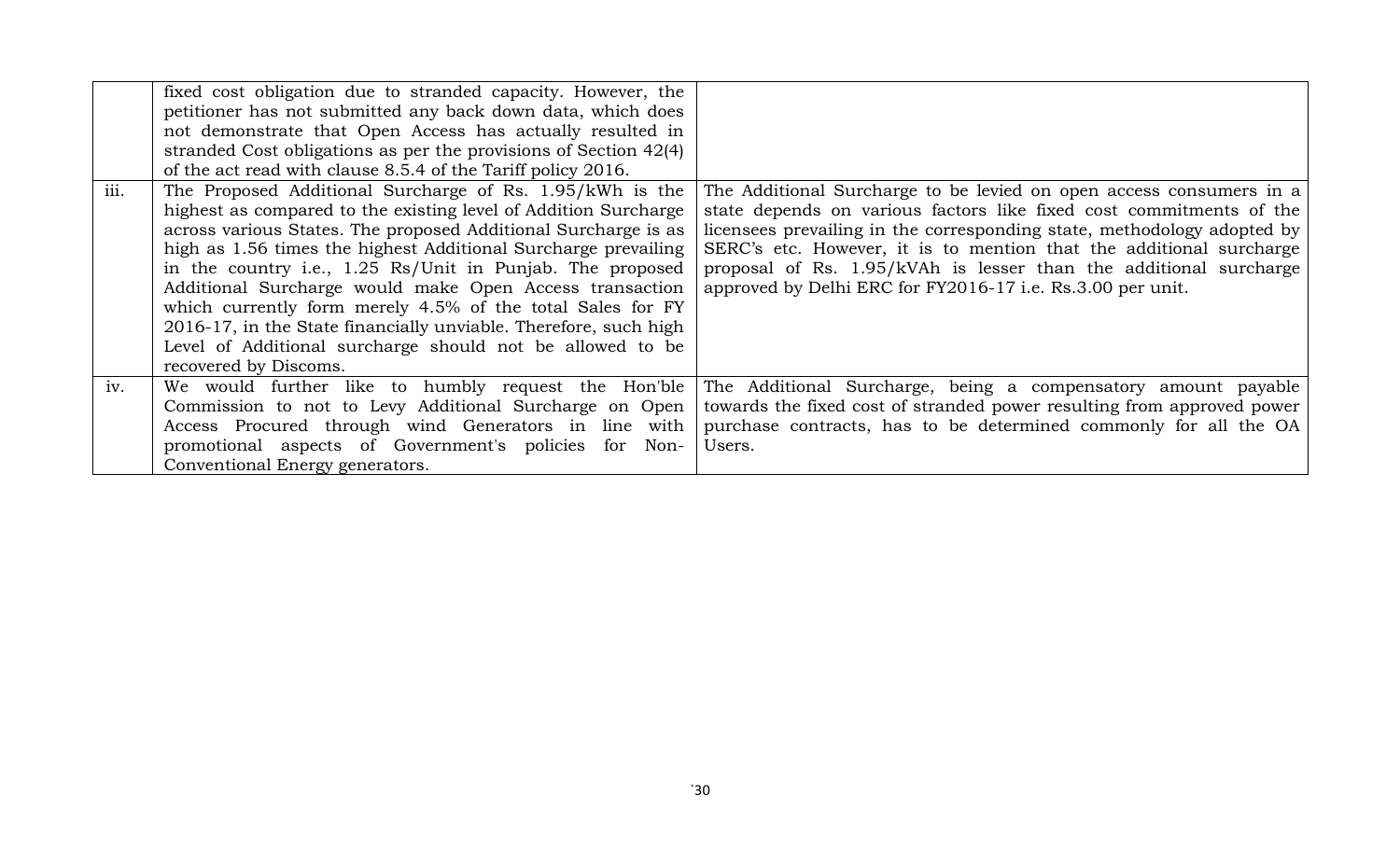| S.No.          | <b>Summary of Objections / Suggestions</b>                                                                                                                             | <b>Response of the Licensee</b>                                                                                                                                                                                                                                                                                                                                                                                                                                                                                                                                                                                                                                                                                                                                                                                                                                                                                                        |  |  |
|----------------|------------------------------------------------------------------------------------------------------------------------------------------------------------------------|----------------------------------------------------------------------------------------------------------------------------------------------------------------------------------------------------------------------------------------------------------------------------------------------------------------------------------------------------------------------------------------------------------------------------------------------------------------------------------------------------------------------------------------------------------------------------------------------------------------------------------------------------------------------------------------------------------------------------------------------------------------------------------------------------------------------------------------------------------------------------------------------------------------------------------------|--|--|
|                |                                                                                                                                                                        | 20. Aurobindo Pharma Limited, Plot No. 11, Survey No.9, Hitech City, Kondapur, Hyderabad - 500 084, Tel:+91 40 6672 50000/1200,                                                                                                                                                                                                                                                                                                                                                                                                                                                                                                                                                                                                                                                                                                                                                                                                        |  |  |
|                | Email:info@aurobindo.com                                                                                                                                               |                                                                                                                                                                                                                                                                                                                                                                                                                                                                                                                                                                                                                                                                                                                                                                                                                                                                                                                                        |  |  |
| $\mathbf{i}$ . | During the revision of Electricity Retail Tariff for FY 2016-17,<br>the Commission has also finalized CSS along with Tariff Order<br>for Retail Supply.                | Licensee humbly submits that licensee is legally allowed to levy<br>additional surcharge for sale on open access apart from CSS at any time<br>of the year as stated in the petition for additional surcharge:                                                                                                                                                                                                                                                                                                                                                                                                                                                                                                                                                                                                                                                                                                                         |  |  |
|                |                                                                                                                                                                        | a. As per section 42(4) of Electricity Act, 2003 the State Regulatory<br>Commission may specify the additional surcharge to be levied on the<br>open access consumers to enable the licensee to recover its fixed costs<br>arising out of its obligation to supply.<br>Sec 42(4): "Where the State Commission permits a consumer or class of<br>consumers to receive supply of electricity from a person other than the<br>distribution licensee of his area of supply, such consumer shall be liable<br>to pay an additional surcharge on the charges of wheeling, as may be<br>specified by the State Commission, to meet the fixed cost of such<br>distribution licensee arising out of his obligation to supply"<br>b. As per Andhra Pradesh Electricity Regulation Commission Regulation<br>No. 2 of 2005 which is applicable to Telangana state as per Regulation<br>no. 1 of 2014 of Telangana State Regulation commission, the |  |  |
|                |                                                                                                                                                                        | distribution company can file for additional surcharge.<br>Clause 17.1.4: "The open access user shall also be liable to pay<br>additional surcharge on charges of wheeling as may be specified by the<br>commission from time to time under section $42(4)$ of the Act, in case<br>open access is sought for receiving supply from a person other than<br>distribution licensee arising out of his obligation to supply"                                                                                                                                                                                                                                                                                                                                                                                                                                                                                                               |  |  |
| ii.            | Through Demand component/ share is considered on OA<br>power purchase, monthly minimum demand charges on 80% of<br>CMD are applicable for payments to TSSPDCl/TSNPDCL. | Licensee humbly submits that as computed in the petition, demand<br>charges for contracted load comes to be around INR 1,515 per kVA per<br>month due to licensee's obligation to ensure power to the consumers.<br>However, licensee levy only INR 390 per kVA per month to ensure lower<br>burden on consumer and rest of the charges are collected in form of<br>energy charges. But with open access consumption, licensee is unable                                                                                                                                                                                                                                                                                                                                                                                                                                                                                               |  |  |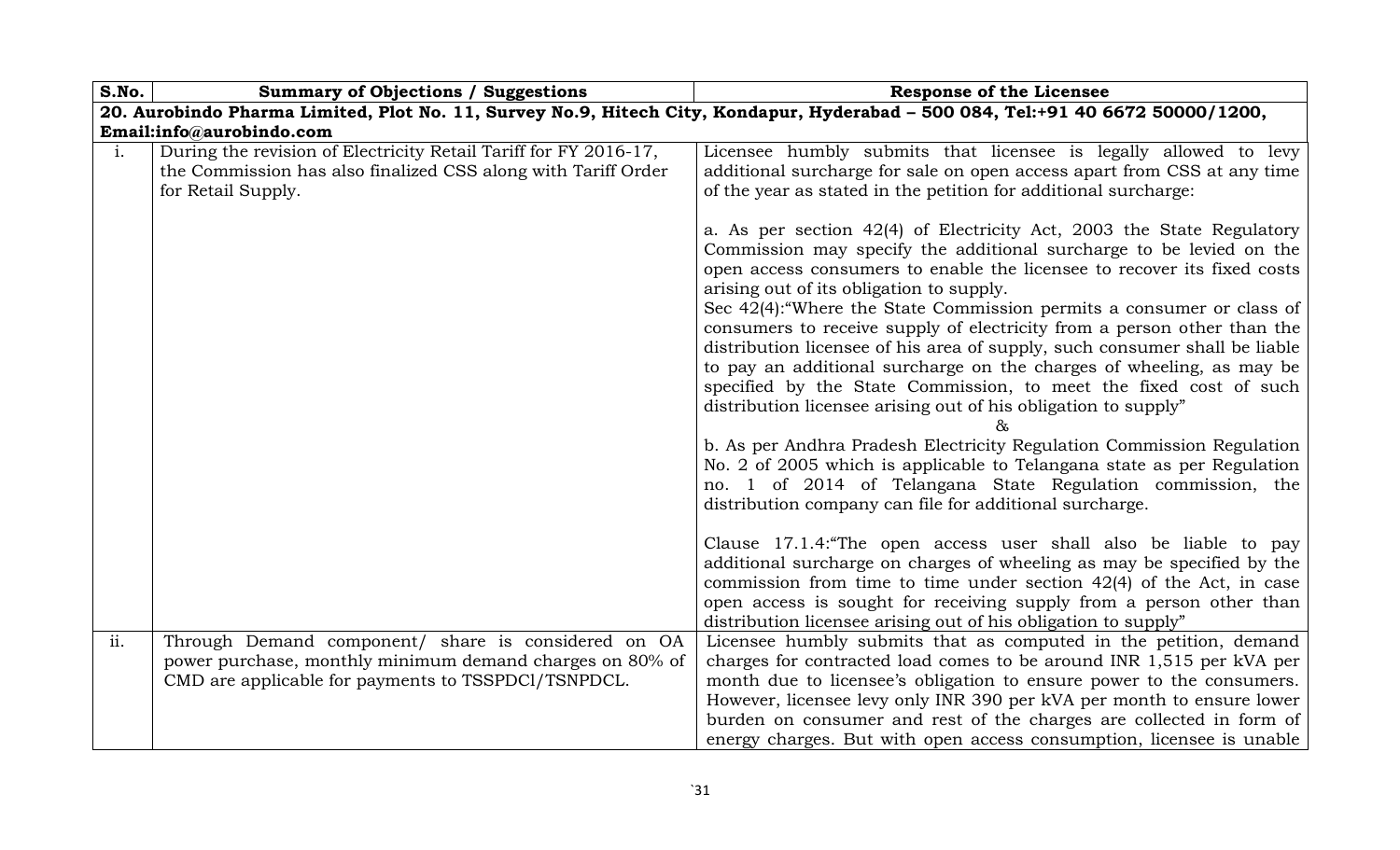|      |                                                                 | to fully recover its costs.                                              |
|------|-----------------------------------------------------------------|--------------------------------------------------------------------------|
| iii. | Based on the tariff finalized and issued Tariff order by TSERC, | The licensee has submitted data for fixation of the Additional Surcharge |
|      | the price schedules of our products since finalized having      | for FY 2017-18 as per Regulatory and legal provisions.                   |
|      | commitments with our Traders/ customers, it is not correct      |                                                                          |
|      | proposing for Additional Surcharge at this stage.               |                                                                          |
| iv.  | More over Govt Of TS has given assurance the power tariff will  | The licensee has made all efforts to procure power on competitive basis  |
|      | be reduced for industries in particular, since Solar and wind   | from renewable power and other conventional power sources to reduce      |
|      | power generators commenced generating power at natural          | the power purchase cost. It may be noted that, though the average Cost   |
|      | source getting at cheaper price. Had the power cost come down   | of Service has gone up from INR 5.94/ KWh in FY 2016-17 to INR 6.05      |
|      | compare with Private developers, consumer need not avail        | /KWh in FY 2017-18, there as been no hike in tariff for any consumer     |
|      | Power on OA power purchase.                                     | category in the State.                                                   |
|      |                                                                 | This is putting undue strain on the financial viability of the discoms   |
| V.   | With regards to giving free Power supply and cheaper price for  | Licensee doesn't aim to recover the subsidy given to discounted          |
|      | certain categories Discom should get sufficient subsidy from    | consumers via additional surcharge. Licensee aims to recover only the    |
|      | Govt instead of putting burden on industrial consumers.         | cost incurred on assets stranded due to open access sales                |
| vi.  | For development of industries, as a matter of fact and core     | TS Discoms have made all efforts for supplying reliable and quality      |
|      | object, Govt. of TS/ TS Transco/Discoms should provide          | power. TS Discoms have also implemented the guidelines on Ease of        |
|      | adequate, reliable and cost effective power supply (Adequate    | Doing Business for providing connection to industrial consumer in        |
|      | power in the quickest possible time at reasonable cost)         | expedited manner.                                                        |
| vii. | Government of TS/TSERC should consider our request to           | Provisions of Cross subsidy and additional surcharge are as per the      |
|      | encourage Industries growth in the interest of<br>TS            | Electricity Act 2003 and the guildeines provided in Tariff policy 2016.  |
|      | State/Country, as life saving drug manufacturing units and      |                                                                          |
|      | getting foreign exchange to withstand competition in the global | Hence the Licensees submit that the same may be permitted by the         |
|      | market.                                                         | Hon'ble TSERC.                                                           |
|      | Under the above circumstances TSERC is requested to consider    |                                                                          |
|      | for not implementing the proposal of additional Surcharge on    |                                                                          |
|      | OA Power purchase.                                              |                                                                          |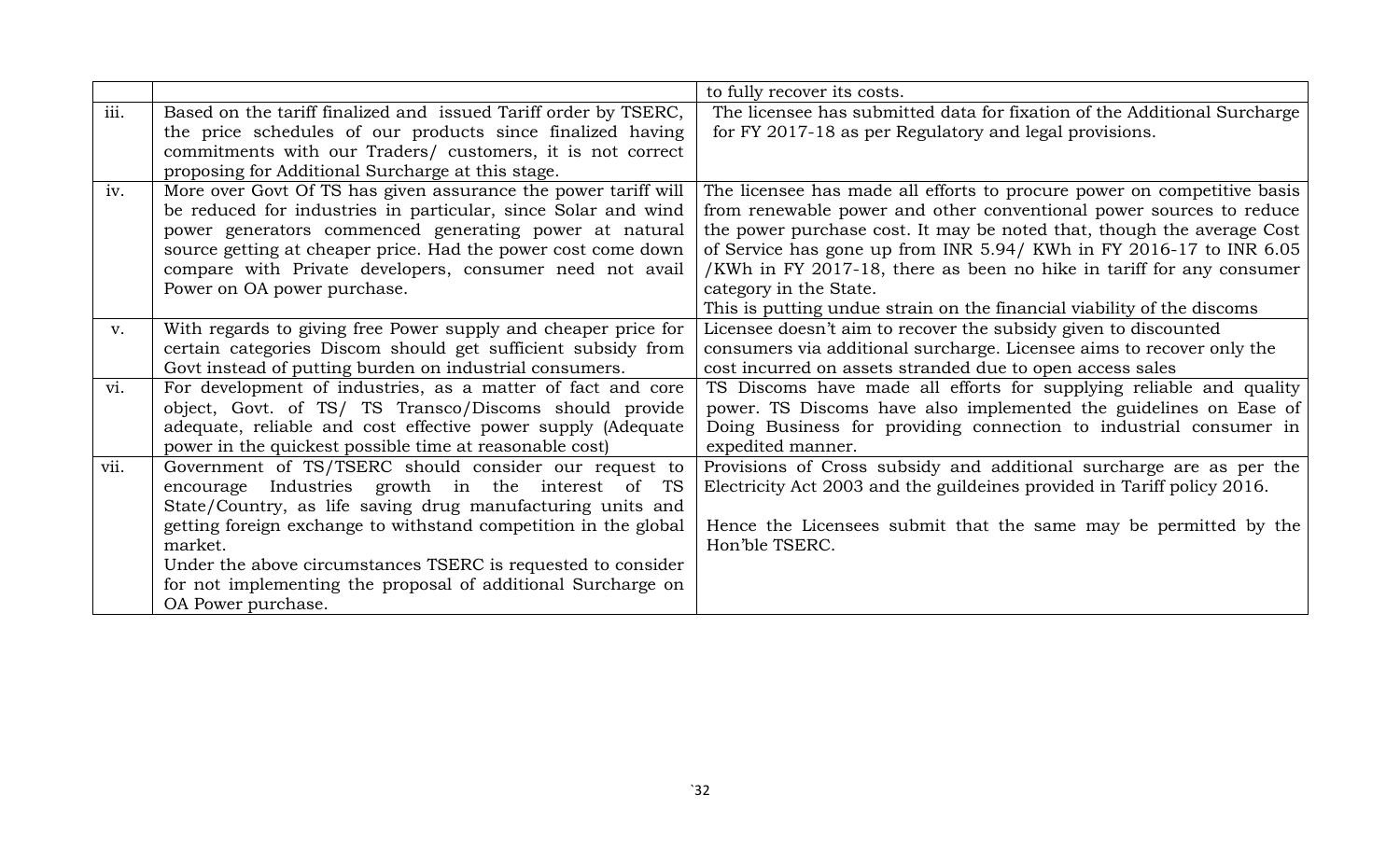| S.No.                                  | <b>Summary of Objections / Suggestions</b>                                                                                                                                                                                                                                                                                                                                                                                                                                                                                                                                                                                                                                                                                                                                                                                                                                                              | <b>Response of the Licensee</b>                                                                                                                                                                                                                                                                                                                                                                                                                                                                                                                                                                                                                                                                           |
|----------------------------------------|---------------------------------------------------------------------------------------------------------------------------------------------------------------------------------------------------------------------------------------------------------------------------------------------------------------------------------------------------------------------------------------------------------------------------------------------------------------------------------------------------------------------------------------------------------------------------------------------------------------------------------------------------------------------------------------------------------------------------------------------------------------------------------------------------------------------------------------------------------------------------------------------------------|-----------------------------------------------------------------------------------------------------------------------------------------------------------------------------------------------------------------------------------------------------------------------------------------------------------------------------------------------------------------------------------------------------------------------------------------------------------------------------------------------------------------------------------------------------------------------------------------------------------------------------------------------------------------------------------------------------------|
|                                        | 21. S. Surya Prakasa Rao, Former Director (Commercial), APCPDCL, and Former Secretary, erstwhile APERC, 105, Ashok Chandra                                                                                                                                                                                                                                                                                                                                                                                                                                                                                                                                                                                                                                                                                                                                                                              |                                                                                                                                                                                                                                                                                                                                                                                                                                                                                                                                                                                                                                                                                                           |
| Enclave, Red Hills, Hyderabad-500 004. |                                                                                                                                                                                                                                                                                                                                                                                                                                                                                                                                                                                                                                                                                                                                                                                                                                                                                                         |                                                                                                                                                                                                                                                                                                                                                                                                                                                                                                                                                                                                                                                                                                           |
| $\mathbf{i}$ .                         | The petitioners computed the stranded Fixed Costs as Rs.1125<br>/ KVA / Month, $(Rs1.95 / KVA \, h \, \textcircled{a} 80 \% L/F)$ on the basis of the<br>imaginary demand charge of Rs.1515 / KVS less the Demand<br>Charge of Rs.390 applicable for HT- I A Industrial General<br>category consumers as per Retail Tariff Order of 2017-18.<br><b>Objection :</b> At the outset it is submitted that the proposals are<br>not in line with Sec. 42 (4) read with Clause 8.5.4 of the New<br>tariff Policy of Jan 2016. There is no scope for any stranded<br>costs in the "full cost tariff" regime followed by this Hon'ble<br>Commission. Entire ARR is realized through tariff from all<br>consumers, Subsidy of Rs.4774 Crs from GOTS and Rs. 20.18<br>Crs through internal efficiency improvement as specified by this<br>Hon'ble Commission, vide para 7.6.2 of the Tariff Order of 2017-<br>18. | Licensee submits that the proposal of Additional Surcharge to be levied<br>on open access consumers is in line with Sec. 42 (4) of Electricity Act,<br>2003 and clause 8.5.4 of NTP, 2016 as stated in the petition for<br>Additional Surcharge.<br>Further, Licensee submits that even though two-part tariff has been<br>introduced by SERC, mismatch between the actual fixed and variable<br>cost liability incurred by Discoms to the proportion of cost recoverable<br>through fixed charge and energy charge still exists resulting in<br>insufficient recovery of fixed charges leading to financial loss of the<br>Discoms on account of stranded capacity incurred due to open access<br>sales. |
| ii.                                    | Licensees have stated that that they projected the energy sales<br>for 2017-18 assuming that they could retain OA consumers.<br><b>Objection:</b> Licensees have not indicated the basis for this<br>assumption. OA regulations have been in existence since 2005,<br>and the many consumers have been opting for OA for various<br>reasons and such OA usage should have been foreseen for<br>2017-18 also, unless any special incentives are offered to<br>attract the OA users to the fold of DISCOMs. In the absence<br>any such scheme, the assumption of retaining them is<br>arbitrary, and the stranded costs if any, arising on that<br>account cannot be passed on to OA consumers.                                                                                                                                                                                                           | Licensee submits that irrespective of high degree of uncertainity in the<br>power procurement or drawal pattern of open access consumers from<br>Discoms and other sources of power like power exchange, is required to<br>keep its entire generation and transmission capacity available for the<br>consumers under universal obligation. Hence, Licensee projected the<br>energy sales for 2017-18 assuming to retain OA consumers.                                                                                                                                                                                                                                                                     |
| iii.                                   | It is seen from the Tables in para 3.2.6 of the Retail supply<br>tariff Order, 2017-18, that about 58,358 MU is available                                                                                                                                                                                                                                                                                                                                                                                                                                                                                                                                                                                                                                                                                                                                                                               | Under the purview of Hon'ble Commission.                                                                                                                                                                                                                                                                                                                                                                                                                                                                                                                                                                                                                                                                  |
|                                        | against the requirement of 52, 245 MU including losses on the<br>projected energy sales of 45,125 MU, thus leaving a surplus of                                                                                                                                                                                                                                                                                                                                                                                                                                                                                                                                                                                                                                                                                                                                                                         |                                                                                                                                                                                                                                                                                                                                                                                                                                                                                                                                                                                                                                                                                                           |
|                                        | 6,113 MU in 2017-18.                                                                                                                                                                                                                                                                                                                                                                                                                                                                                                                                                                                                                                                                                                                                                                                                                                                                                    |                                                                                                                                                                                                                                                                                                                                                                                                                                                                                                                                                                                                                                                                                                           |
|                                        | Suggestion: Instead of selling this surplus energy at throw                                                                                                                                                                                                                                                                                                                                                                                                                                                                                                                                                                                                                                                                                                                                                                                                                                             |                                                                                                                                                                                                                                                                                                                                                                                                                                                                                                                                                                                                                                                                                                           |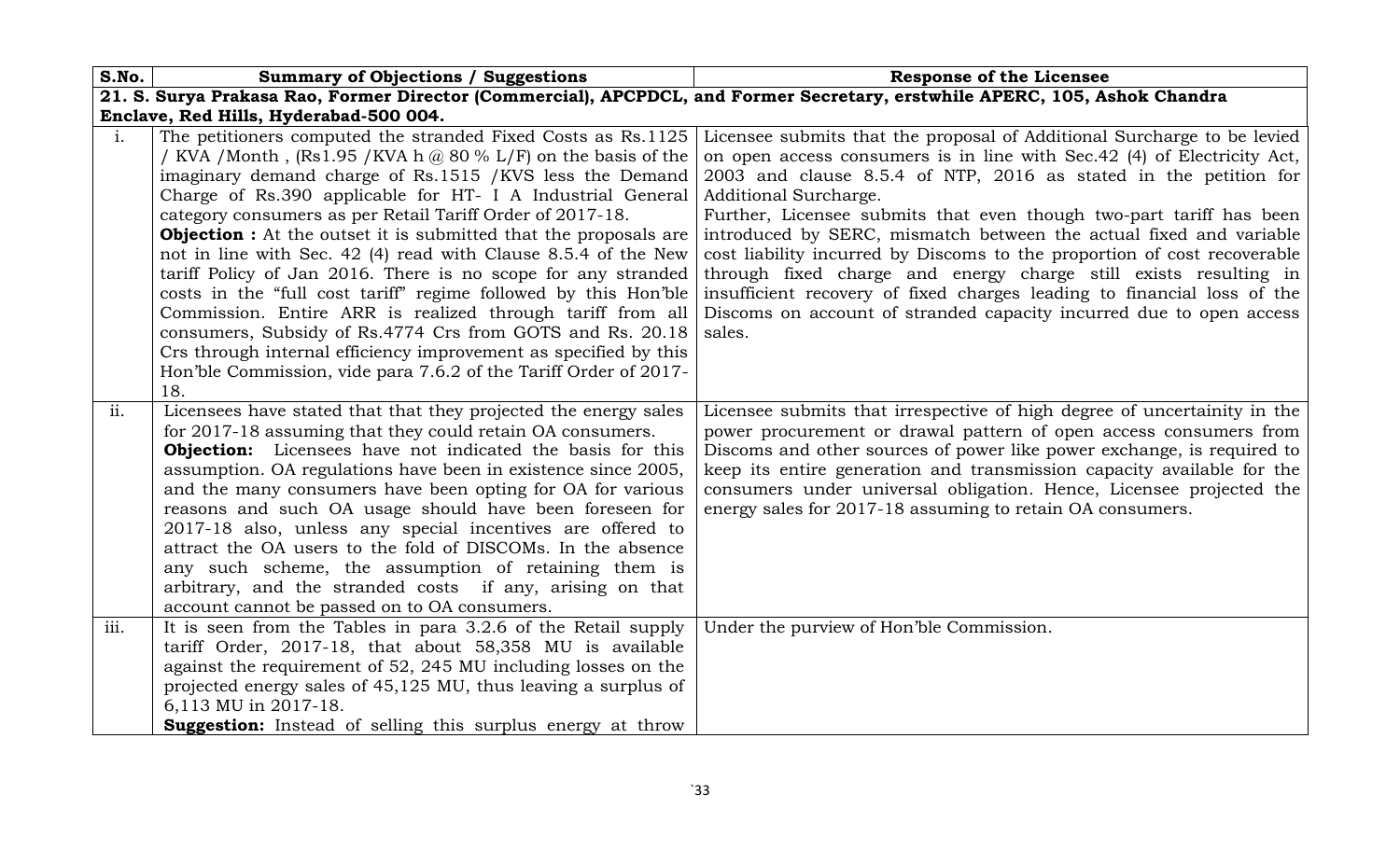|     | away prices, it can be offered to OA consumers who consume<br>additional energy over previous year, at the cost of supply at<br>relevant voltage applicable for the category of consumer or at a<br>mutually acceptable (negotiated) price, with approval of Hon'ble<br>Commission, so that the alleged stranded Fixed Costs on<br>account of OA users can be avoided. This step will be mutually<br>beneficial.                                                                                                                                                                                                                                                                                                                                                                         |                                                                                                                                                                                                                                                                                                                                                                                                                                                                                                                                                                                              |
|-----|------------------------------------------------------------------------------------------------------------------------------------------------------------------------------------------------------------------------------------------------------------------------------------------------------------------------------------------------------------------------------------------------------------------------------------------------------------------------------------------------------------------------------------------------------------------------------------------------------------------------------------------------------------------------------------------------------------------------------------------------------------------------------------------|----------------------------------------------------------------------------------------------------------------------------------------------------------------------------------------------------------------------------------------------------------------------------------------------------------------------------------------------------------------------------------------------------------------------------------------------------------------------------------------------------------------------------------------------------------------------------------------------|
| iv. | Sec.42(4) stipulates that "Additional Surcharge" shall be as<br>may be specified by State Commission, to meet fixed cost<br>arising out of Obligation to Supply. Sec. 181 (2) (q) provides that<br>State Commission may make Regulations for payment of<br>Additional Charges u/s 42(4).<br><b>Sugestion :</b> Neither the erstwhile APERC, nor this Hon'ble<br>Commission notified any Regulations so far in this regard.<br>Framing of Regulations is necessary in the interest of<br>regulatory certainty more so, as there is considerable ambiguity<br>in the provisions of the Act. Hence the levy of Additional<br>Surcharge may be deferred till the regulations are made<br>specifying the basis and procedure for computing it.                                                | Licensee humbly requests the Hon'ble Commission to notify regulations<br>for determination of Additional Surcharge as per sec. $181(2)(q)$ of<br>Electricity Act, 2003.                                                                                                                                                                                                                                                                                                                                                                                                                      |
| V.  | Para 8.5.4 of Tariff Policy appears to be inconsistent with sub-<br>section (4) of Sec. 42 of the Act, while the said sub-section (4)<br>itself appears to be anomalous and needs a judicial<br>interpretation considering the following aspects:<br>a. All costs including fixed costs arising out of universal<br>obligation to supply are covered in the "full cost tariff"<br>determined for Retail Supply to consumers. Thus the<br>stranded fixed costs if any traceable to Obligation to<br>Supply to the specific consumer who opts for OA may be<br>relevant and not of the universal obligation to supply<br>which involves many factors like load forecast, power<br>procurement planning, merit Order dispatch, etc.<br>b. Therefore, It can be reasonably presumed that the | The petition for determination of Additional Surcharge for Open Access<br>Consumers by the licensee is in line with Sec. 42(4) of EA, 2003 and<br>clause 8.5.4 of NTP, 2016. Further, the tariff designed is not reflective of<br>the proportion of fixed and variable cost liability of the Discoms resulting<br>in insufficient recovery of the fixed charges by the Discom leading to<br>financial loss on account of stranded capacity incurred due to open<br>access sales.<br>Further, it is to mention that the licensee is bound to act in accordance<br>with Electricity Act, 2003. |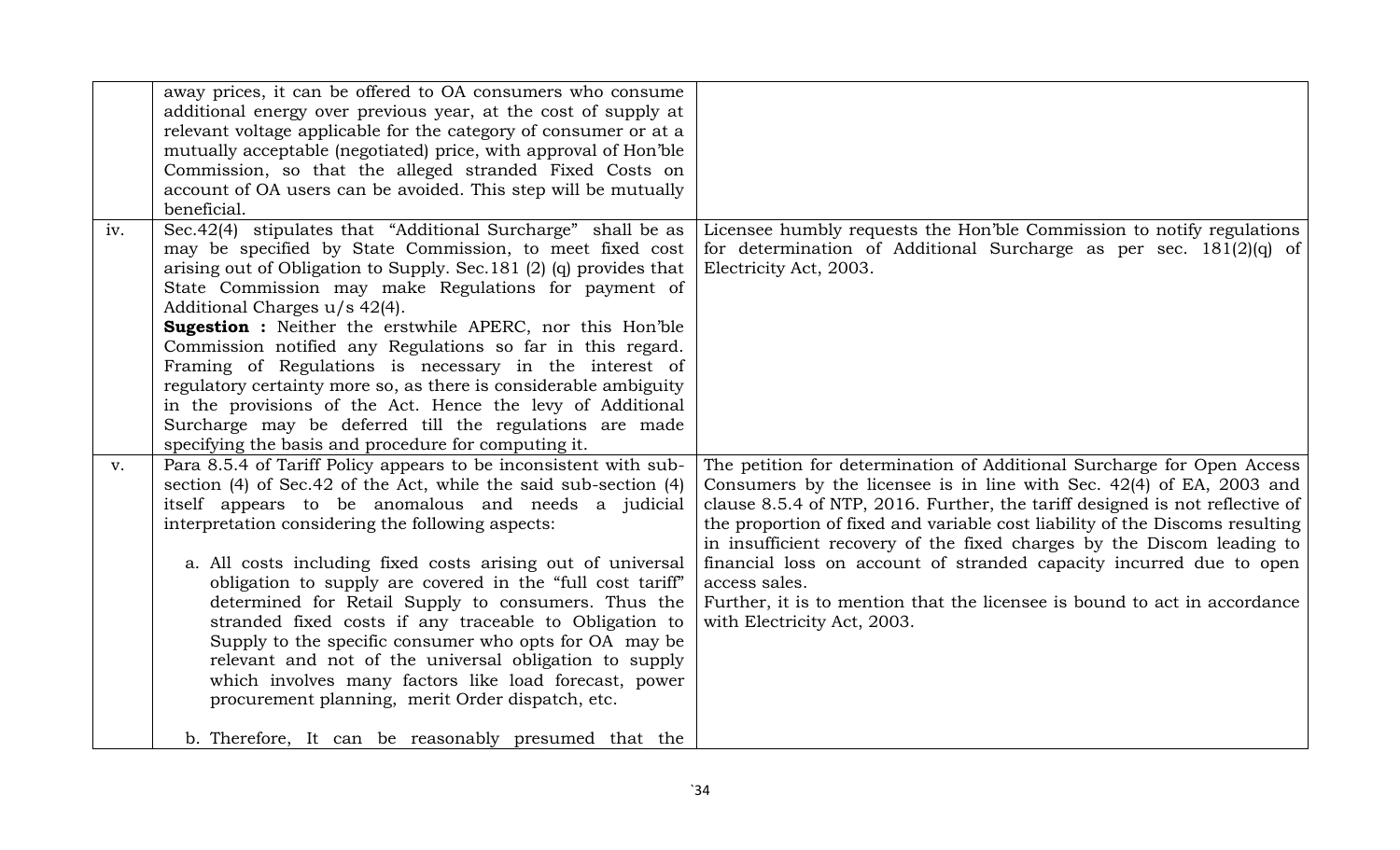| legislative intent of Sec. 42 (4) is to fasten this liability on<br>such consumers, for whom dedicated capacity is created<br>under "special agreements" entered by them committing<br>to avail supply for long term with certain specific<br>conditions, but not for consumers who are governed by<br>agreements conforming to the General terms and |  |
|-------------------------------------------------------------------------------------------------------------------------------------------------------------------------------------------------------------------------------------------------------------------------------------------------------------------------------------------------------|--|
| Conditions of Supply (GTCS)<br>c. The liability for additional surcharge $u/s$ 42(4) is omitted<br>and Sec. $181(2)(q)$ is being deleted in the "supply licensee"<br>regime" being introduced through the Electricity<br>Amendment Bill of 2014/15 placed in the Parliament.                                                                          |  |
| This provision is substituted by a new provision as<br>follows:<br>Sec. 42 (5): " Notwithstanding anything contained in this section,<br>the open access consumer shall not switch over to any other<br>supplier except by giving the notice of minimum time period as                                                                                |  |
| may be specified by the Appropriate Commission.".<br>Hon'ble Commission may consider these aspects before<br>deciding the I.A.s filed by DISCOMs.                                                                                                                                                                                                     |  |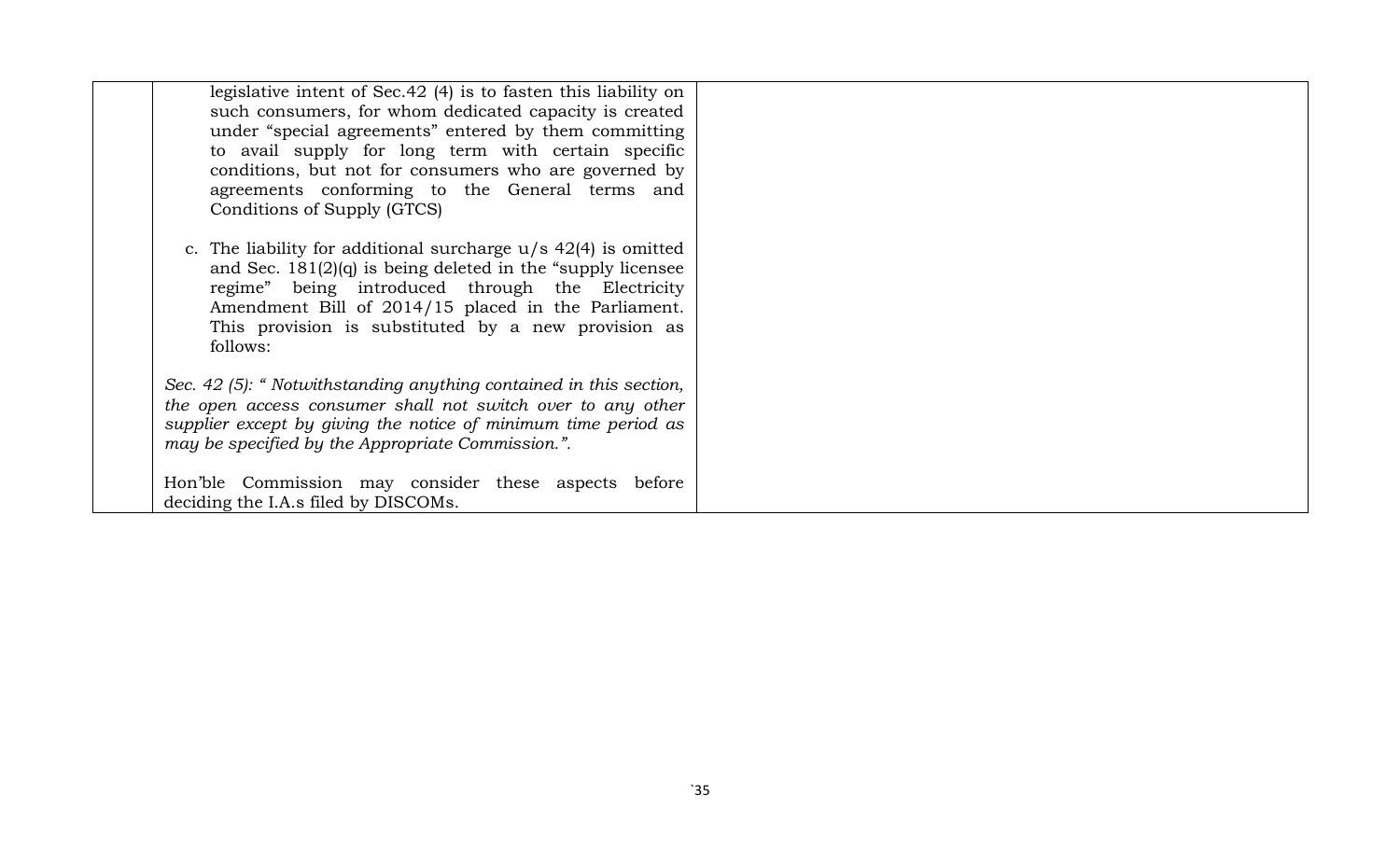| S.No.          | <b>Summary of Objections / Suggestions</b>                                                                                   | <b>Response of the Licensee</b>                                                                                                                          |
|----------------|------------------------------------------------------------------------------------------------------------------------------|----------------------------------------------------------------------------------------------------------------------------------------------------------|
|                | 22. Suguna Metals Ltd., 1-8-673, Azamabad, Hyderabad - 500 020. Contact No. 9391033606                                       |                                                                                                                                                          |
|                | 23. Salasar Iron and Steel Pvt. Ltd., Flat No. 101, 1st Floor, Satya Sarovar Complex, High Court Road, Hyderabad - 500 0002. |                                                                                                                                                          |
|                | 24. Sri Navdurga Billets (P) Ltd., 21-1-820, Patel Market, Hyderabad - 500 005. Contact No. 9391033606                       |                                                                                                                                                          |
| $\mathbf{i}$ . | It is Pertinent note that the present proposal for levying of                                                                | Sec. 42(4) of the Electricity Act, 2003 reads as follows                                                                                                 |
|                | Additional Surcharge of Rs.1.95 Per KVAH is contrary to the                                                                  | "Where the State Commission permits a consumer or class of consumers                                                                                     |
|                | provisions of the Electricity Act, 2003 and that this Hon ble                                                                | to receive supply of electricity from a person other than the distribution                                                                               |
|                | Commission do not have power to determine and permit                                                                         | licensee of his area of supply, such consumer shall be liable to pay an                                                                                  |
|                | recovery of Additional Surcharge on KVAH as Additional                                                                       | additional surcharge on the charges of wheeling, as may be specified by                                                                                  |
|                | Surcharge can be levied only on the wheeling charges that the                                                                | the State Commission, to meet the fixed cost of such distribution                                                                                        |
|                | too meet the fixed cost out of the obligation of the supply. It is                                                           | licensee arising out of his obligation to supply."                                                                                                       |
|                | also Pertinent to note that the proposed Additional Surcharge is                                                             | The additional surcharge is a charge on wheeling charge which is to                                                                                      |
|                | contrary to the provisions of Competition Act.                                                                               | meet the fixed cost arising out of the obligation of supply. It has                                                                                      |
|                |                                                                                                                              | been clearly explained in the National Tariff Policy under Clause 8.5.4<br>which reads as                                                                |
|                |                                                                                                                              |                                                                                                                                                          |
|                |                                                                                                                              | "The additional surcharge for obligation to supply as per section $42(4)$ of<br>the Act should become applicable only if it is conclusively demonstrated |
|                |                                                                                                                              | that the obligation of a licensee, in terms of existing power purchase                                                                                   |
|                |                                                                                                                              | commitments, has been and continues to be stranded, or there is                                                                                          |
|                |                                                                                                                              | an unavoidable obligation and incidence to bear fixed costs                                                                                              |
|                |                                                                                                                              | consequent to such a contract. The fixed costs related to network assets                                                                                 |
|                |                                                                                                                              | would be recovered through wheeling charges."                                                                                                            |
|                |                                                                                                                              | Hence any fixed cost in terms of power purchase commitments which                                                                                        |
|                |                                                                                                                              | are stranded forms part of additional surcharge.                                                                                                         |
| ii.            | It is submitted that the proposal of the petitioner is exactly                                                               | Sec. $42(2)$ and Sec. $42(4)$ are the provision in the Electricity Act, 2003                                                                             |
|                | contrary to the spirit, object, aims and provisions of the Act.                                                              | which enables the Discoms to collect cross subsidy surcharge and                                                                                         |
|                | The Act specifically obligates to reduce the cross subsidy                                                                   | additional surcharge from the open access consumers. The Cross                                                                                           |
|                | surcharge for open access, but in contrary the petitioner                                                                    | subsidy surcharge is being computed as per the terms of National Tariff                                                                                  |
|                | proposes to enhance the Additional Surcharge apart from cross                                                                | policy by the Honble Commission. The Discoms are strictly in adherence                                                                                   |
|                | subsidy. The petitioner is taking advantage of dominant                                                                      | to sec.42 (4) and clause 8.5.4 of National Tariff Policy has proposed                                                                                    |
|                | position being only licensee for the area.                                                                                   | additional surcharge which is stranded costs due to consumers opting                                                                                     |
|                |                                                                                                                              | for open access.                                                                                                                                         |
|                |                                                                                                                              |                                                                                                                                                          |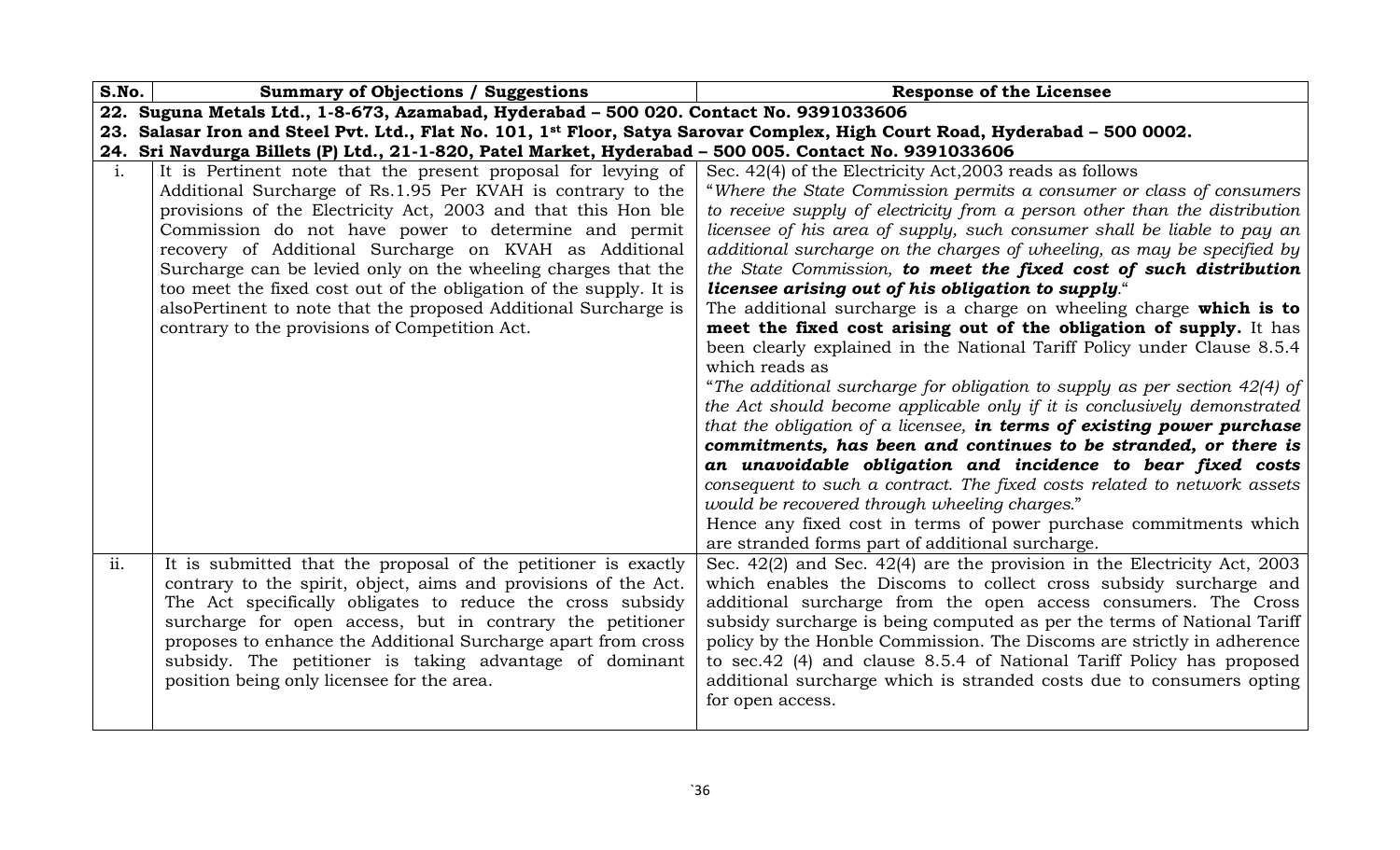| iii. | It is submitted that the very proposal of the petitioner itself<br>contradictory as on the one hand the licensee admits that they<br>are not in a position to provide quality power as per demand<br>and thereby entered into PPA with other generation companies<br>and intents to take advantage of their own infirmities.<br>Admittedly as per the petition itself there was certain<br>consumption in open access the licensee ought to have<br>assessed and entered into the alleged PPA agreement with third<br>parties. Having knowl. edge of such consumption the petitioner<br>ought not to have entered into PPA agreements proportionately,<br>instead of claiming and attempting to enrich themselves ori the<br>said excuse. | The licensee has an obligation to provide uninterrupted and reliable<br>power supply to all the consumers in the area of supply. As a part of its<br>universal obligation, the licensee to meet the increasing demand in<br>Domestic, agriculture, industry, commercial has tied up with Power<br>generators to remove demand-supply gaps.<br>The power procurement plans is being done based on load forecasts<br>plans, government policies and socio-economic aspects.<br>The licensee projects the demand requirement based on the past growth<br>in the respective categories and make arrangments for procurement of<br>power from the generators in advance. The Discoms normally enter long<br>term PPAs to meet stability and to ensure continuous supply to all its<br>consumers.<br>Further, it takes 3 to 5 years for a thermal plant to start its commercial<br>operations from its initial stage. Hence any sudden increase in demand<br>during the year has to be met from the long term sources or at higher<br>rates from short term sources.<br>Hence the power procurement plan considers the minimum spinning<br>reserves to be maintained to handle demand exigencies, gestation period<br>of power plants, existing plant capacities and availability of<br>transmission corridors.<br>Thus varied factors apart from load forecasts will be factored in making<br>power procurement plans in order to ensure uninterrupted and reliable<br>power supply. |
|------|-------------------------------------------------------------------------------------------------------------------------------------------------------------------------------------------------------------------------------------------------------------------------------------------------------------------------------------------------------------------------------------------------------------------------------------------------------------------------------------------------------------------------------------------------------------------------------------------------------------------------------------------------------------------------------------------------------------------------------------------|---------------------------------------------------------------------------------------------------------------------------------------------------------------------------------------------------------------------------------------------------------------------------------------------------------------------------------------------------------------------------------------------------------------------------------------------------------------------------------------------------------------------------------------------------------------------------------------------------------------------------------------------------------------------------------------------------------------------------------------------------------------------------------------------------------------------------------------------------------------------------------------------------------------------------------------------------------------------------------------------------------------------------------------------------------------------------------------------------------------------------------------------------------------------------------------------------------------------------------------------------------------------------------------------------------------------------------------------------------------------------------------------------------------------------------------------------------------------------------|
| iv.  | It is respectfully submitted that as per the public statements of<br>the government as well as the licensee the PPA are entered to<br>meet the demand of power that are provided to the farmers and<br>the said is taken care by cross subsidy surcharge.                                                                                                                                                                                                                                                                                                                                                                                                                                                                                 | The PPAs are entered to meet the demand requirements of the state as a<br>whole.                                                                                                                                                                                                                                                                                                                                                                                                                                                                                                                                                                                                                                                                                                                                                                                                                                                                                                                                                                                                                                                                                                                                                                                                                                                                                                                                                                                                |
| V.   | It is submitted that the tenor of the petition is punitive in<br>nature and contrary to the provisions of the Act. It is submitted<br>that the Act encourages the open access and free flow of power<br>throughout India but the pleadings of the petitioner are<br>contrary to the same. The averments are as if the Open Access                                                                                                                                                                                                                                                                                                                                                                                                         | The Discoms proposed additional surcharge strictly in accordance to<br>Sec. 42(4) of the Electricity Act, 2003 and National Tariff Policy. The Act<br>while promoting open access in the electricity sector has also<br>emphasized on the need for collection of cross subsidy surcharge and<br>additional surcharge to the extent of losses suffered by the Discoms                                                                                                                                                                                                                                                                                                                                                                                                                                                                                                                                                                                                                                                                                                                                                                                                                                                                                                                                                                                                                                                                                                            |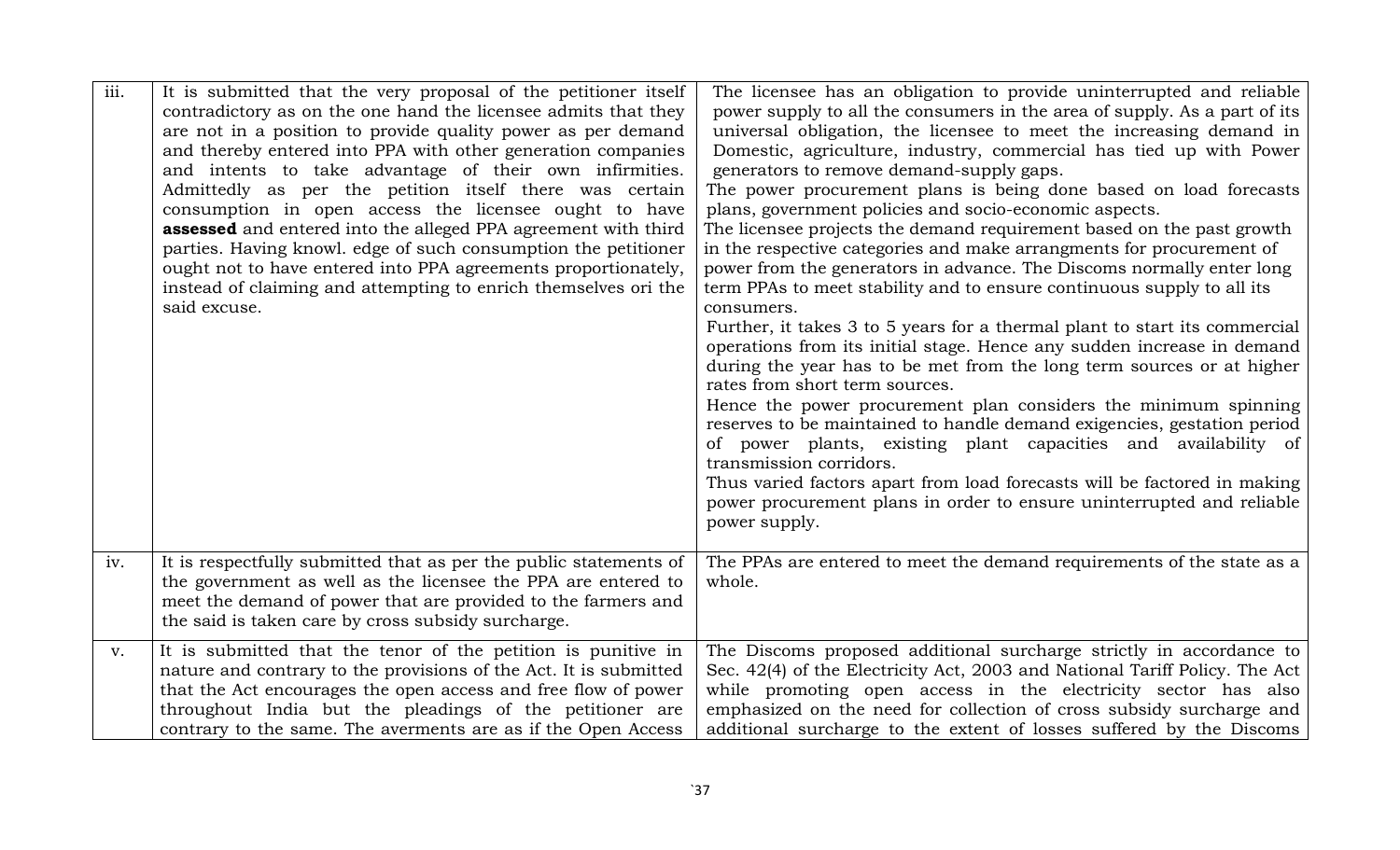|       | be are discouraged. The contentions of the petitioner that if no                                                                                                                                                                                                                                                                                                                                                                                                                                                                                                                                                                                                                                                                                                                             | arise in meeting the universal obligation.                                                                                                                                                                                                                                                                                                                                                                      |
|-------|----------------------------------------------------------------------------------------------------------------------------------------------------------------------------------------------------------------------------------------------------------------------------------------------------------------------------------------------------------------------------------------------------------------------------------------------------------------------------------------------------------------------------------------------------------------------------------------------------------------------------------------------------------------------------------------------------------------------------------------------------------------------------------------------|-----------------------------------------------------------------------------------------------------------------------------------------------------------------------------------------------------------------------------------------------------------------------------------------------------------------------------------------------------------------------------------------------------------------|
| vi.   | Additional Surcharge is applied on open access the sales of the<br>licensee may decline is absolutely false apart from being<br>contrary to the provisions of the Act. On the one hand the<br>petitioner admits that there is short in generation and on the<br>other hand wants to discourage the open access.<br>It is submitted that the licensee themselves have admitted that                                                                                                                                                                                                                                                                                                                                                                                                           | It is fact which is reflected especially in the industrial sales that there is<br>fall in sales despite industrial growth in the state which led to the assets<br>get stranded and unforeseen burden of power purchase fixed costs<br>liability.<br>The licensee will enter long-term PPAs to cater to the needs of the state                                                                                   |
|       | there is a decrease in the sale of around 2400 MUS from that of<br>approved sales right from the years 2015-16 and the same was<br>continued for the year 2016-17 that being so the petitioner<br>ought not to have contracted PPAs with the third party<br>generators in proportionate to the recorded sale decreased.<br>Having full knowledge about the decreased in sale and having<br>entered PPA contract in full knowledge the petitioner cannot fall<br>upon the consumers by seeking Additional Surcharge for the<br>fault of their own.                                                                                                                                                                                                                                            | in providing uninterrupted, reliable power supply and in meeting the<br>economic growth.<br>Majority of the consumers are opting for open access keeping the<br>contracted demand with Licensees and Licensees shall be in a position<br>to meet that demand always. And Discoms are legitimately claiming for<br>additional surcharge as per the provisions made in Electricty Act, 2003<br>and Tariff Policy. |
| vii.  | It is submitted that having noticed the decrease in the sale the<br>projections made by the petitioner in ARR for the Financial Year<br>2017-18 and assuming a growth rate of 12% for HT IA<br>Industrial Sale in the state level speaks about itself. The<br>petitioner cannot arm twist the consumers and squeezed money<br>by imposing Additional Surcharge which discourages the very<br>industrial activities in the state and thereby effecting the very<br>economy growth of the state it is pertinent note that the power<br>is the dominant raw material for the industries more specially<br>HT category and if the HT category are discourages for working,<br>expansion or setting of new units will affect the very growth of<br>the state and the same has a multiple effects. | The power industry is also important contributor of the economic<br>growth. There shall be a win-win situation wherein the Discoms shall<br>not suffer financial loss in meeting its universal obligation and the<br>consumers will be allowed open access by promoting competition.                                                                                                                            |
| viii. | It is submitted that even the calculation are component taken<br>for claiming Rs. 1.95 per KVAH is absolute false, baseless apart<br>from violative of the Act, Regulation and National Tariff Pohcy.<br>The petitioner have claimed the Additional Surcharge assuming<br>80% LF of open access capacity which is unlawful that too                                                                                                                                                                                                                                                                                                                                                                                                                                                          | The licensee has computed the additional surcharge based on the<br>principle os stranded costs as laid out in National Tariff Policy which<br>will pass through prudence check of the Honble Commission.                                                                                                                                                                                                        |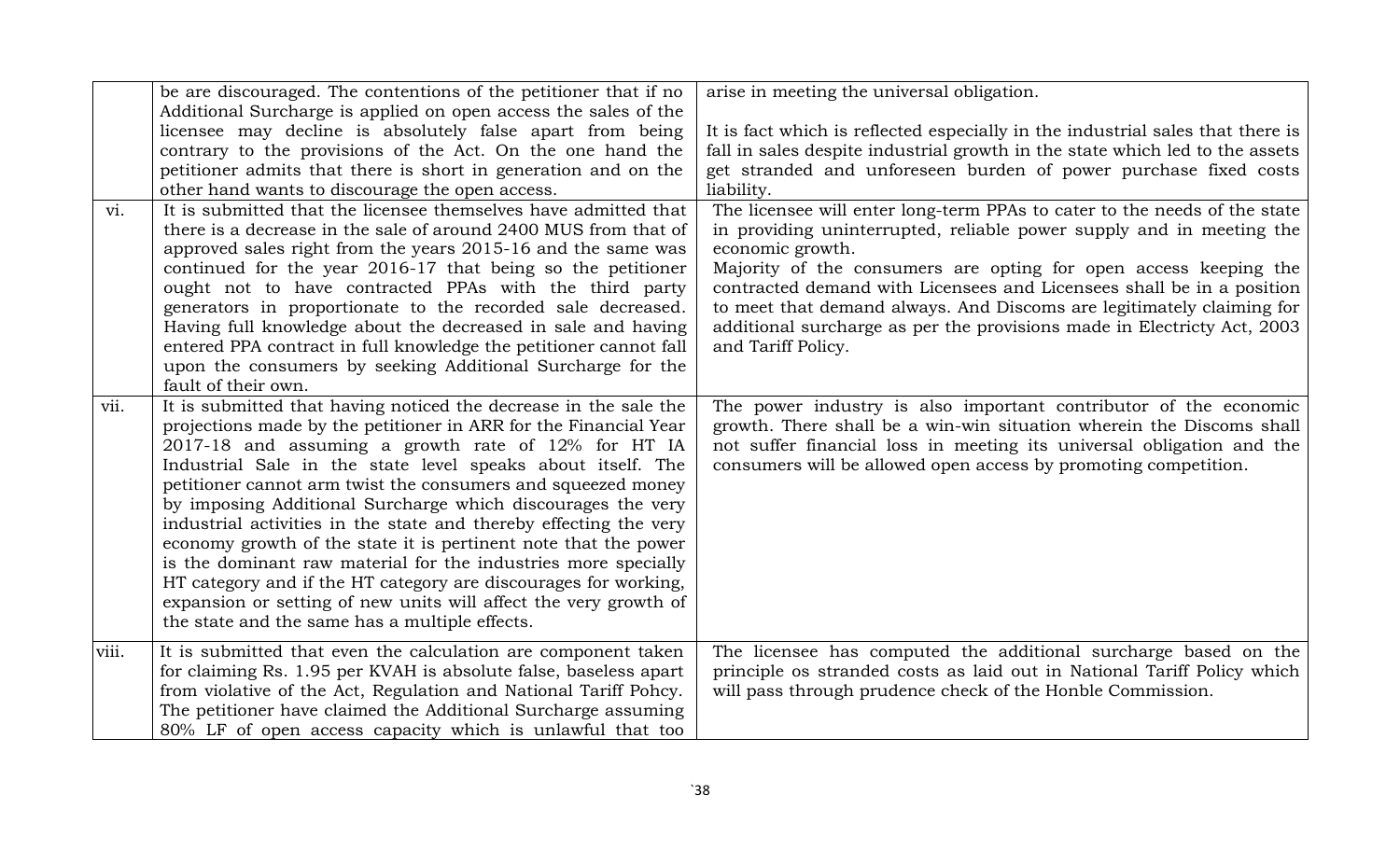| based on power purchased cost, fixed cost, peak demand for the $\parallel$ |
|----------------------------------------------------------------------------|
| year 2016-17 fixed recoverable cost etc. The said figures are              |
| imaginative and misleading only to enrich unlawfully /                     |
| irrelevant under the guise of the determination by this Honble             |
| Commission.                                                                |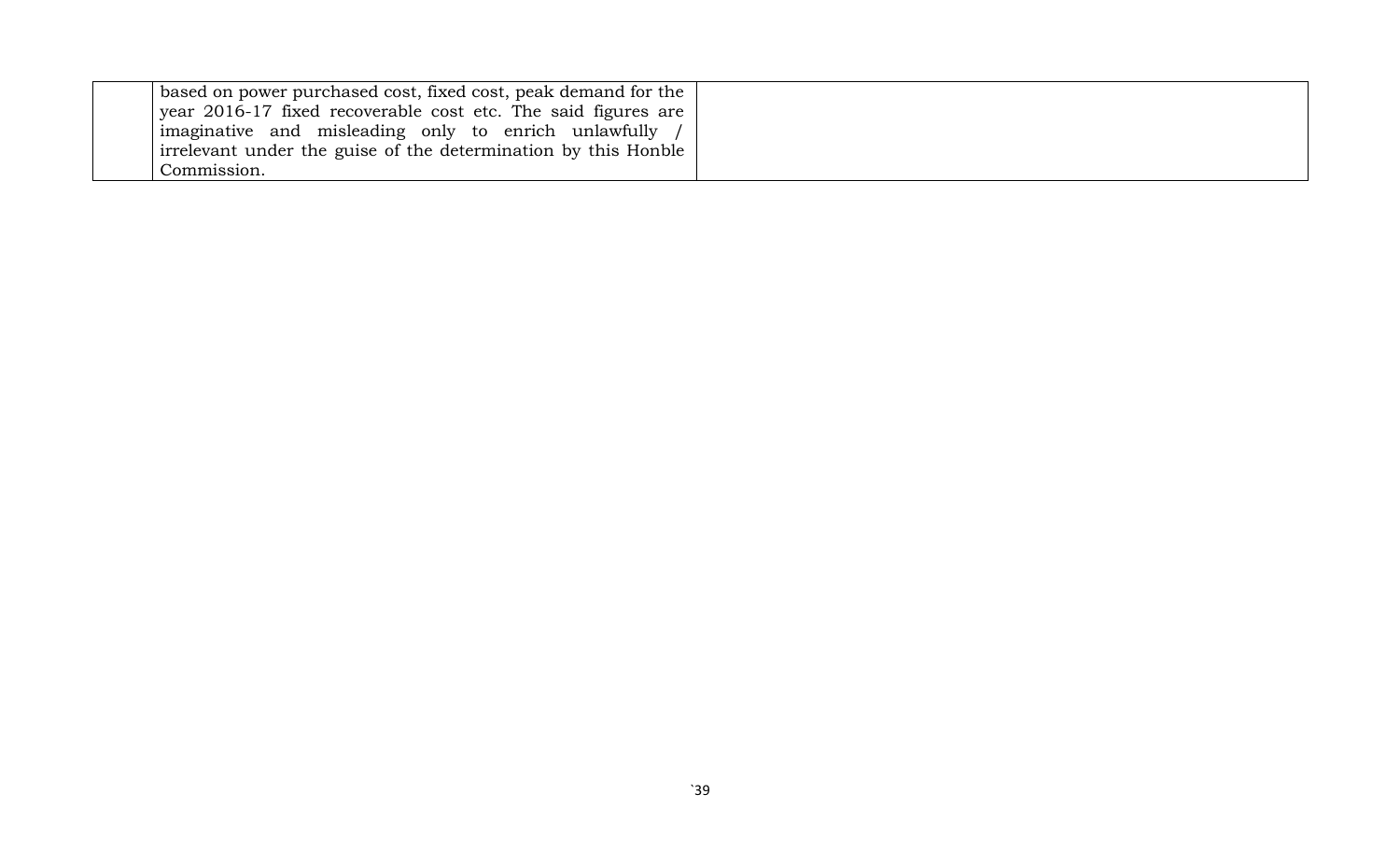| S.No           |                                                                                                                                                                                                                                                                                                                                                                                                                                                                                                                                                                                                                                                                                                                                                                                                                                                                                                                                                                                                                                            |                                                                                                                                                                                                                                                                                                                                                                                                                                                                                                                                                                                                                                                                                                                                                                                                                                                                                                                                                                                                                                                                                                                                                                                                                                                     |
|----------------|--------------------------------------------------------------------------------------------------------------------------------------------------------------------------------------------------------------------------------------------------------------------------------------------------------------------------------------------------------------------------------------------------------------------------------------------------------------------------------------------------------------------------------------------------------------------------------------------------------------------------------------------------------------------------------------------------------------------------------------------------------------------------------------------------------------------------------------------------------------------------------------------------------------------------------------------------------------------------------------------------------------------------------------------|-----------------------------------------------------------------------------------------------------------------------------------------------------------------------------------------------------------------------------------------------------------------------------------------------------------------------------------------------------------------------------------------------------------------------------------------------------------------------------------------------------------------------------------------------------------------------------------------------------------------------------------------------------------------------------------------------------------------------------------------------------------------------------------------------------------------------------------------------------------------------------------------------------------------------------------------------------------------------------------------------------------------------------------------------------------------------------------------------------------------------------------------------------------------------------------------------------------------------------------------------------|
|                | <b>Summary of Objections / Suggestions</b>                                                                                                                                                                                                                                                                                                                                                                                                                                                                                                                                                                                                                                                                                                                                                                                                                                                                                                                                                                                                 | <b>Response of the Licensee</b>                                                                                                                                                                                                                                                                                                                                                                                                                                                                                                                                                                                                                                                                                                                                                                                                                                                                                                                                                                                                                                                                                                                                                                                                                     |
|                |                                                                                                                                                                                                                                                                                                                                                                                                                                                                                                                                                                                                                                                                                                                                                                                                                                                                                                                                                                                                                                            | 25. Srinivasa Green Energies Private Limited, 17-1-389/18B, Prashanth Nagar Colony, Saidabad, Hyderabad - 500059. Mobile:                                                                                                                                                                                                                                                                                                                                                                                                                                                                                                                                                                                                                                                                                                                                                                                                                                                                                                                                                                                                                                                                                                                           |
|                | 9160335639,                                                                                                                                                                                                                                                                                                                                                                                                                                                                                                                                                                                                                                                                                                                                                                                                                                                                                                                                                                                                                                |                                                                                                                                                                                                                                                                                                                                                                                                                                                                                                                                                                                                                                                                                                                                                                                                                                                                                                                                                                                                                                                                                                                                                                                                                                                     |
|                |                                                                                                                                                                                                                                                                                                                                                                                                                                                                                                                                                                                                                                                                                                                                                                                                                                                                                                                                                                                                                                            |                                                                                                                                                                                                                                                                                                                                                                                                                                                                                                                                                                                                                                                                                                                                                                                                                                                                                                                                                                                                                                                                                                                                                                                                                                                     |
| $\mathbf{i}$ . | Email: info.sgepl@gmail.com<br>As per the National Tariff Policy 2016:<br>"The additional surcharge for obligation to supply as per<br>section $42(4)$ of the Act should become applicable only if it is<br>conclusively demonstrated that the obligation of a licensee, in<br>terms of existing power purchase commitments, has been and<br>continues ot be stranded, or there is an unavaidable<br>obligation and incidence to bear fixed costs consequent to<br>such a contract. The fixed costs related to network assets<br>would be recovered through wheeling charges"<br>Insofar as electricity generated from renewable sources of<br>energy is concerned, the provisions of the act contained in the<br>preamble, section $61(h)$ , and $81(1)(e)$ requiring promotion of<br>such sources of energy has to be given due consideration.<br>There has to eb special consideration shown by way of<br>exemption of Additional Surcharge in respect of such energy.<br>It should be noted that as per NTP 2016, the licensees should | The licensee has an obligation to provide uninterrupted reliable power<br>supply to all the consumers in its area of supply. As a part of its universal<br>obligation, the licensee to meet the increasing demand has tied up with<br>Power generators to remove demand-supply gaps.<br>The licensee projects the demand requirement based on the past growth in<br>the respective categories and make arrangments for procurement of power<br>from the generators including renewbale sources in advance.<br>While contracting energy through such long term PPAs, the tariff payable to<br>the generators usually consists of two part <i>i.e.</i> capapcity charges and energy<br>charges. Therefore the Discom has to bear the fixed cost even when there is<br>no offtake of energy through such source.<br>Another major concern of the Discoms is that the tariff design is not<br>reflecting the actual break-up of fixed and variable components of cost<br>structure. This led to under-recovery of fixed cost commitment from the<br>Demand charges payable by the Consumers<br>Thus in a power surplus scenario, any deviation in actual demand from the<br>projected demand will have a significant financial impact to the Discoms as |
|                | conclusively demonstrate the assets are stranded because of<br>Open Access Consumption and there should be an<br>unavoidable obligation and incidence to bear fixed costs.<br>However, incase of solar openaccess, the power plants were<br>given permission to setup fully aware about the consumers<br>to which the power Will be sold. Allowing open access for<br>solar developers and then later on imposing additional<br>surcharge Will make the plant completely unviable.                                                                                                                                                                                                                                                                                                                                                                                                                                                                                                                                                         | there will be fixed charge commitment payable to the generators despite<br>drawl of energy from such sources.<br>It can be seen from the past financial year 2015-16, the industrial sales has<br>been reduced than anticipated by 1460 MU of which 900 MU (60%)<br>attributable to Open access sales and in FY 2016-17 the total open access<br>sales is around 89% of quantum of sales diminished from approved sales.<br>Hence if a consumer opts for open acess during a financial year, the tied up<br>resources with power purchase generators will get stranded to that extent as<br>the Power generation has to be forcibly backed down to counteract<br>unanticipated fall in demand.                                                                                                                                                                                                                                                                                                                                                                                                                                                                                                                                                      |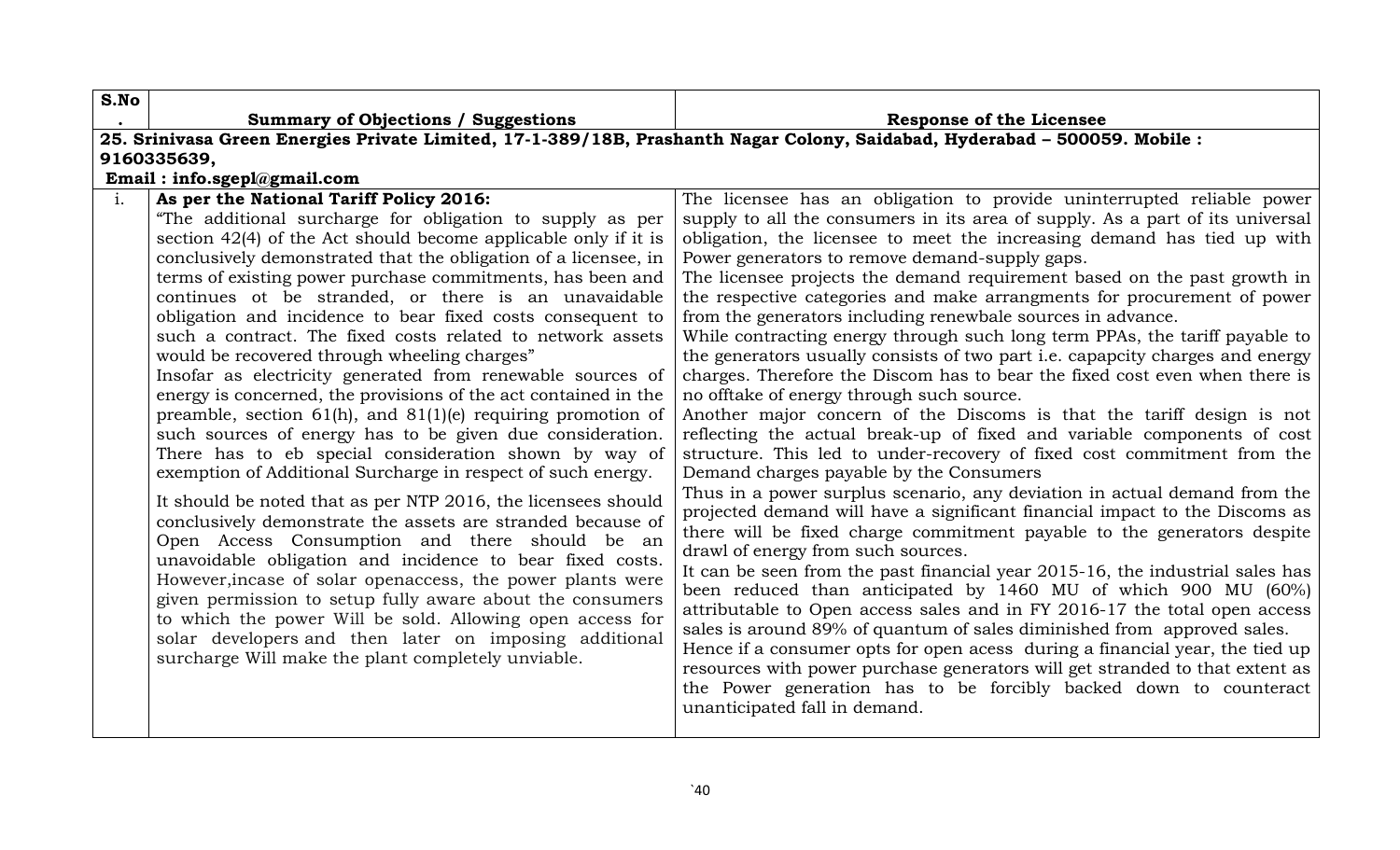|      |                                                                                                                                                                                                                                                                                                                                                                                                                                                                                                                                                                            | Hence there is a conclusive evidence to show that the assets are getting<br>stranded due to consumers opting from open access<br>and there is<br>unavoidable incidence to bear fixed costs                                                                                                                                                                                                                                                                                                                                                                                                                                                                                                                                                                                                                                                                                                                                                                                                                                                                                                                                                                 |
|------|----------------------------------------------------------------------------------------------------------------------------------------------------------------------------------------------------------------------------------------------------------------------------------------------------------------------------------------------------------------------------------------------------------------------------------------------------------------------------------------------------------------------------------------------------------------------------|------------------------------------------------------------------------------------------------------------------------------------------------------------------------------------------------------------------------------------------------------------------------------------------------------------------------------------------------------------------------------------------------------------------------------------------------------------------------------------------------------------------------------------------------------------------------------------------------------------------------------------------------------------------------------------------------------------------------------------------------------------------------------------------------------------------------------------------------------------------------------------------------------------------------------------------------------------------------------------------------------------------------------------------------------------------------------------------------------------------------------------------------------------|
| ii.  | Para5.8.3 of the National<br>Electricity<br>Policy<br>and<br>Para8.5.1 of the National Tariff Policy<br>clearly bring<br>out the caution that the surcharge should not be soon<br>erousthatite liminates competition that is intended to be<br>fostered in generation and supply of power directly to<br>consumers through the provision of open access. Any levy<br>indiscriminately illcurtail<br>Additional<br>Surcharge<br><sub>of</sub><br>competition and would thus defeat the objective of<br>competition a senvisaged under the Electricity Act, 2003 as<br>well. | The Discoms proposed additional surcharge strictly in accordance to Sec.<br>42(4) of the Electricity Act, 2003 and National Tariff Policy. The Act while<br>promoting open access in the electricity sector has also emphasized on the<br>need for collection of cross subsidy surcharge and additional surcharge to<br>the extent of losses suffered by the Discoms in meeting the universal<br>obligation.                                                                                                                                                                                                                                                                                                                                                                                                                                                                                                                                                                                                                                                                                                                                               |
| iii. | Hon'ble Supreme Court in the case of SESASterlite Vs OERC<br>& Ors(2014) 8SCC 444 laid down that Surcharges has a<br>compensatory nature and is for compensation to the<br>distribution licensee for the stranded costs. However, if no<br>loss is being suffered by the distribution licensee, there cannot be<br>any question of granting compensation to them by way of<br>Additional Surcharge.                                                                                                                                                                        | During the year 2016-17, various generators have backed down to reduce<br>their generation by 4910 MU due to reduction in Discoms demand. This is<br>mainly due to the reason that consumers of Discom are availing of supply<br>through open access for a quantum of 2134 MU.<br>The discoms have to pay the fixed cost even though the generation from<br>generators is backed down.<br>As per the filings of Discom even though the fixed cost of the discoms arised<br>out of fixed charges of power purchase cost is around Rs 1515 per kVA per<br>month, the demand charges collecting from the HT consumers is only Rs<br>390 per kVA per month. Rest of the fixed charges is covered under energy<br>charges. When the Discom consumers procure power through open access,<br>they will pay minimum of 80% demand charges and they are not liable to<br>pay energy charges to Discoms for energy procured through open access.<br>Therefore open access consumption by discom consumers is leading under<br>recovery of fixed costs leading to financial loss of the Discoms on account of<br>stranded capacity incurred due to open access sales. |
| iv.  | Petitioners have submitted that ElectricityAct, 2003 and<br>NTP, 2016 empowers the distribution licensee to levy the<br>additional surcharge on open access consumption to recover<br>the fixed costs incurred due to obligation of power<br>supply(PointNo.16) It also submitted by the petitioners that                                                                                                                                                                                                                                                                  | In the ARR filings submitted by the TSDISCOMs the energy available during<br>FY 2017-18 from all sources is 63279 MU and the energy requirement<br>anticipated at 54756 MU. Hence the Telangana state is presently at power<br>surplus position.                                                                                                                                                                                                                                                                                                                                                                                                                                                                                                                                                                                                                                                                                                                                                                                                                                                                                                           |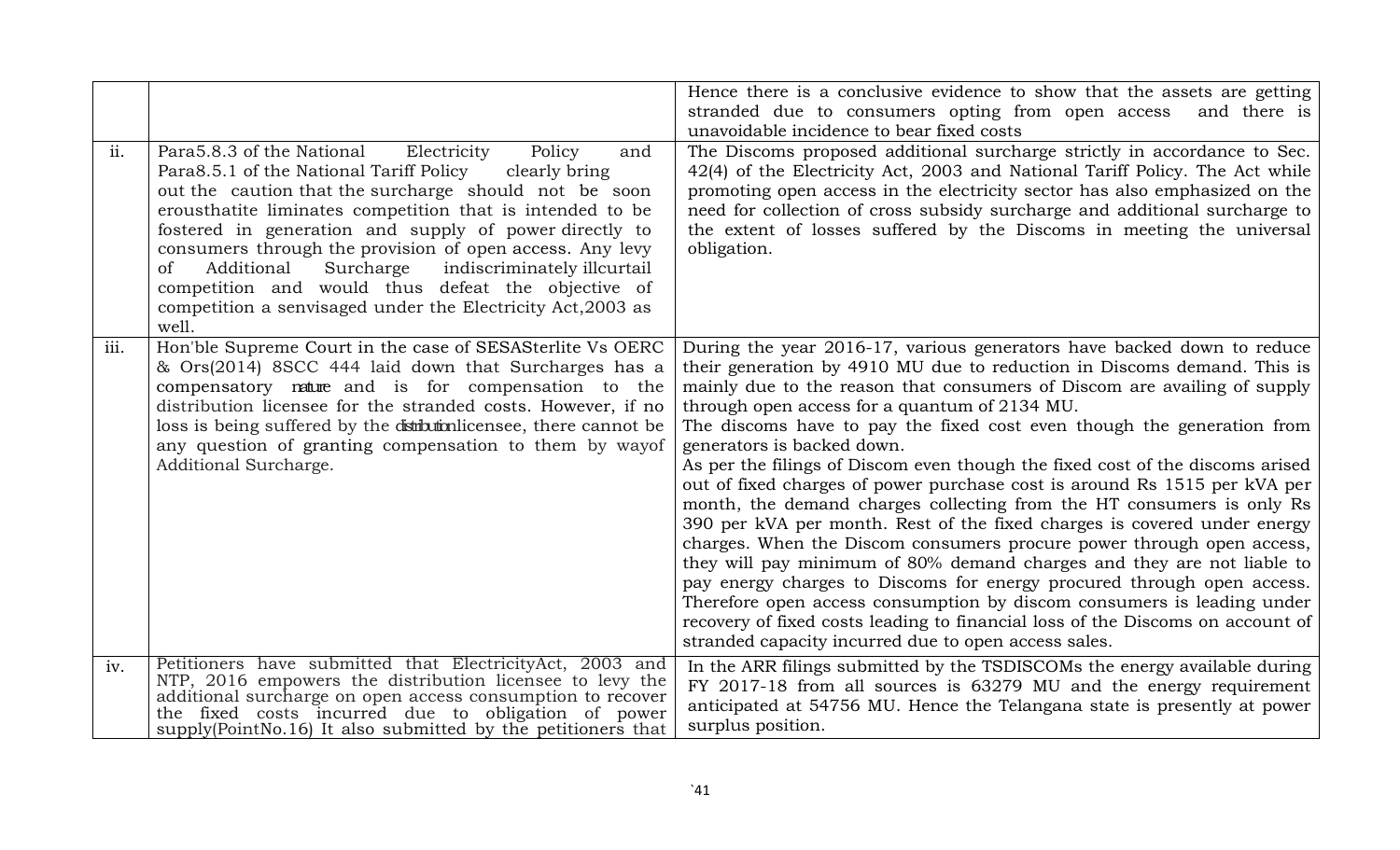|    | for FY201718, the Licensee has tied up considerable<br>quantum of power procurement from various sources inorder<br>to provide reliable and quality power supply to all the<br>consumers in the state Without any load shedding. The<br>Installed capacity of the power procurement from<br>$10,869$ MW in FY2016-17<br>conventional sources was<br>(Point No.5). This submission proves that Licensee is also<br>procuring power from other sources and it is not able to<br>meet the power supply demand on its own and that it Is also<br>involved in power trading nature of business i.e., purchasing<br>power at cheaper price from market and supplying to all its<br>consumers/demand.                                   | The CEA Load Generation Balance Report for FY 2017-18 has forecasted<br>that Telangana state will have a surplus of 3540 MU for FY 2017-18 (based<br>on the its own assumptions).<br>Further, it is to be mention that the peak demand reached on $7th$ August<br>2017, is 9397 MW and Discoms are able to meet this demand comfortably.<br>Further, to meet the future demand of the state, state utilities have tied up<br>adequate power from various sources. The total contracted capacity for FY<br>2017-18 would be 14,695 MW.<br>Hence the need for additional surcharge has arised. |
|----|----------------------------------------------------------------------------------------------------------------------------------------------------------------------------------------------------------------------------------------------------------------------------------------------------------------------------------------------------------------------------------------------------------------------------------------------------------------------------------------------------------------------------------------------------------------------------------------------------------------------------------------------------------------------------------------------------------------------------------|----------------------------------------------------------------------------------------------------------------------------------------------------------------------------------------------------------------------------------------------------------------------------------------------------------------------------------------------------------------------------------------------------------------------------------------------------------------------------------------------------------------------------------------------------------------------------------------------|
| V. | Telangana is a power deficit State and the Licensee's claims<br>of its obligation of power supply, and to fulfill this claim<br>levying of additional surcharge on Open Access is flawed.<br>Further, Petitioner has consistently been procuring power in<br>short term market through tendering process which interlia<br>depicts that the Petitioners are aware of power shortage well<br>inadvance. In this Circumstance, the question of there being<br>stranded costs, which should be the key reason for any levy<br>of additional surcharge and the need to determine Additional<br>Surcharge doesnot arise. The fulfillment of such obligation<br>cannot be unreasonably coupled With the burden<br>additionalsurcharge. |                                                                                                                                                                                                                                                                                                                                                                                                                                                                                                                                                                                              |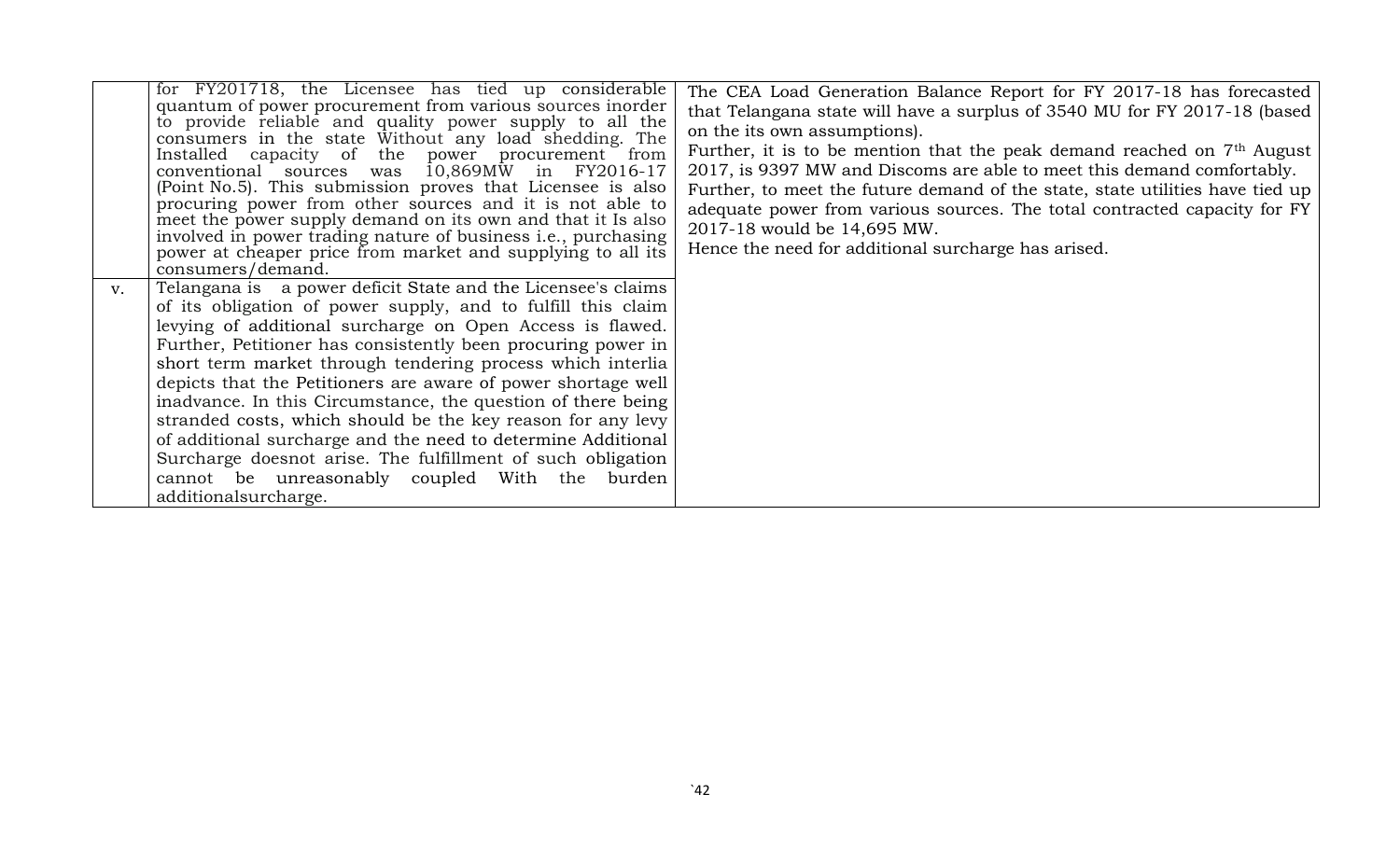| vi.   | As per Regulations, capacity allowed to Open Access<br>consumers is limited to its sanctioned contract demand of | As per the filings of Discom even though the fixed cost of the discoms arised<br>out of fixed charges of power purchase cost is around Rs 1515 per kVA per |
|-------|------------------------------------------------------------------------------------------------------------------|------------------------------------------------------------------------------------------------------------------------------------------------------------|
|       | the consumer. Further, even if the open access consumers                                                         | month, the demand charges collecting from the HT consumers is only Rs                                                                                      |
|       | donot take any power from Petitioners, they pay demand                                                           | 390 per kVA per month. Rest of the fixed charges is covered under energy                                                                                   |
|       | charges based on the contract demand. Hence the reisno                                                           | charges. When the Discom consumers procure power through open access,                                                                                      |
|       | case to levy Additional Surcharge on the ground of                                                               | they will pay minimum of 80% demand charges and they are not liable to                                                                                     |
|       | obligation of powersupply or stranded capacity.                                                                  | pay energy charges to Discoms for energy procured through open access.                                                                                     |
|       | When the petitioners/Licensees are not in a position to                                                          | Therefore open access consumption by discom consumers is leading under                                                                                     |
|       | supply power to all the consumers, then the re is no question                                                    | recovery of fixed costs leading to financial loss of the Discoms on account of                                                                             |
|       | of any stranded cost. Infact, by covering the power deficit,                                                     | stranded capacity incurred due to open access sales.                                                                                                       |
|       | the Open Access consumers/generators are helping the                                                             |                                                                                                                                                            |
|       | Discoms therefore, no Additional Surcharge should be levied.                                                     |                                                                                                                                                            |
|       | Stranded costs if any should be With respect to power                                                            |                                                                                                                                                            |
|       | purchase already tied up and which Is unable to beutilized in                                                    |                                                                                                                                                            |
|       | view of consumers opting for openaccess.                                                                         |                                                                                                                                                            |
| vii.  | Although there is no reasonable ground for additional                                                            |                                                                                                                                                            |
|       | surcharge, actual amount of fixed charges recovered from                                                         |                                                                                                                                                            |
|       | retail tariff has not been considered while calculating the                                                      |                                                                                                                                                            |
|       | Additional Surcharge. Since Open Access consumers are                                                            |                                                                                                                                                            |
|       | already paying demand charge, transmission and wheeling                                                          |                                                                                                                                                            |
|       | charges, therefore, levy of Additional Surcharge<br>is<br>not                                                    |                                                                                                                                                            |
|       | Justified. Further, impact of the Open Assess consumers has                                                      |                                                                                                                                                            |
|       | not been shown separately.                                                                                       |                                                                                                                                                            |
| viii. | Methodology adopted for calculation of Additional Surcharge                                                      | The computation of additional surcharge as stated in the petition is based                                                                                 |
|       | is not in line With the provisions made under the                                                                | on the fixed cost commitment arising out of power purchase agreements                                                                                      |
|       | ElectricityAct, 2003. The calculation presented by Discoms is                                                    | entered. Further, the licensee submitted additional information as directed                                                                                |
|       | based on the assumption that whatever excess power that                                                          | by the Hon'ble Commission                                                                                                                                  |
|       | has been purchased from outside or surrendered by Discom                                                         |                                                                                                                                                            |
|       | Petitioners/Licensees, is only on account of drawal of open                                                      |                                                                                                                                                            |
|       | access power which is misleading. Additional surcharge                                                           |                                                                                                                                                            |
|       | needs to be reduced by the fixed charges paid by the                                                             |                                                                                                                                                            |
|       | consumer during open access. Methodology Should,                                                                 |                                                                                                                                                            |
|       | therefore, account foradjustmentoffixed costpaid under tariff.                                                   |                                                                                                                                                            |